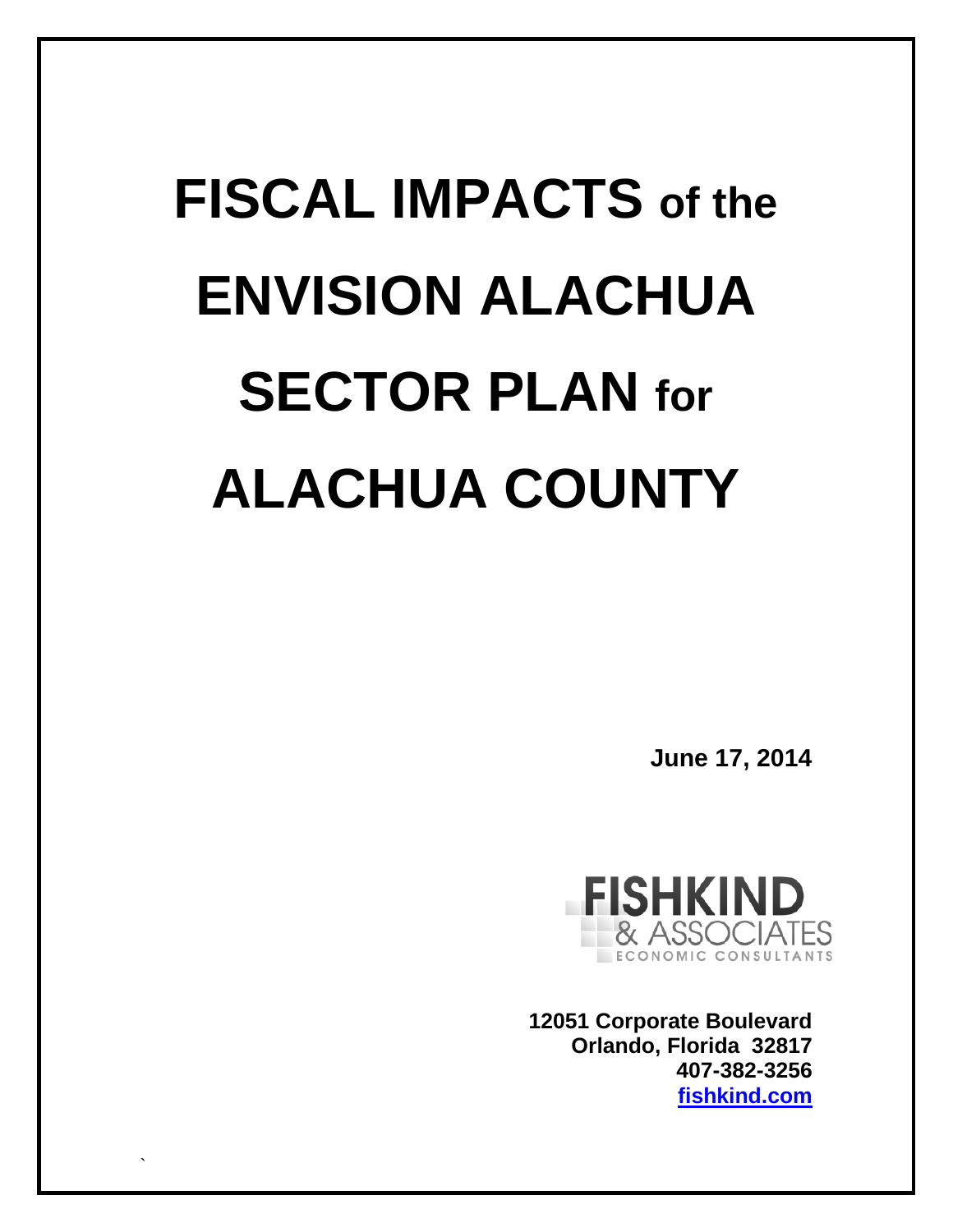#### **1.0 Introduction**

Fishkind & Associates, Inc ("the Consultant") has contracted with Plum Creek ("Client") to conduct a fiscal impact analysis as part of the Comprehensive Plan Amendment for Long Term Master Plan, the Plum Creek Envision Alachua Sector Plan ("Project") located Alachua County.

Plum Creek controls over 60,000 acres in the northern and eastern portions of unincorporated Alachua County. This land is zoned for agriculture/timber production. Approximately 37,000 acres allow one residential unit per five acres. The commercial and job-generating activities proposed by Plum Creek require an amendment to the County's Comprehensive Plan.

The Sector Plan is designed as a mixed-use, employment center with close ties to the University of Florida and its research professionals. The economic development portion of the Project includes 6 million square feet of research and development, office and institutional development and 8 million square feet of advanced manufacturing facilities. The community portion of the Project will include 10,500 residential units, 1.5 million square feet of retail, commercial and professional services, as well as schools, parks and residential infrastructure. The environmental aspect of the Project assures that about 87% of Plum Creek's land in the county is protected from development. The sector plan has a 50 year projected development horizon.

The following report provides a detailed analysis complete with appendix tables for tax revenues, sales taxes, expenditures, jobs, and other fiscal impact information for the Project.

## **2.0 Fiscal Impact of the Envision Alachua**

#### 2.1 Introduction

The focus of the remainder of this report is to quantify the revenues and expenditures generated by the Envision Alachua sector plan on Alachua County and the Alachua County School District. A fiscal impact study pertains to those revenues and expenditures directly received by the local government as a result of a development's operations and construction activity. Fiscal impact revenues include ad valorem taxes, gas taxes, sales taxes, charges for service, fees and other revenues received. Fiscal impact expenditures include items such as general government expenses, law enforcement, roads, fire department, and others. Other revenues and most expenditures result from the day-to-day activities and services provided by the County and the School District to the community's residents, employees and visitors. Therefore, fiscal impacts directly impact the budget revenues and expenditures.

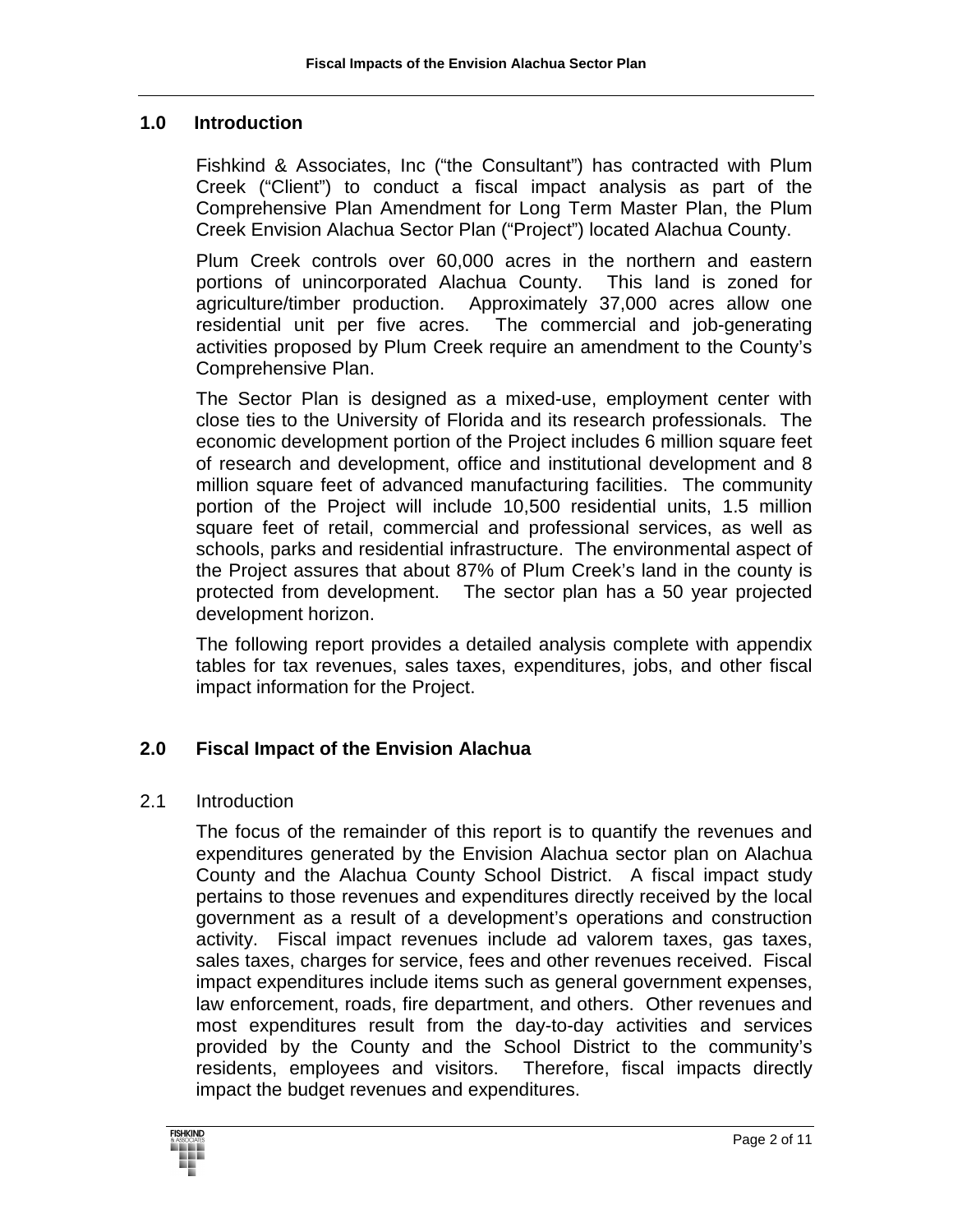#### 2.2 Taxable Property Values

 The taxable property values at 10-year increments are provided in Table 1 and detailed in Appendix Table 3. The taxable values are offset by one year for the timing of their appearance on the tax roll and are discounted for selling costs and for the Homestead Exemption as applicable. By year 2026 of development, the Envision Alachua sector plan will have a taxable value of \$613.2 million. At buildout, the development will have an estimated taxable value of \$6.7 billion.

| Year-Year   | <b>Taxable Value</b> | <b>Buildout Percent</b> |
|-------------|----------------------|-------------------------|
|             |                      |                         |
| $10 - 2026$ | \$613,246,799        | 20%                     |
| $20 - 2036$ | \$1,544,548,587      | 40%                     |
| $30 - 2046$ | \$2,814,222,670      | 60%                     |
| 40 - 2056   | \$4,520,567,707      | 80%                     |
| $50 - 2066$ | \$6,788,059,470      | 100%                    |

## **Table 1: Taxable Value**

## 2.3 Fiscal Impacts – Alachua County

Table 2 provides a summary of the fiscal impacts of the development on the Alachua County operating budget, based upon the current budget and millage rates. Additional details are provided Appendix Table 4. This table shows that the ad valorem taxes generated by the project will reach \$8.9 million by year 10 (2026) and \$98.8 million at buildout, based upon current millage rates.

The County will also receive other revenues generated by the development's employment and population such as sales tax, licenses, franchise fees, excise tax and permit fees. Total annual revenues flowing from the Envision Alachua sector to the County are projected at \$10.1 million by 2026 and \$109.6 million at build out.

#### **Table 2: Annual Operating Fiscal Impacts – Alachua County**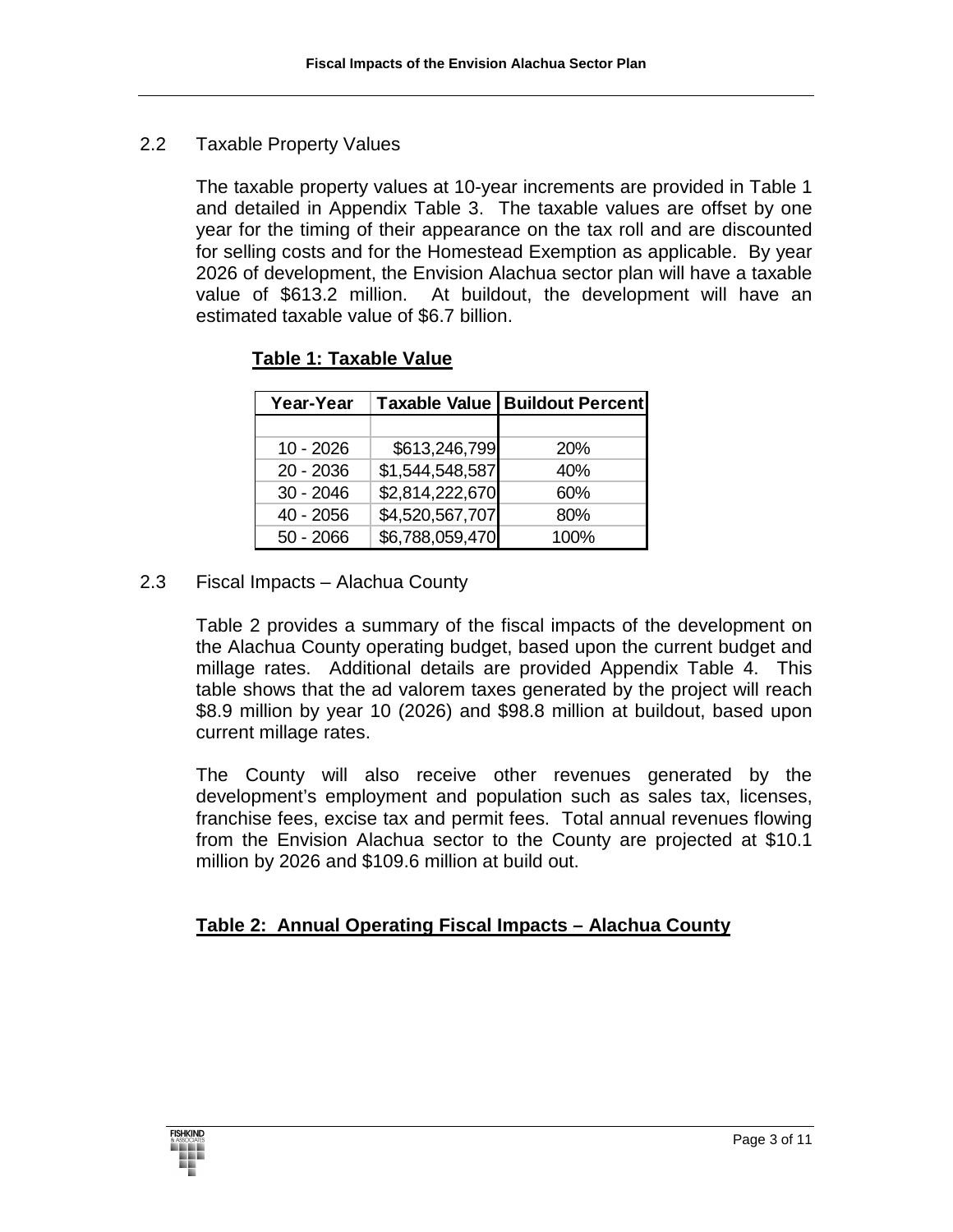|             |                   |                      | Total              | <b>Net Fiscal</b> |
|-------------|-------------------|----------------------|--------------------|-------------------|
| Year-Year   | <b>Ad Valorem</b> | <b>Total Revenue</b> | <b>Expenditure</b> | Impact            |
|             |                   |                      |                    |                   |
| $10 - 2026$ | \$8,930,468       | \$10,153,989         | \$3,677,673        | \$6,476,317       |
| $20 - 2036$ | \$22,492,643      | \$25,306,199         | \$7,986,090        | \$17,320,109      |
| $30 - 2046$ | \$40,982,399      | \$45,840,762         | \$13,077,143       | \$32,763,619      |
| $40 - 2056$ | \$65,831,219      | \$73,296,317         | \$19,135,235       | \$54,161,082      |
| $50 - 2066$ | \$98,851,795      | \$109,615,389        | \$26,383,806       | \$83,231,583      |

Expenditures will be made by the County on behalf of the residents, employees and visitors generated by the development. These expenditures include general government services, police, fire, transportation, etc. and are projected to be \$3.6 million at the end of year 2026. Total operating expenditures are projected to reach \$26.3 million at build out.

Operating revenues generated by the Envision Alachua sector development for the County are projected to be significantly greater than the operating expenditures made on behalf of the residents, employees and visitors. By year 2026, the project should produce a net benefit of \$6.4 million per year. At buildout, this annual benefit increases to \$83.2 million. The 50-year present value of this operating income stream for the County is over \$87.3 million.

2.4 Capital Impacts

 The County has in place impact fees for roads, fire and parks. These fees are designed to cover the cost of the new capital facilities needed by new development. The road impact fee is assumed to be replaced by a multimodal mobility fee. The assumption in this analysis is that the impact and mobility fees will be paid as development proceeds and that the fees will pay for 100 percent of the capital costs incurred (Table 3). On average, the County will collect about \$30.7 million in mobility fees, and \$0.5 million in fire and parks impact fees over the first 10 years of development.

| <b>Impact Fees</b><br>& Mobility<br><b>Fees</b> | 10-Year<br><b>Cumulative</b><br><b>Total</b> | 50-Year<br><b>Cumulative</b><br><b>Total</b> |
|-------------------------------------------------|----------------------------------------------|----------------------------------------------|
|                                                 |                                              |                                              |
| Roads                                           | \$30,789,430                                 | \$153,947,150                                |
| Fire                                            | \$554,800                                    | \$2,774,000                                  |
| Parks                                           | \$529,200                                    | \$2,646,000                                  |
| Total                                           | \$31,875,447                                 | \$159,369,167                                |

#### **Table 3: Capital Revenue**

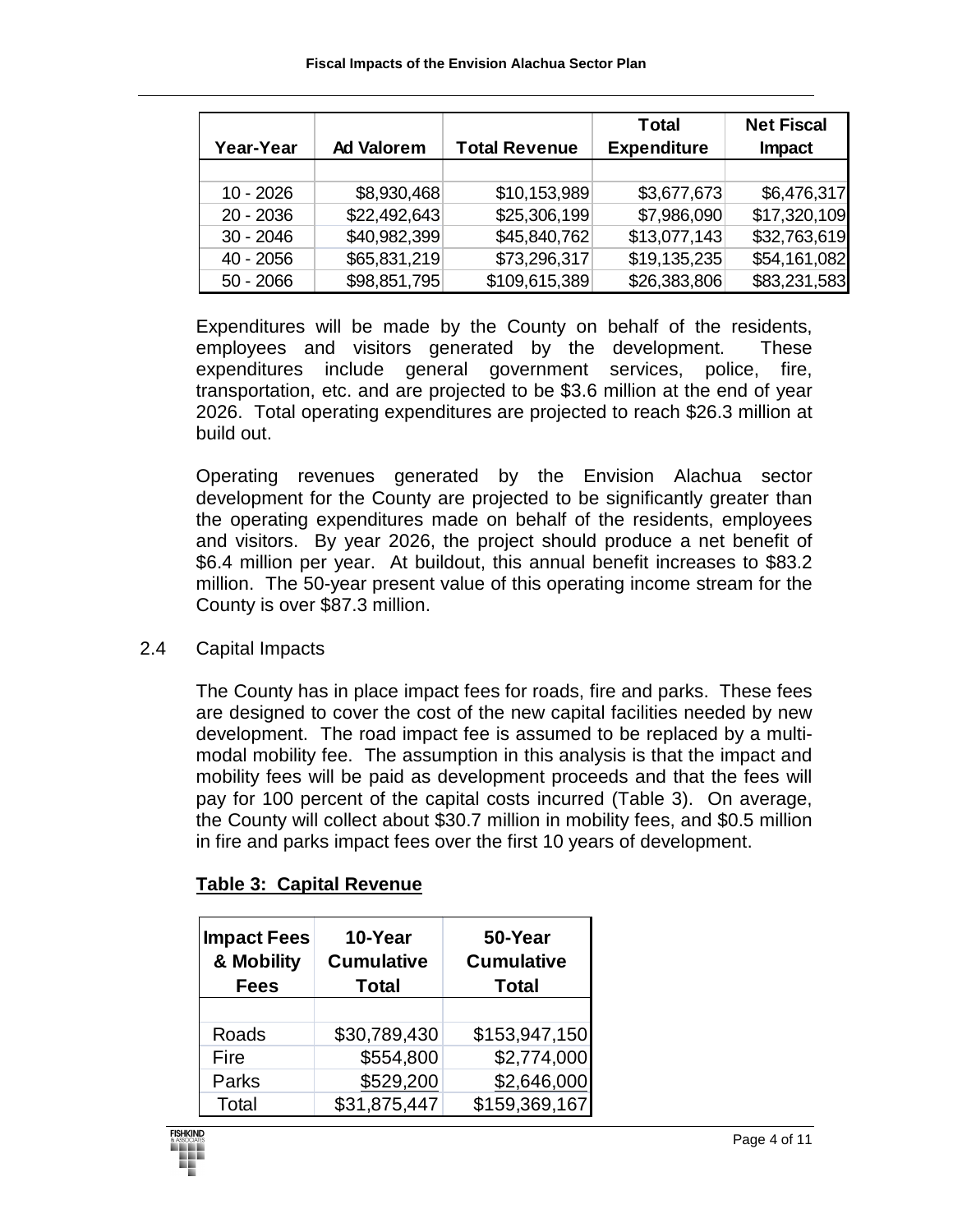Mobility fees for roads and other transportation options are estimated to total \$159.3 million over the 50-year build-out period. The Developer has committed to pay his fair, proportional share of required road improvements. This will be paid for through mobility fees and Special District financing. Operating costs will be covered through the existing tax and fee structure.

 Most fire capital facilities are currently paid though impact fees. The County will collect approximately one-half million dollars in impact fees during the first 10 years of development. If additional fire stations are required to serve the new development, the Developer has agreed to fund the expenditures through increased impact fees and special district financing. Operating costs will be covered through the existing tax and fee structure calculated in Section 2.3.

 Law enforcement capital facilities are not covered by impact fees currently. The Developer has agreed to fund the capital facilities (patrol cars, equipment, computers, radios, sub-station) required for the new development through mitigation fees and special district financing. Operating costs will be covered through the existing tax and fee structure calculated in Section 2.3.

 Parks capital costs are covered by the County's impact fees. The County will collect about one-half million dollars during the first 10 years of development. There appears to be sufficient existing capacity within existing parks to maintain the County's current required level of service. However, it is likely that the Developer will allocate land for open space and provide additional recreational space for the new communities. The development of these local recreational lands will be funded through special district financing. Operating costs will be covered through the existing tax and fee structure calculated in Section 2.3.

Library capital facilities (buildings, books, equipment) are not covered by impact fees currently. The Developer has agreed to fund the capital facilities required for the new development through mitigation fees and special district financing. Operating costs will be covered through the existing tax and fee structure calculated in Section 2.3.

 Water and wastewater connection fees will be paid for the expansion of the treatment facilities required by the new growth. Infrastructure, such as pipes, drains and stormwater facilities will all be constructed without cost to the County. The water and wastewater needs for the new development will likely be served by the City of Hawthorne and/or GRU; however the Developers will pay their proportionate share of other capital costs as deemed necessary for service rendered by the County. These water and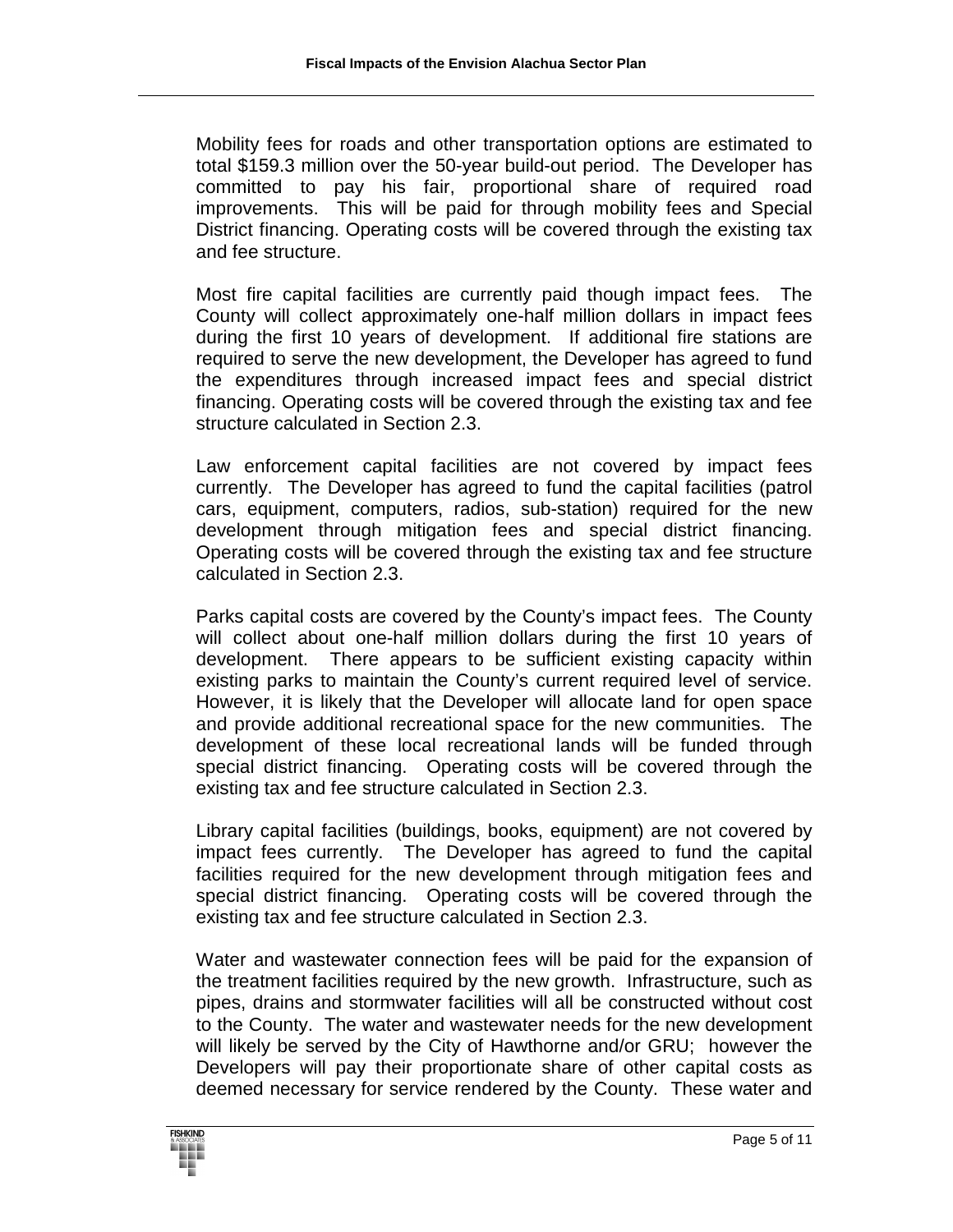wastewater infrastructure costs are provided in Table 4. The Developer anticipates creating Community Development Districts to provide funding for this infrastructure. Operating costs will be covered through the existing tax and fee structure.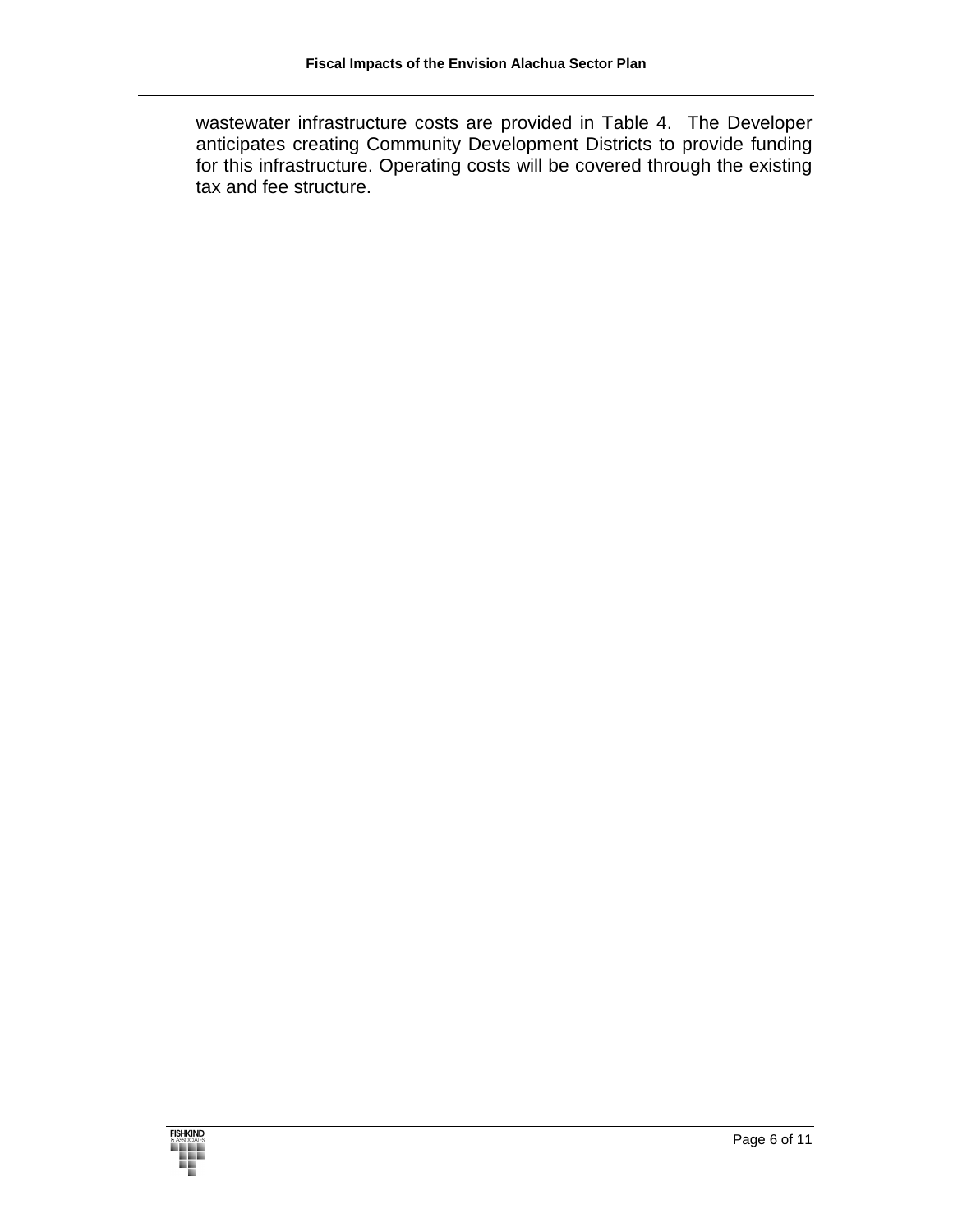|      | <b>Water</b> | Wastewater   |
|------|--------------|--------------|
| 2017 | \$16,200,000 | \$27,800,000 |
| 2022 | \$1,600,000  |              |
| 2026 |              | \$7,400,000  |
| 2029 | \$23,400,000 |              |
| 2038 |              | \$31,700,000 |
| 2047 | \$3,200,000  |              |
| 2050 |              | \$3,700,000  |

# **Table 4: Water and Wastewater Capital Projections**

## 2.5 Fiscal Impacts –Alachua County School District

A summary of the fiscal impacts of the Envision Alachua on the School District is provided in Table 4 (detailed in Appendix Table 7). This table shows that the annual operating ad valorem taxes generated by the Project for the School District will be \$4.2 million by year 10 based upon the current millage rate and exceed \$46.8 million at buildout. However, most operating property tax receipts are collected and then redistributed by the State. Therefore, the actual operating revenue to the School District may not equal these projections and will likely have a zero net fiscal impact over the long term.

| Year | Number of<br><b>Students</b> | <b>Annual</b><br><b>Operating Ad</b><br>Valorem |
|------|------------------------------|-------------------------------------------------|
|      |                              |                                                 |
| 2026 | 737                          | \$4,232,629                                     |
| 2036 | 1,474                        | \$10,660,474                                    |
| 2046 | 2,212                        | \$19,423,765                                    |
| 2056 | 2,949                        | \$31,200,958                                    |
| 2066 | 3,686                        | \$46,851,186                                    |

## **Table 4: School Operating Impacts**

The School District currently has excess capacity at nearby schools: 186 elementary student stations, 58 middle school student stations and 367 high school student stations. It was assumed that these stations would be filled before any additional construction would be required. The construction cost portion of this analysis uses the State's student station cost capital costs for remaining elementary (\$20,296), middle (\$21,695) and high school (\$28,129) students to calculate the capital facility impacts. Multiplying these average costs by the total number of students provides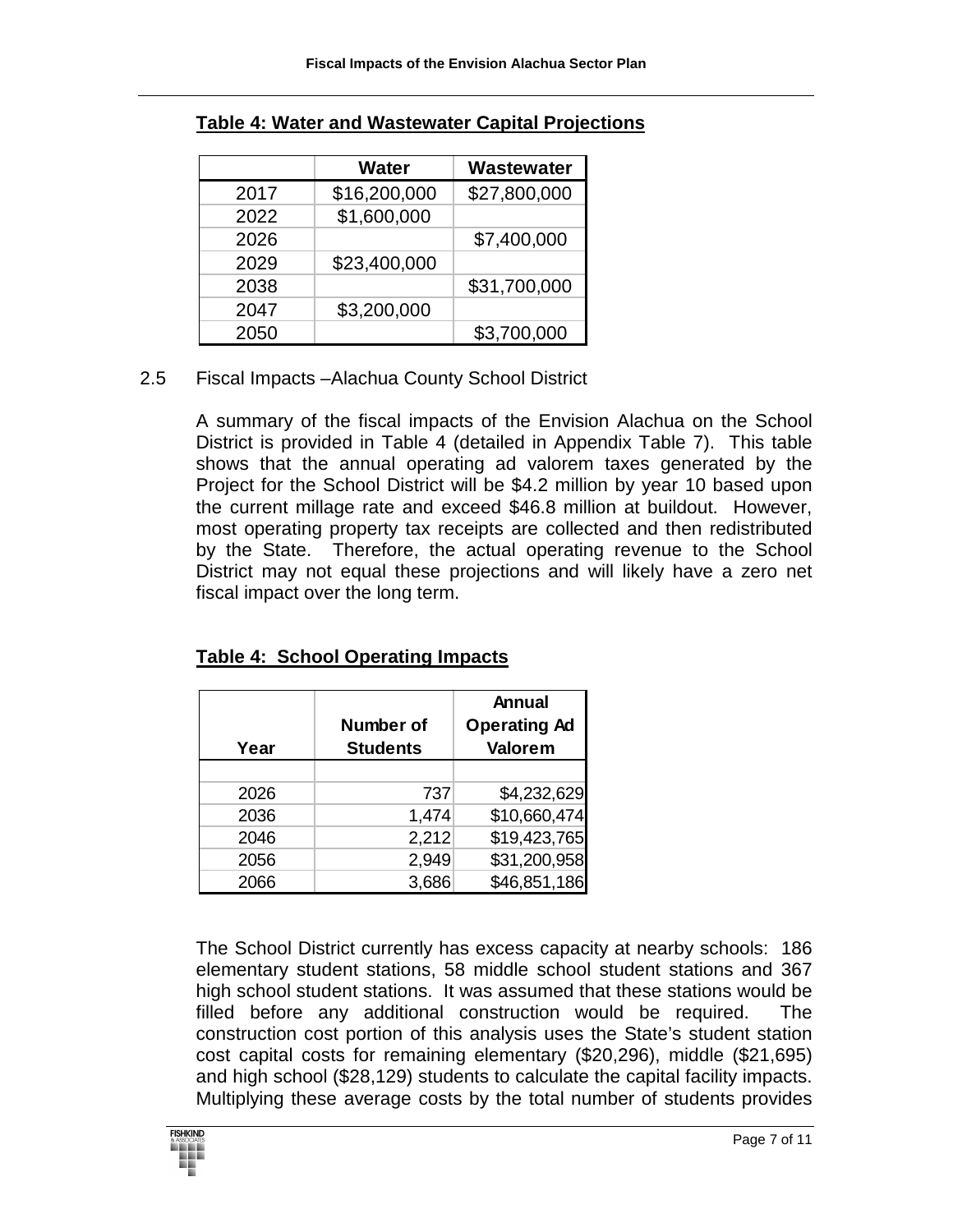an accurate capital cost for new capacity required by the development. The revenue to cover these costs is derived from capital ad valorem taxes and State funding. Alachua County has not implemented a local Sales Tax or Impact Fees for school construction.

Over 50 years, the Project will have generated \$195.4 million in capital ad Valorem revenue for the School District. State funding will total \$424,979. Total capital revenue is projected to be \$195.9 million. Total student station costs at buildout are \$131.8 million. Over the 50-year life of the Project, the taxes and fees generated are expected to fully cover the capital cost of the new student stations.

| <b>Capital Revenue</b>                  |                                          |               |
|-----------------------------------------|------------------------------------------|---------------|
|                                         | Ad Valorem-Capital Improvement           | \$195,496,466 |
|                                         | <b>State Sources- Capital Projects</b>   | \$551,481     |
| <b>Total Capital Revenue</b>            |                                          | \$196,047,947 |
|                                         |                                          |               |
| <b>Capital Cost of Student Stations</b> |                                          |               |
| <b>Elementary School</b>                |                                          | \$49,446,779  |
| Middle School                           |                                          | \$27,688,980  |
| <b>High School</b>                      |                                          | \$54,737,486  |
|                                         | <b>Cost of Student Stations Required</b> | \$131,873,246 |
|                                         |                                          |               |
| <b>Net Capital Revenue (Cost)</b>       |                                          | \$64,174,70   |

# **Table 5: School District 50-Year Cumulative Revenue and Cost**

## **3.0 Fiscal Impact Model Methodology**

#### 3.1 Modified Per Capita Methodology

A variety of methods exist for quantifying the revenue impacts flowing from a development opportunity such as the one presented here. The approach used in this report is the modified per capita approach.

The per capita approach involves the calculation of revenues using the latest published financial reports for the appropriate population basis (ie. per person, per employee, per person and employee, etc.). Ad valorem and some other fees and tax revenues for the project are usually estimated directly.

From an economic perspective the per capita approach is equivalent to assuming that average revenue generation applies to the particular situation being evaluated. This is a reasonable assumption in most cases for two reasons. First, local governments must run balanced budgets, so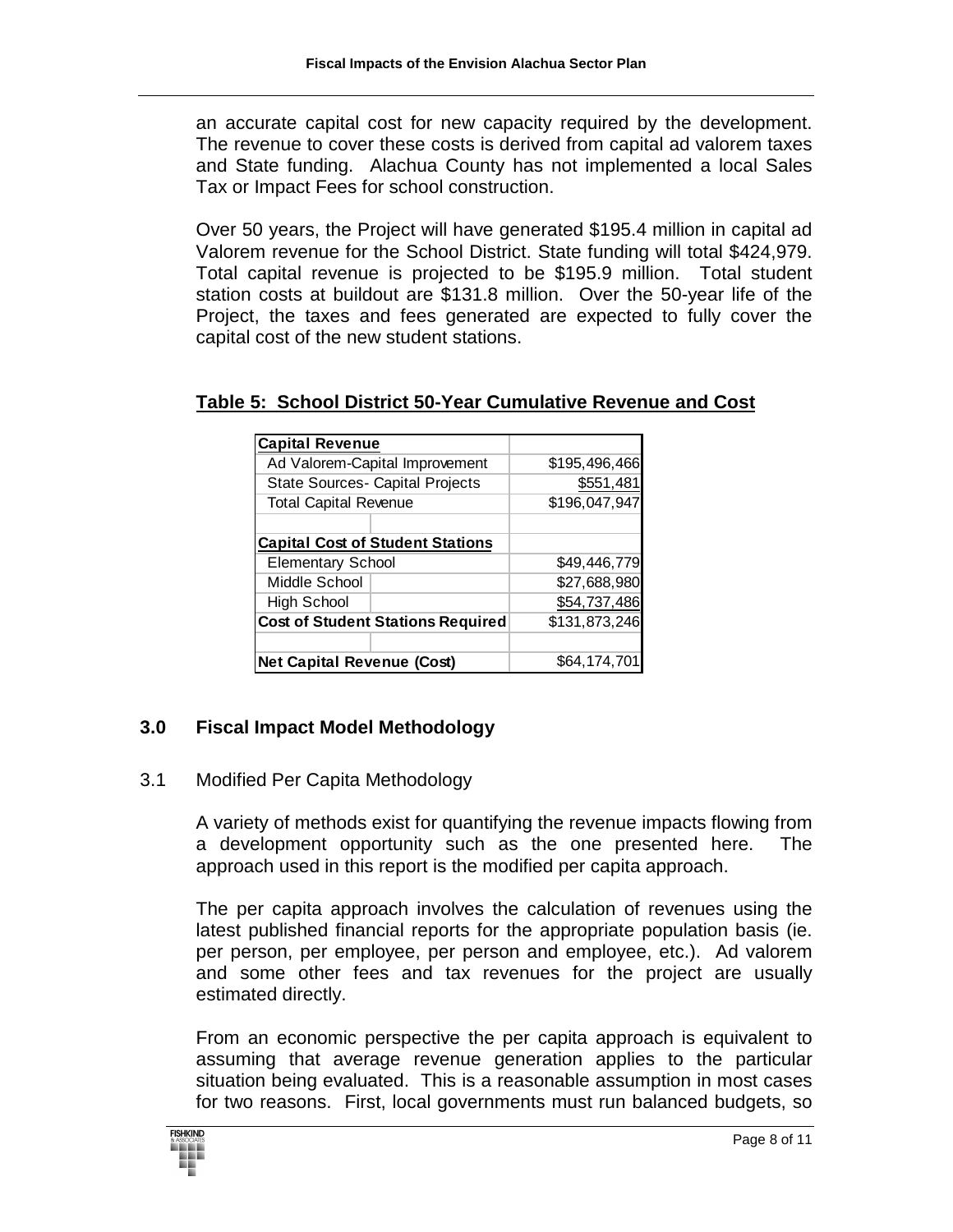that current costs and current revenues balance and are appropriate for current circumstances. Second, assuming that long run averages apply, also means that any excess capacity is maintained in the various systems and not allocated to the project. Furthermore, there is nothing peculiar about the location or the type of project that indicates that per capita parameters estimated from the latest budgets would not be reflective of actual costs and revenues.

#### 3.2 County Fiscal Impact Calculations

Property taxes are calculated based upon the taxable property value and the current Millage rate (see Appendix Tables 3 and 5). Residential taxable value is calculated at 90 percent of estimated sales value less \$50,000 Homestead Exemption for 85 percent of single-family units and 60 percent of the multifamily units.

Most other revenues and expenditures were made from the per capita methodology. The per capita numbers used are the full-time equivalents (FTE) residents, employees and, when appropriate, FTE visitors. The residential FTE is based upon the number of people per household using the University of Florida BEBR number appropriate for the Alachua County. The employee FTE calculation is based upon the number of workers and the percentage of time they spend at work (40 hours per every 168-hour week). The FTE visitors number is calculated by the projected average occupancy and average people per room. The revenues and expenditures are calculated by multiplying the FTE residents and/or employees and/or visitors by the per capita amounts from the County Budget.

The Budget revenues and expenditures from the County's General Fund, and Special Revenue Funds were divided by the FTE County population, the FTE County employment, and when appropriate, the FTE visitors to provide the per capita amount used for each new resident.

3.3 Assumptions – Appendix Table 6

Appendix Table 6 contains the basic data, assumptions and sources used in the fiscal impact model. These are provided for completeness and allow for the replication of our results.

3.4 School District Impact Calculation

The total students were calculated using the current county average number of students per full-time households. The number of FTE students was calculated by multiplying the students per household times the total full-time households (does not include the age-restricted units).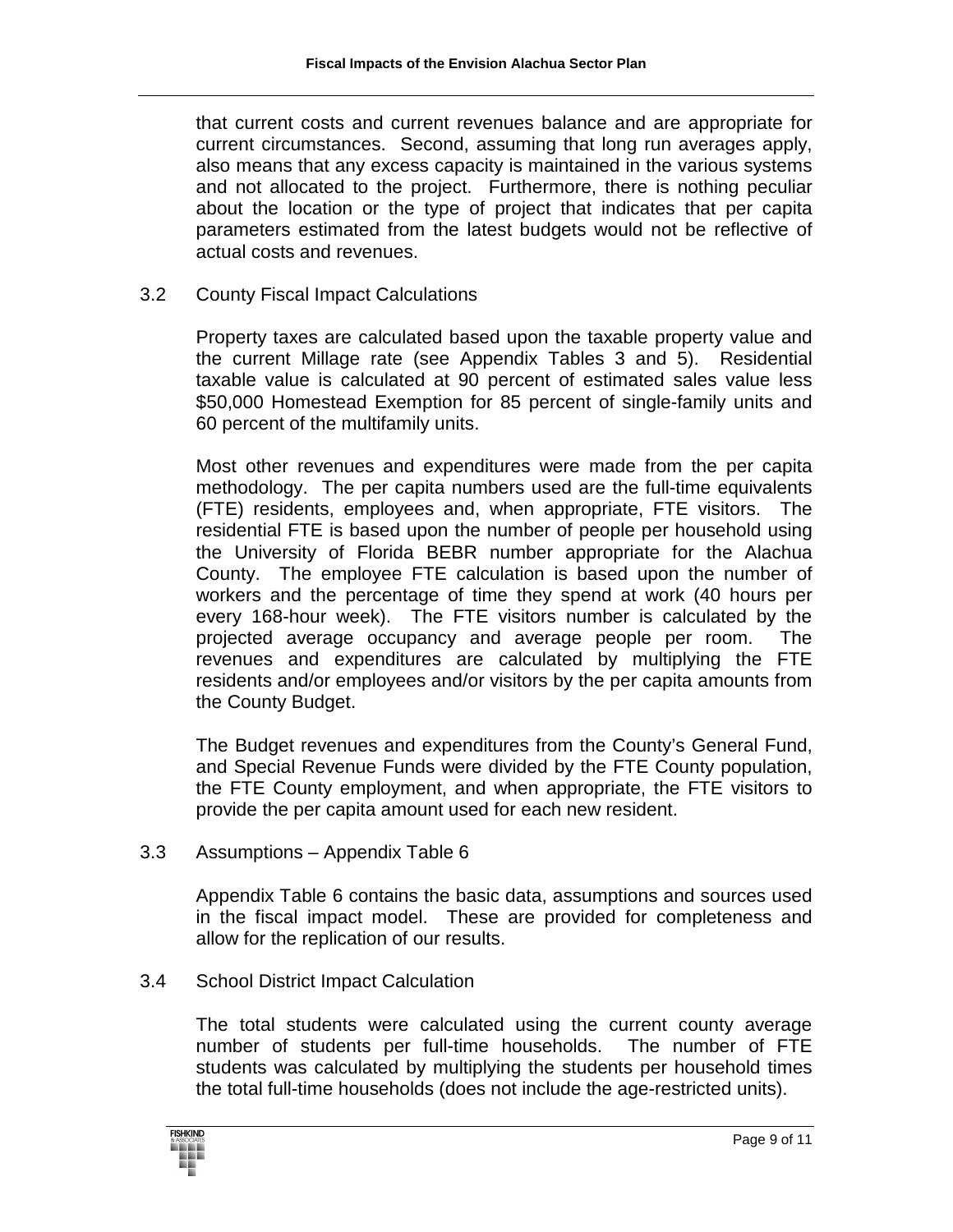The ad valorem School Board revenues were calculated by multiplying the taxable value (Appendix Table 1) times the Millage rates (Appendix Table 3). The sales tax revenue for schools was based upon the current School District Budget and the per capital sales tax revenue.

The capital cost of each student station started with the State's per station cost. The estimated cost of land and buses was added to get the full capital cost per student station.

Envision Alachua FIAM.docx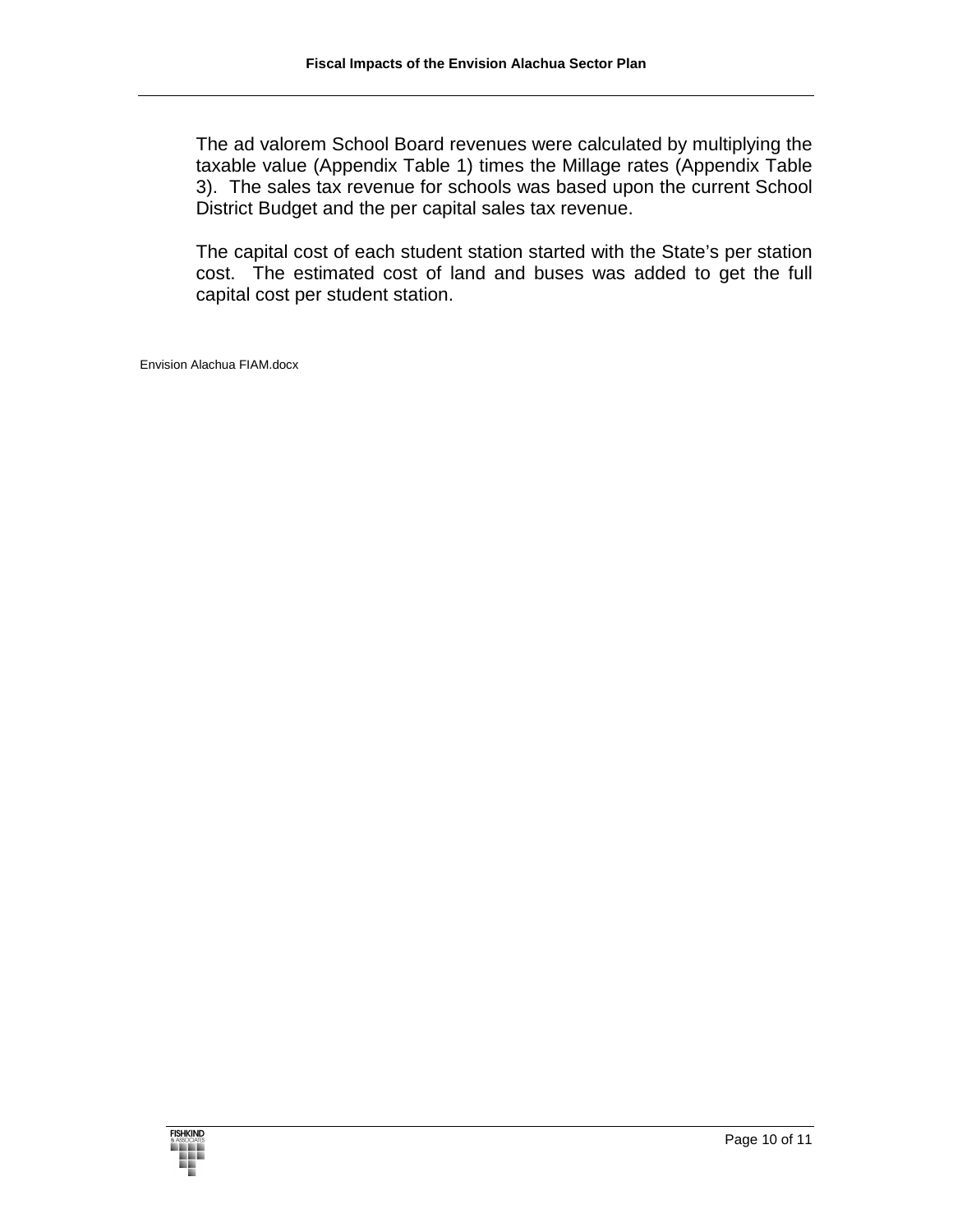# **APPENDIX TABLES**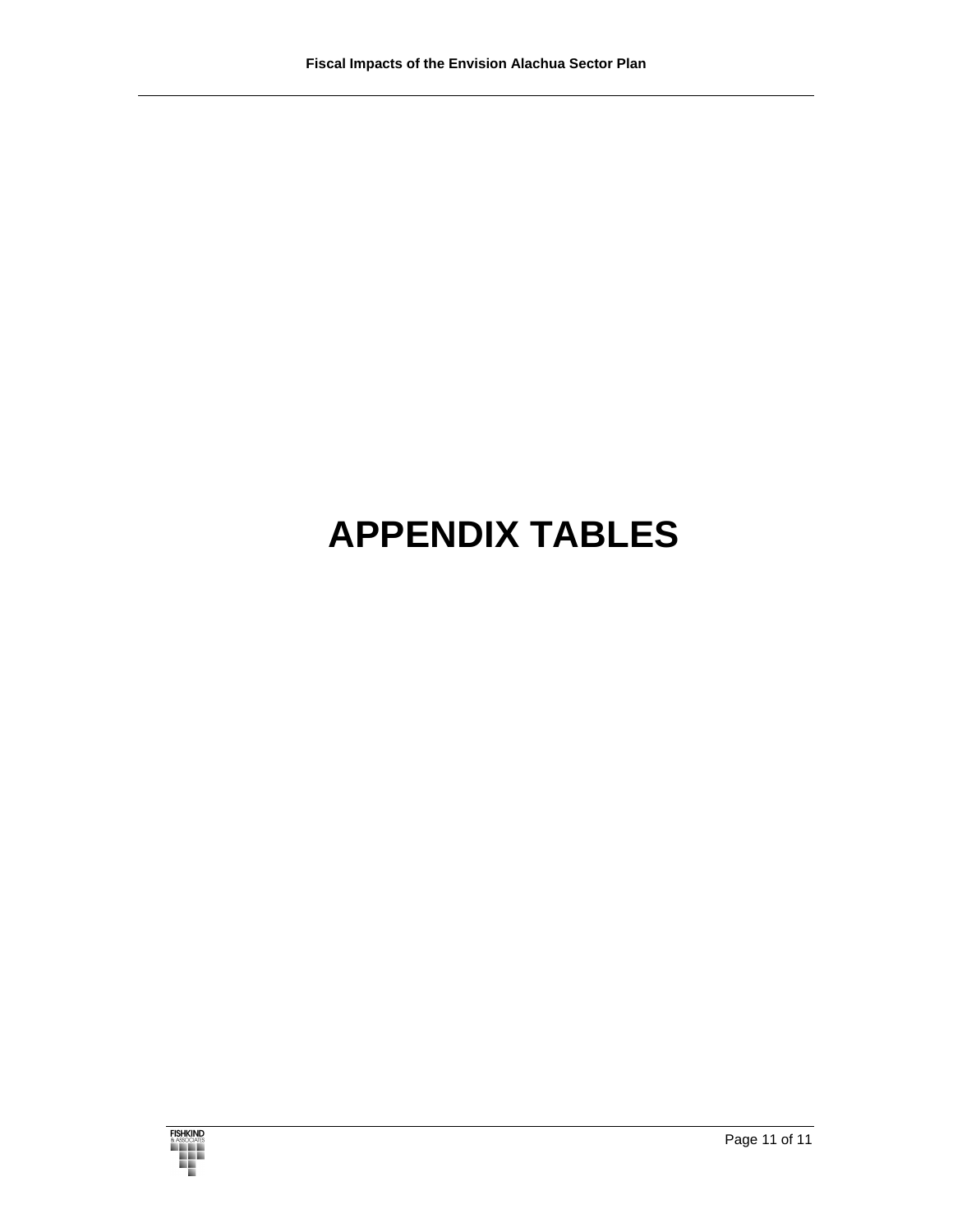#### **Table 1 Envision Alachua Development Impact Summary**

| (End of Year Totals)                                                                                                          | 2017                                  | 2018                                  | 2019                                      | 2020                                      | 2021                                      | 2022                                      | 2023                                      | 2024                                      |
|-------------------------------------------------------------------------------------------------------------------------------|---------------------------------------|---------------------------------------|-------------------------------------------|-------------------------------------------|-------------------------------------------|-------------------------------------------|-------------------------------------------|-------------------------------------------|
| <b>Households</b>                                                                                                             | 210                                   | 420                                   | 630                                       | 840                                       | 1,050                                     | 1,260                                     | 1,470                                     | 1,680                                     |
| <b>Peak Population</b>                                                                                                        | 457                                   | 914                                   | 1,370                                     | 1,827                                     | 2,284                                     | 2,741                                     | 3,197                                     | 3,654                                     |
| <b>Resident Population</b>                                                                                                    | 434                                   | 868                                   | 1,302                                     | 1,736                                     | 2,170                                     | 2,603                                     | 3,037                                     | 3,471                                     |
| Seasonal Population                                                                                                           | 23                                    | 46                                    | 69                                        | 91                                        | 114                                       | 137                                       | 160                                       | 183                                       |
| Full-Time Equivalent Population                                                                                               | 391                                   | 781                                   | 1,172                                     | 1,562                                     | 1,953                                     | 2,343                                     | 2,734                                     | 3,124                                     |
| <b>Employment</b>                                                                                                             |                                       |                                       |                                           |                                           |                                           |                                           |                                           |                                           |
| R&D/Office                                                                                                                    | 369                                   | 738                                   | 1,108                                     | 1,477                                     | 1,846                                     | 2,215                                     | 2,585                                     | 2,954                                     |
| Retail / Commercial                                                                                                           | 50                                    | 100                                   | 150                                       | 200                                       | 250                                       | 300                                       | 350                                       | 400                                       |
| Industrial/Manufacturing                                                                                                      | 128                                   | 256                                   | 384                                       | 512                                       | 640                                       | 768                                       | 896                                       | 1,024                                     |
| <b>Total Employees</b>                                                                                                        | 547                                   | 1,094                                 | 1,642                                     | 2,189                                     | 2,736                                     | 3,283                                     | 3,831                                     | 4,378                                     |
| Full-Time Equivalent Employees                                                                                                | 130                                   | 261                                   | 391                                       | 521                                       | 651                                       | 782                                       | 912                                       | 1,042                                     |
| <b>Alachua County</b>                                                                                                         | 2017                                  | 2018                                  | 2019                                      | 2020                                      | 2021                                      | 2022                                      | 2023                                      | 2024                                      |
| <b>Total Operating Revenues Generated</b><br><b>Total Operating Expenditures Generated</b><br>Net Fiscal Impact of Operations | \$194,234<br>\$343,132<br>$-$148,897$ | \$1,081,042<br>\$691,418<br>\$389,625 | \$2,087,678<br>\$1,044,974<br>\$1,042,704 | \$3,128,842<br>\$1,403,918<br>\$1,724,923 | \$4,205,453<br>\$1,768,372<br>\$2,437,081 | \$5,318,453<br>\$2,138,458<br>\$3,179,995 | \$6,468,808<br>\$2,514,302<br>\$3,954,505 | \$7,657,503<br>\$2,896,032<br>\$4,761,472 |
| Net Present Value of Operating Impact                                                                                         | 5 Years<br>\$3,661,422                | 10 Years<br>\$14,579,595              | 20 Years<br>\$41,252,938                  | 30 Years<br>\$63,333,278                  | 50 Years<br>\$87,347,924                  |                                           |                                           |                                           |
| Impact Fee Capital Revenue                                                                                                    | \$3,189,360                           | \$3,187,343                           | \$3,187,343                               | \$3,187,343                               | \$3,187,343                               | \$3,187,343                               | \$3,187,343                               | \$3,187,343                               |
| <b>County School District</b>                                                                                                 | 2017                                  | 2018                                  | 2019                                      | 2020                                      | 2021                                      | 2022                                      | 2023                                      | 2024                                      |
| <b>Students</b>                                                                                                               | 74                                    | 147                                   | 221                                       | 295                                       | 369                                       | 442                                       | 516                                       | 590                                       |
| Net Capital Benefit (Cost)                                                                                                    | \$9,311                               | \$89,651                              | \$182,019                                 | \$197,518                                 | $-$268,762$                               | \$108,102                                 | $-$405,234$                               | $-$502,109$                               |
| Net Present Value of Fiscal Impact                                                                                            | 5 Years<br>\$187,337                  | 10 Years<br>$-$414,719$               | 20 Years<br>$-$1,215,065$                 | 30 Years<br>$-$ \$851,496                 | 50 Years<br>\$64,174,701                  |                                           |                                           |                                           |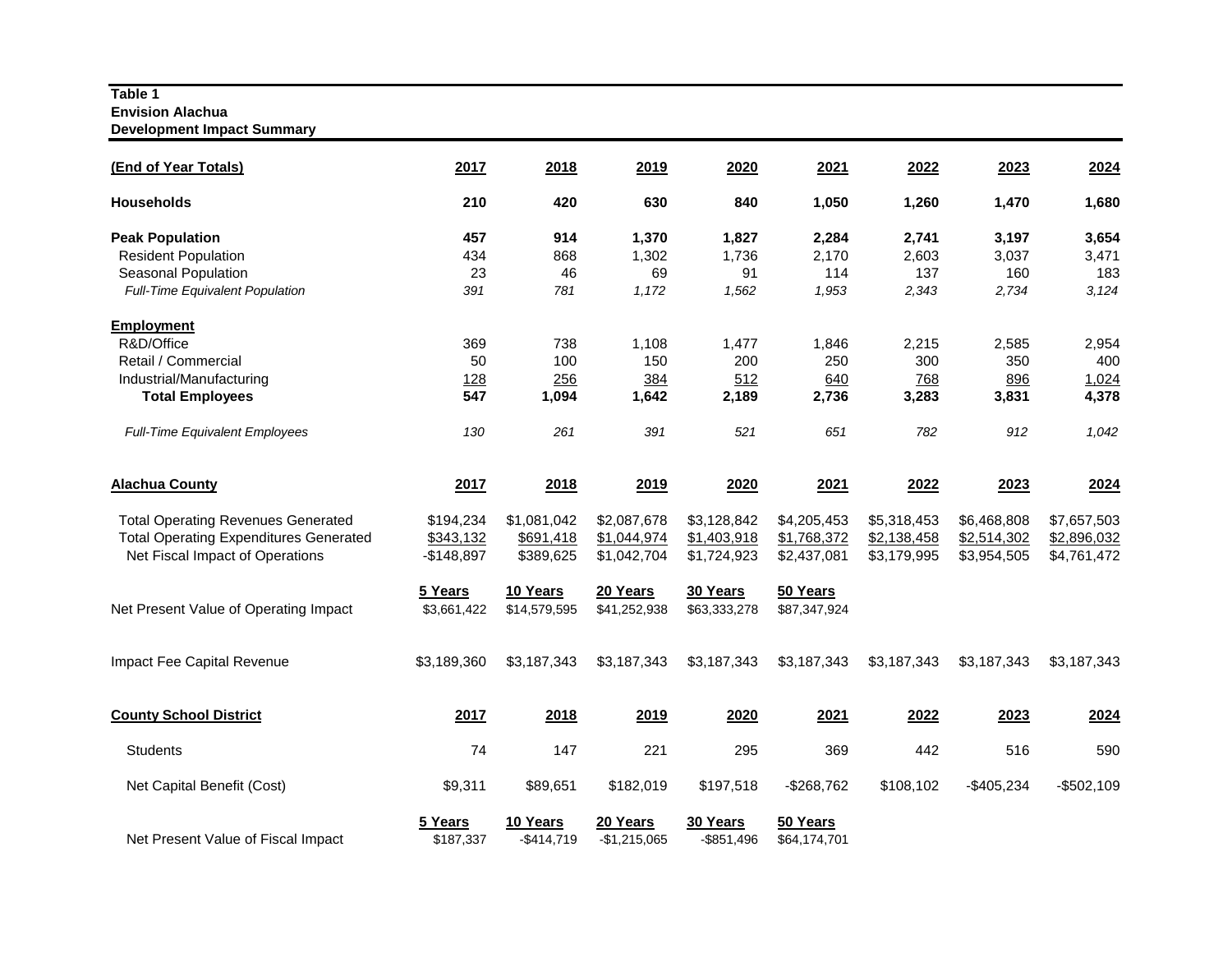| 2025        | 2026         | 2027         | 2028         | 2029         | 2030         | 2031         | 2032         | 2033         | 2034         | 2035         |
|-------------|--------------|--------------|--------------|--------------|--------------|--------------|--------------|--------------|--------------|--------------|
| 1,890       | 2,100        | 2,310        | 2,520        | 2,730        | 2,940        | 3,150        | 3,360        | 3,570        | 3,780        | 3,990        |
| 4,111       | 4,568        | 5,024        | 5,481        | 5,938        | 6,395        | 6,851        | 7,308        | 7,765        | 8,222        | 8,678        |
| 3,905       | 4,339        | 4,773        | 5,207        | 5,641        | 6,075        | 6,509        | 6,943        | 7,377        | 7,810        | 8,244        |
| 206         | 228          | 251          | 274          | 297          | 320          | 343          | 365          | 388          | 411          | 434          |
| 3,515       | 3,906        | 4,296        | 4,687        | 5,077        | 5,468        | 5,858        | 6,249        | 6,640        | 7,030        | 7,421        |
| 3,323       | 3,692        | 4,062        | 4,431        | 4,800        | 5,169        | 5,538        | 5,908        | 6,277        | 6,646        | 7,015        |
| 450         | 500          | 550          | 600          | 650          | 700          | 750          | 800          | 850          | 900          | 950          |
| 1,152       | 1,280        | 1,408        | 1,536        | 1,664        | 1,792        | 1,920        | 2,048        | 2,176        | 2,304        | 2,432        |
| 4,925       | 5,472        | 6,020        | 6,567        | 7,114        | 7,661        | 8,208        | 8,756        | 9,303        | 9,850        | 10,397       |
| 1,173       | 1,303        | 1,433        | 1,564        | 1,694        | 1,824        | 1,954        | 2,085        | 2,215        | 2,345        | 2,476        |
| 2025        | 2026         | 2027         | 2028         | 2029         | 2030         | 2031         | 2032         | 2033         | 2034         | 2035         |
| \$8,885,552 | \$10.153.989 | \$11.463.876 | \$12,816,299 | \$14,212,370 | \$15,653,227 | \$17,140,038 | \$18,673,997 | \$20,256,325 | \$21,888,275 | \$23,571,129 |
| \$3,283,777 | \$3,677,673  | \$4,077,853  | \$4,484,457  | \$4,897,627  | \$5,317,505  | \$5,744,238  | \$6,177,978  | \$6,618,875  | \$7,067,087  | \$7,522,771  |
| \$5,601,774 | \$6,476,317  | \$7,386,023  | \$8,331,841  | \$9,314,743  | \$10,335,723 | \$11,395,800 | \$12,496,019 | \$13,637,450 | \$14,821,188 | \$16,048,358 |
| \$3,187,343 | \$3,187,343  | \$3,187,343  | \$3,187,343  | \$3,187,343  | \$3,187,343  | \$3,187,343  | \$3,187,343  | \$3,187,343  | \$3,187,343  | \$3,187,343  |
| 2025        | 2026         | 2027         | 2028         | 2029         | 2030         | 2031         | 2032         | 2033         | 2034         | 2035         |
|             |              |              |              |              |              |              |              |              |              |              |
| 663         | 737          | 811          | 885          | 958          | 1,032        | 1,106        | 1,180        | 1,253        | 1,327        | 1,401        |

-\$317,786 -\$223,368 -\$125,507 -\$24,107 \$80,927 -\$446,208 -\$1,088,634 -\$621,329 -\$521,541 -\$418,013 -\$310,640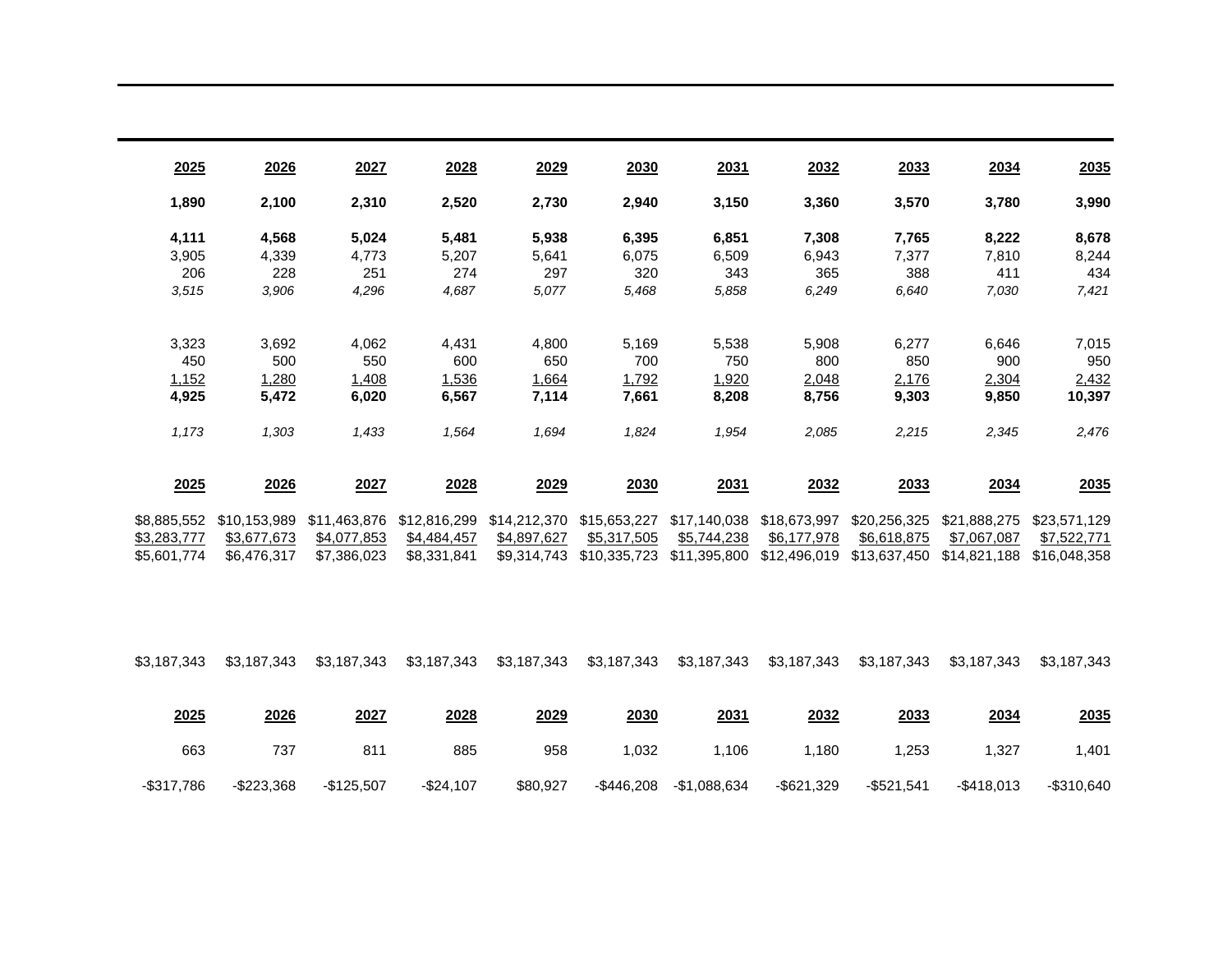| 2036         | 2037         | 2038         | 2039         | 2040         | 2041         | 2042         | 2043         | 2044         | 2045         | 2046         |
|--------------|--------------|--------------|--------------|--------------|--------------|--------------|--------------|--------------|--------------|--------------|
| 4,200        | 4,410        | 4,620        | 4,830        | 5,040        | 5,250        | 5,460        | 5,670        | 5,880        | 6,090        | 6,300        |
| 9,135        | 9,592        | 10,049       | 10,505       | 10,962       | 11,419       | 11,876       | 12,332       | 12,789       | 13,246       | 13,703       |
| 8,678        | 9,112        | 9,546        | 9,980        | 10,414       | 10,848       | 11,282       | 11,716       | 12,150       | 12,583       | 13,017       |
| 457          | 480          | 502          | 525          | 548          | 571          | 594          | 617          | 639          | 662          | 685          |
| 7,811        | 8,202        | 8,592        | 8,983        | 9,373        | 9,764        | 10,155       | 10,545       | 10,936       | 11,326       | 11,717       |
| 7,385        | 7,754        | 8,123        | 8,492        | 8,862        | 9,231        | 9,600        | 9,969        | 10,338       | 10,708       | 11,077       |
| 1,000        | 1,050        | 1,100        | 1,150        | 1,200        | 1,250        | 1,300        | 1,350        | 1,400        | 1,450        | 1,500        |
| 2,560        | 2,688        | 2,816        | 2,944        | 3,072        | 3,200        | 3,328        | 3,456        | 3,584        | 3,712        | 3,840        |
| 10,945       | 11,492       | 12,039       | 12,586       | 13,134       | 13,681       | 14,228       | 14,775       | 15,322       | 15,870       | 16,417       |
|              |              |              |              |              |              |              |              |              |              |              |
| 2,606        | 2,736        | 2,867        | 2,997        | 3,127        | 3,257        | 3,388        | 3,518        | 3.648        | 3,779        | 3,909        |
|              |              |              |              |              |              |              |              |              |              |              |
| 2036         | 2037         | 2038         | 2039         | 2040         | 2041         | 2042         | 2043         | 2044         | 2045         | 2046         |
| \$25,306,199 | \$27,094,828 | \$28,938,392 | \$30,838,299 | \$32,795,991 | \$34,812,944 | \$36,890,667 | \$39,030,709 | \$41,234,652 | \$43,504,117 | \$45,840,762 |
| \$7,986,090  | \$8,457,209  | \$8,936,295  | \$9,423,521  | \$9,919,062  | \$10,423,095 | \$10,935,803 | \$11,457,371 | \$11,987,988 | \$12,527,846 | \$13,077,143 |
| \$17,320,109 | \$18,637,619 | \$20,002,097 | \$21,414,778 | \$22,876,930 | \$24,389,849 | \$25,954,865 | \$27,573,338 | \$29,246,664 | \$30,976,270 | \$32,763,619 |
|              |              |              |              |              |              |              |              |              |              |              |
|              |              |              |              |              |              |              |              |              |              |              |
|              |              |              |              |              |              |              |              |              |              |              |
|              |              |              |              |              |              |              |              |              |              |              |
|              |              |              |              |              |              |              |              |              |              |              |

| 2046        | 2045      | 2044      | <u> 2043</u> | 2042      | 2041      | 2040      | 2039      | 2038     | 2037         | 2036        |
|-------------|-----------|-----------|--------------|-----------|-----------|-----------|-----------|----------|--------------|-------------|
| 2,212       | 2,138     | 2,064     | .990         | 1,917     | 1,843     | .769      | .696      | ,622     | .548         | ,474        |
| \$1,095,051 | \$999,304 | \$847,176 | \$700,083    | \$557,893 | \$420,477 | \$287,708 | \$159,463 | \$35,622 | $-$ \$83,933 | $-$199.317$ |

\$3,187,343 \$3,187,343 \$3,187,343 \$3,187,343 \$3,187,343 \$3,187,343 \$3,187,343 \$3,187,343 \$3,187,343 \$3,187,343 \$3,187,343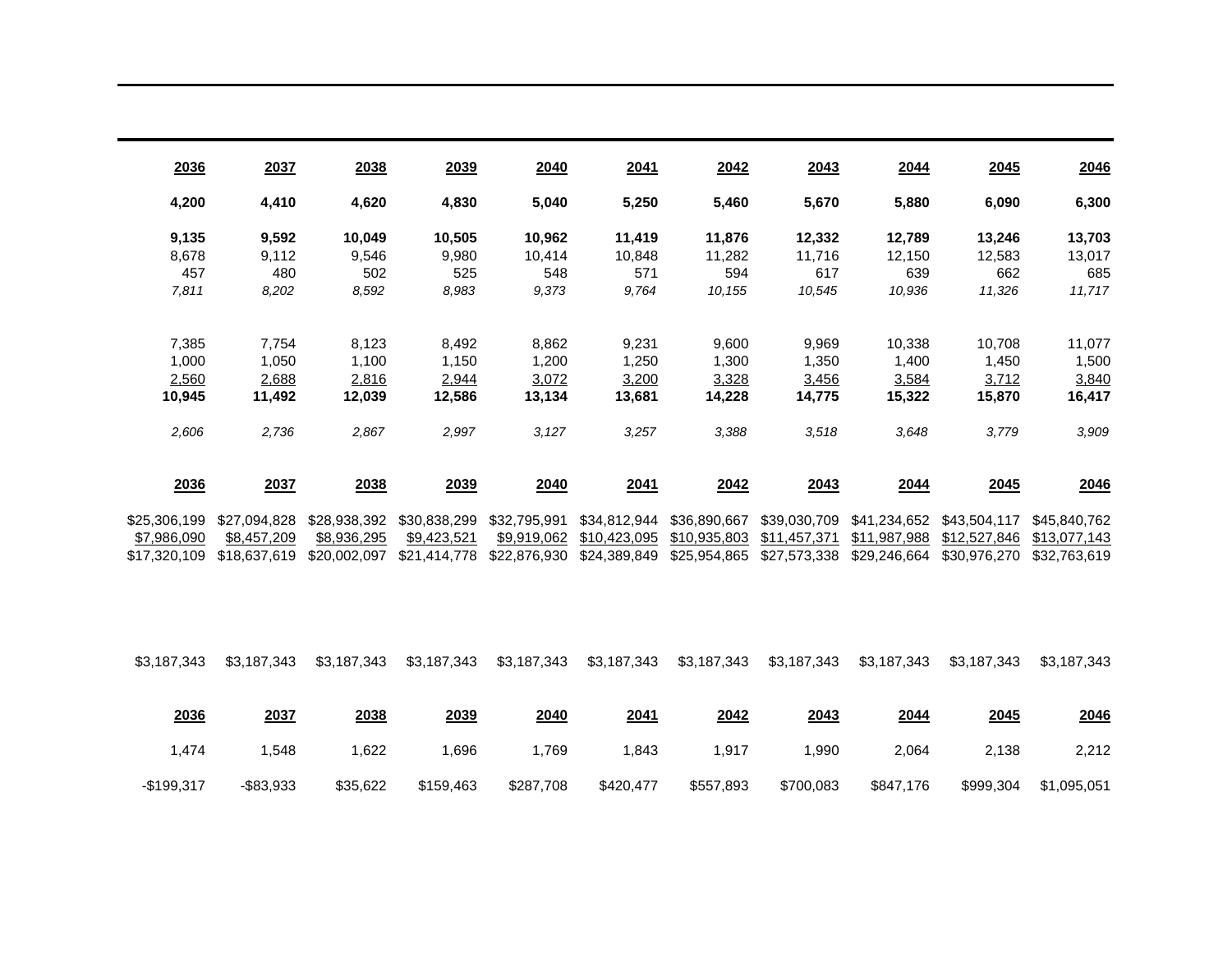| 2047         | 2048         | 2049         | 2050         | 2051         | 2052         | 2053         | 2054         | 2055         | 2056         | 2057         |
|--------------|--------------|--------------|--------------|--------------|--------------|--------------|--------------|--------------|--------------|--------------|
| 6,510        | 6,720        | 6,930        | 7,140        | 7,350        | 7,560        | 7,770        | 7,980        | 8,190        | 8,400        | 8,610        |
| 14,159       | 14,616       | 15,073       | 15,530       | 15,986       | 16,443       | 16,900       | 17,357       | 17,813       | 18,270       | 18,727       |
| 13,451       | 13,885       | 14,319       | 14,753       | 15.187       | 15,621       | 16,055       | 16,489       | 16,923       | 17,357       | 17,790       |
| 708          | 731          | 754          | 776          | 799          | 822          | 845          | 868          | 891          | 914          | 936          |
| 12,107       | 12,498       | 12,888       | 13,279       | 13,670       | 14,060       | 14,451       | 14,841       | 15,232       | 15,622       | 16,013       |
|              |              |              |              |              |              |              |              |              |              |              |
| 11,446       | 11,815       | 12,185       | 12,554       | 12,923       | 13,292       | 13,662       | 14,031       | 14,400       | 14,769       | 15,138       |
| 1.550        | 1.600        | 1,650        | 1.700        | 1.750        | 1,800        | 1.850        | 1.900        | 1.950        | 2,000        | 2,050        |
| 3,968        | 4,096        | 4,224        | 4,352        | 4,480        | 4,608        | 4,736        | 4,864        | 4,992        | 5,120        | 5,248        |
| 16,964       | 17,511       | 18,059       | 18,606       | 19,153       | 19,700       | 20,248       | 20,795       | 21,342       | 21,889       | 22,436       |
|              |              |              |              |              |              |              |              |              |              |              |
| 4,039        | 4,169        | 4,300        | 4,430        | 4,560        | 4,691        | 4,821        | 4,951        | 5,082        | 5,212        | 5,342        |
|              |              |              |              |              |              |              |              |              |              |              |
| 2047         | 2048         | 2049         | 2050         | 2051         | 2052         | 2053         | 2054         | <b>2055</b>  | 2056         | 2057         |
| \$48,246,287 | \$50,722,428 | \$53,270,966 | \$55,893,721 | \$58,592,557 | \$61,369,382 | \$64,226,149 | \$67,164,855 | \$70,187,547 | \$73,296,317 | \$76,493,307 |
| \$13,636,078 | \$14,204,856 | \$14,783,684 | \$15,372,774 | \$15,972,344 | \$16,582,612 | \$17,203,804 | \$17,836,149 | \$18,479,880 | \$19,135,235 | \$19,802,456 |
| \$34,610,208 | \$36,517,573 | \$38,487,282 | \$40,520,947 | \$42,620,213 | \$44,786,770 | \$47,022,344 | \$49,328,706 | \$51,707,667 | \$54,161,082 | \$56,690,851 |
|              |              |              |              |              |              |              |              |              |              |              |
|              |              |              |              |              |              |              |              |              |              |              |
|              |              |              |              |              |              |              |              |              |              |              |

\$3,187,343 \$3,187,343 \$3,187,343 \$3,187,343 \$3,187,343 \$3,187,343 \$3,187,343 \$3,187,343 \$3,187,343 \$3,187,343 \$3,187,343

| <u> 2057</u> | 2056        | 2055        | 2054        | 2053        | 2052        | 2051        | 2050        | 2049        | 2048        | 2047        |
|--------------|-------------|-------------|-------------|-------------|-------------|-------------|-------------|-------------|-------------|-------------|
| 3,023        | 2.949       | 2.875       | 2.801       | 2.728       | 2.654       | 2.580       | 2,506       | 2.433       | 2,359       | 2,285       |
| \$3,194,086  | \$2,971,413 | \$2,755,616 | \$2,546,518 | \$2,343,948 | \$2,147,735 | \$1,957,717 | \$1,773,732 | \$1,595,624 | \$1,423,240 | \$1,256,431 |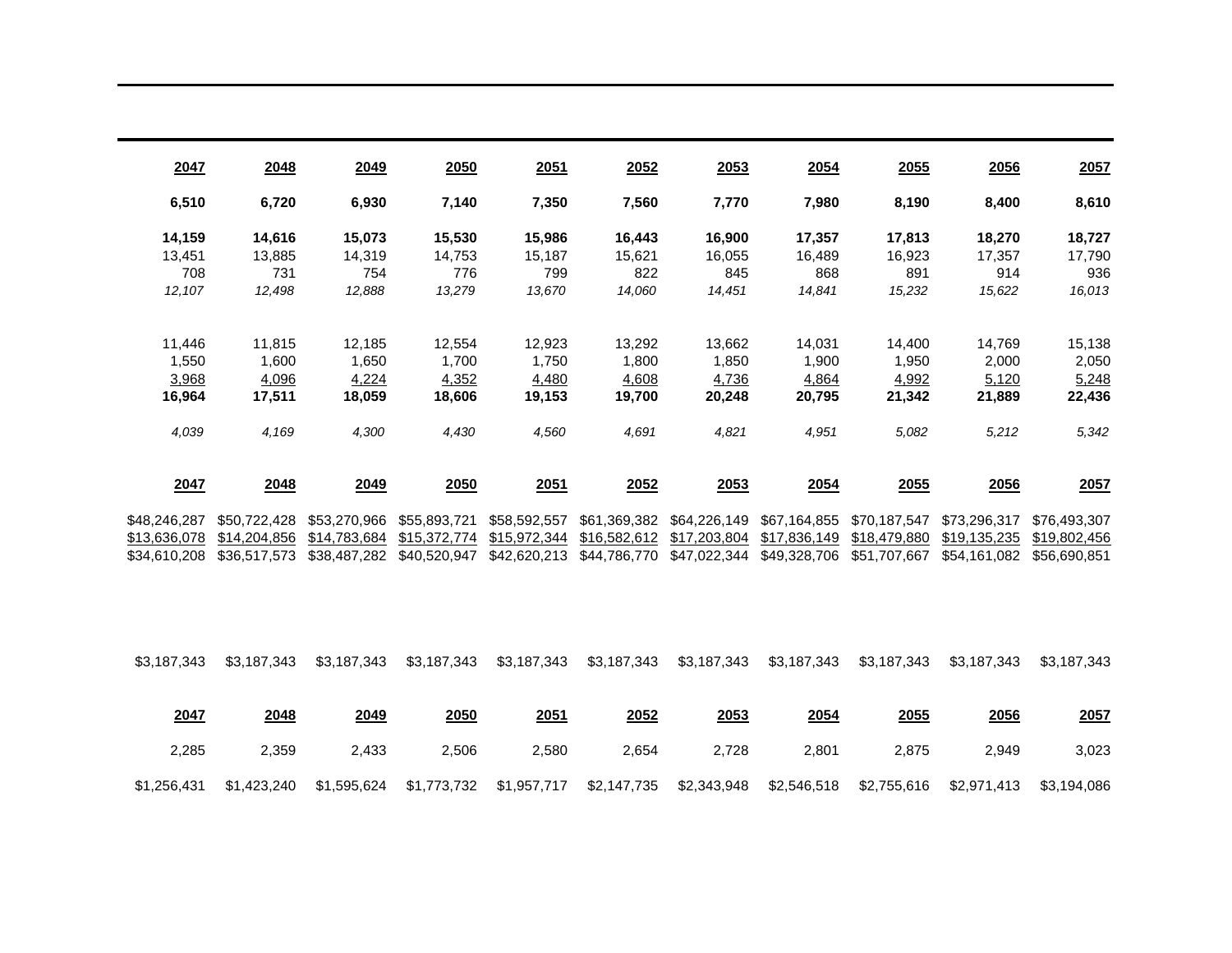| 2058         | 2059         | 2060         | 2061         | 2062         | 2063         | 2064          | 2065          | 2066          | 2067          |
|--------------|--------------|--------------|--------------|--------------|--------------|---------------|---------------|---------------|---------------|
| 8,820        | 9,030        | 9,240        | 9,450        | 9,660        | 9,870        | 10,080        | 10,290        | 10,500        | 10,500        |
| 19,184       | 19,640       | 20,097       | 20,554       | 21,011       | 21,467       | 21,924        | 22,381        | 22,838        | 22,838        |
| 18,224       | 18.658       | 19.092       | 19,526       | 19,960       | 20,394       | 20,828        | 21,262        | 21,696        | 21,696        |
| 959          | 982          | 1,005        | 1,028        | 1,051        | 1,073        | 1,096         | 1,119         | 1,142         | 1,142         |
| 16,404       | 16,794       | 17,185       | 17,575       | 17,966       | 18,356       | 18,747        | 19,137        | 19,528        | 19,528        |
| 15,508       | 15,877       | 16,246       | 16,615       | 16,985       | 17,354       | 17,723        | 18,092        | 18,462        | 18,462        |
| 2,100        | 2,150        | 2,200        | 2,250        | 2,300        | 2,350        | 2,400         | 2,450         | 2,500         | 2,500         |
| 5,376        | 5,504        | 5,632        | 5,760        | 5,888        | 6,016        | 6,144         | 6,272         | 6,400         | 6,400         |
| 22,984       | 23,531       | 24,078       | 24,625       | 25,173       | 25,720       | 26,267        | 26,814        | 27,362        | 27,362        |
| 5,472        | 5,603        | 5,733        | 5,863        | 5,994        | 6.124        | 6,254         | 6,384         | 6,515         | 6,515         |
| 2058         | <u>2059</u>  | 2060         | 2061         | 2062         | 2063         | 2064          | 2065          | 2066          | 2067          |
| \$79,780,711 | \$83,160,772 | \$86,635,786 | \$90,208,103 | \$93,880,128 | \$97,654,322 | \$101,533,202 | \$105,519,345 | \$109,615,389 | \$113,605,654 |
| \$20,481,791 | \$21,173,490 | \$21,877,812 | \$22,595,017 | \$23,325,373 | \$24,069,149 | \$24,826,625  | \$25,598,081  | \$26,383,806  | \$26,651,070  |
| \$59,298,921 | \$61,987,282 | \$64,757,974 | \$67,613,086 | \$70,554,756 | \$73,585,172 | \$76,706,577  | \$79,921,264  | \$83,231,583  | \$86,954,584  |

\$3,187,343 \$3,187,343 \$3,187,343 \$3,187,343 \$3,187,343 \$3,187,343 \$3,187,343 \$3,187,343 \$3,187,343

| 2067         | 2066        | <u>2065</u> | 2064        | 2063        | 2062        | 2061        | 2060        | 2059        | 2058        |
|--------------|-------------|-------------|-------------|-------------|-------------|-------------|-------------|-------------|-------------|
| 3,686        | 3,686       | 3.612       | 3,539       | 3.465       | 3,391       | 3.317       | 3,244       | 3.170       | 3,096       |
| \$10,598,731 | \$5,538,942 | \$5,245,687 | \$4,961,105 | \$4,684,976 | \$4,417,087 | \$4,157,228 | \$3,905,195 | \$3,660,790 | \$3,423,817 |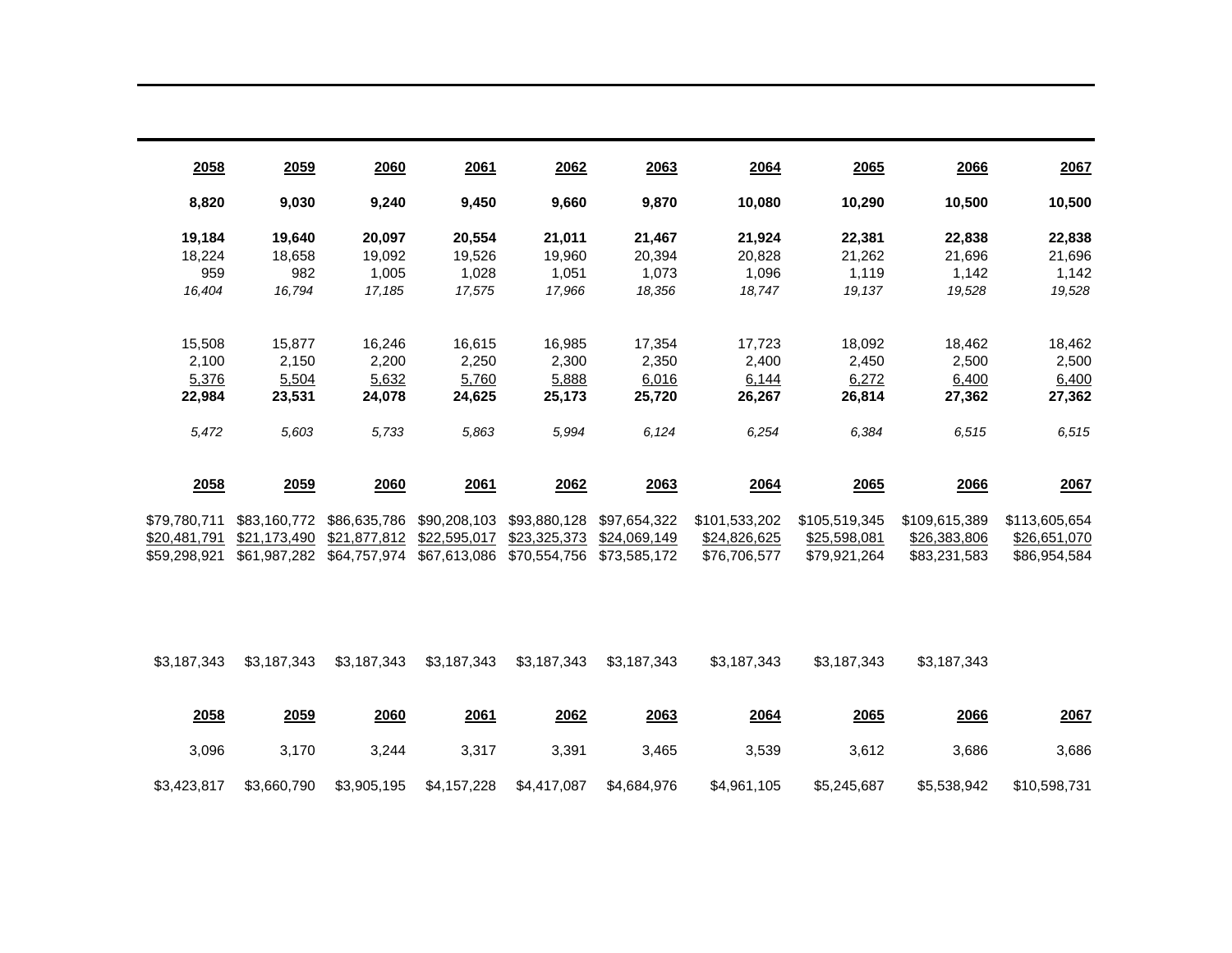#### **Table 2 Envision Alachua Development Scenario**

|                                  | 2017    | 2018    | 2019        | 2020    | 2021    | 2022    | 2023     | 2024       |
|----------------------------------|---------|---------|-------------|---------|---------|---------|----------|------------|
| Single-Family                    | 158     | 315     | 473         | 630     | 788     | 945     | 1.103    | .260       |
| Multifamily                      | 53      | 105     | <u> 158</u> | 210     | 263     | 315     | 368      | <u>420</u> |
| <b>Total Residential Units</b>   | 210     | 420     | 630         | 840     | 0.050   | ,260    | 1.470    | ,680       |
| R&D/OfficeInstitutional (sq.ft.) | 120,000 | 240,000 | 360,000     | 480,000 | 600,000 | 720,000 | 840,000  | 960,000    |
| Retail/Service (sq.ft.)          | 30,000  | 60,000  | 90,000      | 120,000 | 150.000 | 180,000 | 210,000  | 240,000    |
| Industrial/Manufacturing (sq ft) | 160,000 | 320,000 | 480,000     | 640,000 | 800,000 | 960,000 | .120,000 | ,280,000   |

#### **Table 3 Envision Alachua Taxable Property Values**

|                                  | 2017        | 2018         | 2019          | 2020          | 2021         | 2022                        | 2023          | 2024          |
|----------------------------------|-------------|--------------|---------------|---------------|--------------|-----------------------------|---------------|---------------|
| Single-Family                    | \$2,126,171 | \$21.261.713 | \$43,161,276  | \$65,713,043  | \$23,403,066 | \$88,931,652 \$112,832,033  | \$137.429.417 | \$162,739,334 |
| Multifamily                      | \$559,519   | \$5,595,188  | \$11,358,231  | \$17,292,906  |              | \$29.692.640                | \$36,165,636  | \$42,826,141  |
| R&D/OfficeInstitutional (sq.ft.) | \$1,530,000 | \$15,300,000 | \$31,212,000  | \$47,754,360  | \$64,945,930 | \$82,806,060                | \$101,354,618 | \$120,611,995 |
| Retail/Service (sq.ft.)          | \$397,800   | \$3,978,000  | \$8,115,120   | \$12,416,134  | \$16,885,942 | \$21,529,576                | \$26,352,201  | \$31,359,119  |
| Industrial/Manufacturing (sq ft) | \$1,305,600 | \$13,056,000 | \$26,634,240  | \$40,750,387  | \$55,420,527 | \$70,661,171                | \$86,489,274  | \$102,922,236 |
| Total Taxable Value              | \$5.919.090 | \$59.190.900 | \$120.480.867 | \$183.926.830 |              | \$249,587,116 \$317,521,481 | \$387.791.145 | \$460.458.824 |

Taxable values are shown in the year following construction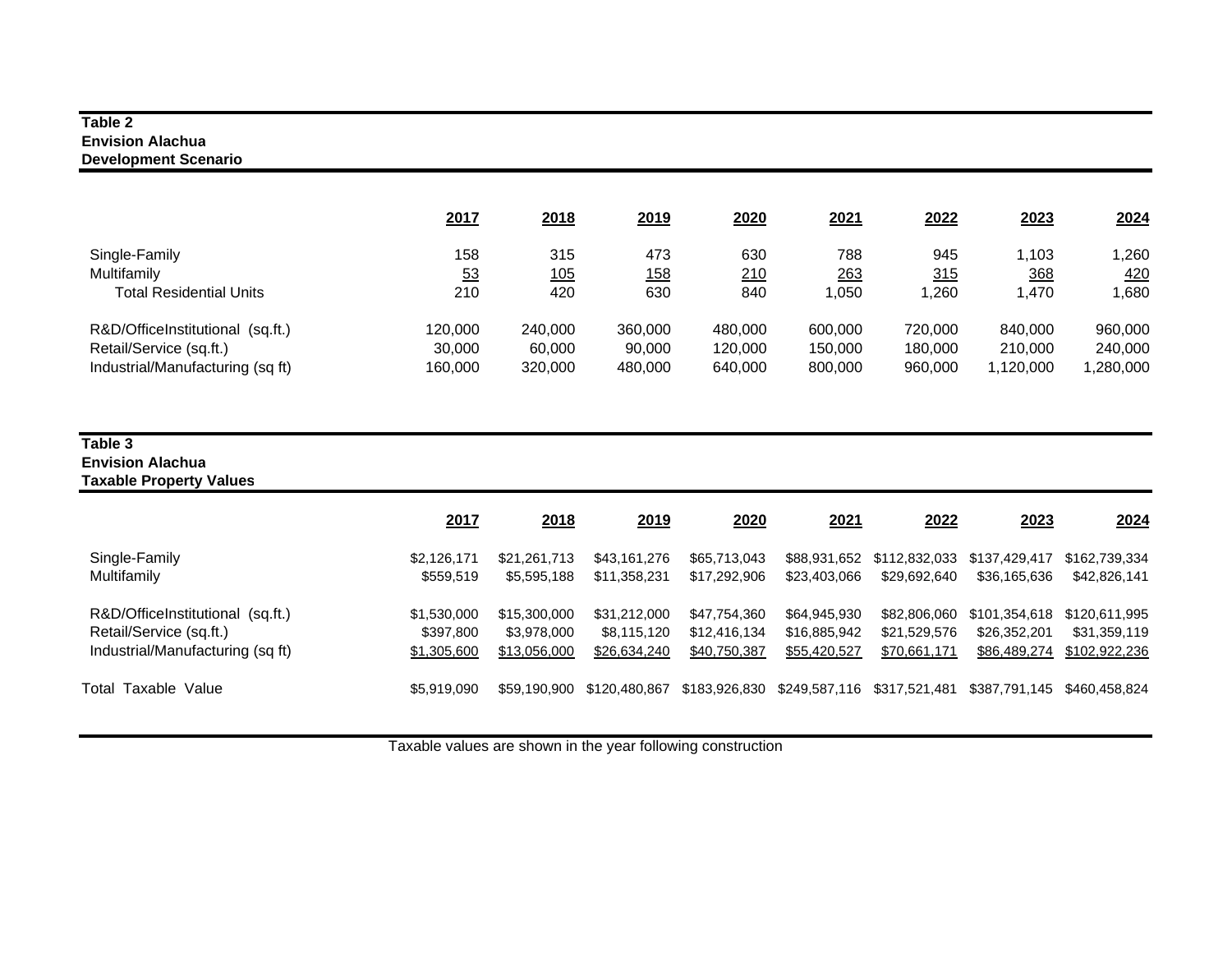| 2025       | 2026     | 2027      | 2028      | 2029      | 2030       | 2031       | 2032      | 2033       | 2034      |
|------------|----------|-----------|-----------|-----------|------------|------------|-----------|------------|-----------|
| 1,418      | .575     | 1,733     | .890      | 2,048     | 2,205      | 2,363      | 2,520     | 2,678      | 2,835     |
| <u>473</u> | 525      | 578       | 630       | 683       | <u>735</u> | <u>788</u> | 840       | <u>893</u> | 945       |
| ,890       | 2,100    | 2,310     | 2,520     | 2,730     | 2,940      | 3,150      | 3,360     | 3,570      | 3,780     |
| 1,080,000  | ,200,000 | .320.000  | 1.440.000 | .560.000  | ,680,000   | 1.800.000  | 1.920.000 | 2,040,000  | 2,160,000 |
| 270,000    | 300,000  | 330,000   | 360,000   | 390,000   | 420,000    | 450.000    | 480.000   | 510,000    | 540.000   |
| 1,440,000  | .600.000 | 1,760,000 | ,920,000  | 2,080,000 | 2,240,000  | 2,400,000  | 2,560,000 | 2,720,000  | 2,880,000 |

| 2025          | 2026          | 2027          | 2028          | 2029          | 2030          | 2031            | 2032            | 2033            | 2034            |
|---------------|---------------|---------------|---------------|---------------|---------------|-----------------|-----------------|-----------------|-----------------|
| \$188,777,628 | \$215,560,454 | \$243.104.289 | \$271,425,939 | \$300,542,540 | \$330,471,568 | \$361,230,844   | \$392,838,543   | \$425,313,196   | \$458,673,700   |
| \$49,678,323  | \$56.726.435  | \$63,974,813  | \$71.427.879  | \$79.090.142  | \$86,966,202  | \$95,060,749    | \$103,378,564   | \$111,924,525   | \$120,703,605   |
| \$140.599.126 | \$161.337.497 | \$182,849,163 | \$205.156.761 | \$228,283,523 | \$252,253,293 | \$277,090,540   | \$302,820,376   | \$329,468,569   | \$357,061,562   |
| \$36,555,773  | \$41.947.749  | \$47.540.782  | \$53,340,758  | \$59,353,716  | \$65,585,856  | \$72,043,540    | \$78,733,298    | \$85,661,828    | \$92,836,006    |
| \$119,977,921 | \$137,674,664 | \$156,031,286 | \$175,067,103 | \$194,801,940 | \$215,256,143 | \$236,450,594   | \$258,406,721   | \$281,146,512   | \$304,692,533   |
| \$535.588.770 | \$613,246,799 | \$693,500,333 | \$776,418,439 | \$862,071,860 | \$950,533,062 | \$1,041,876,268 | \$1,136,177,502 | \$1.233.514.631 | \$1,333,967,406 |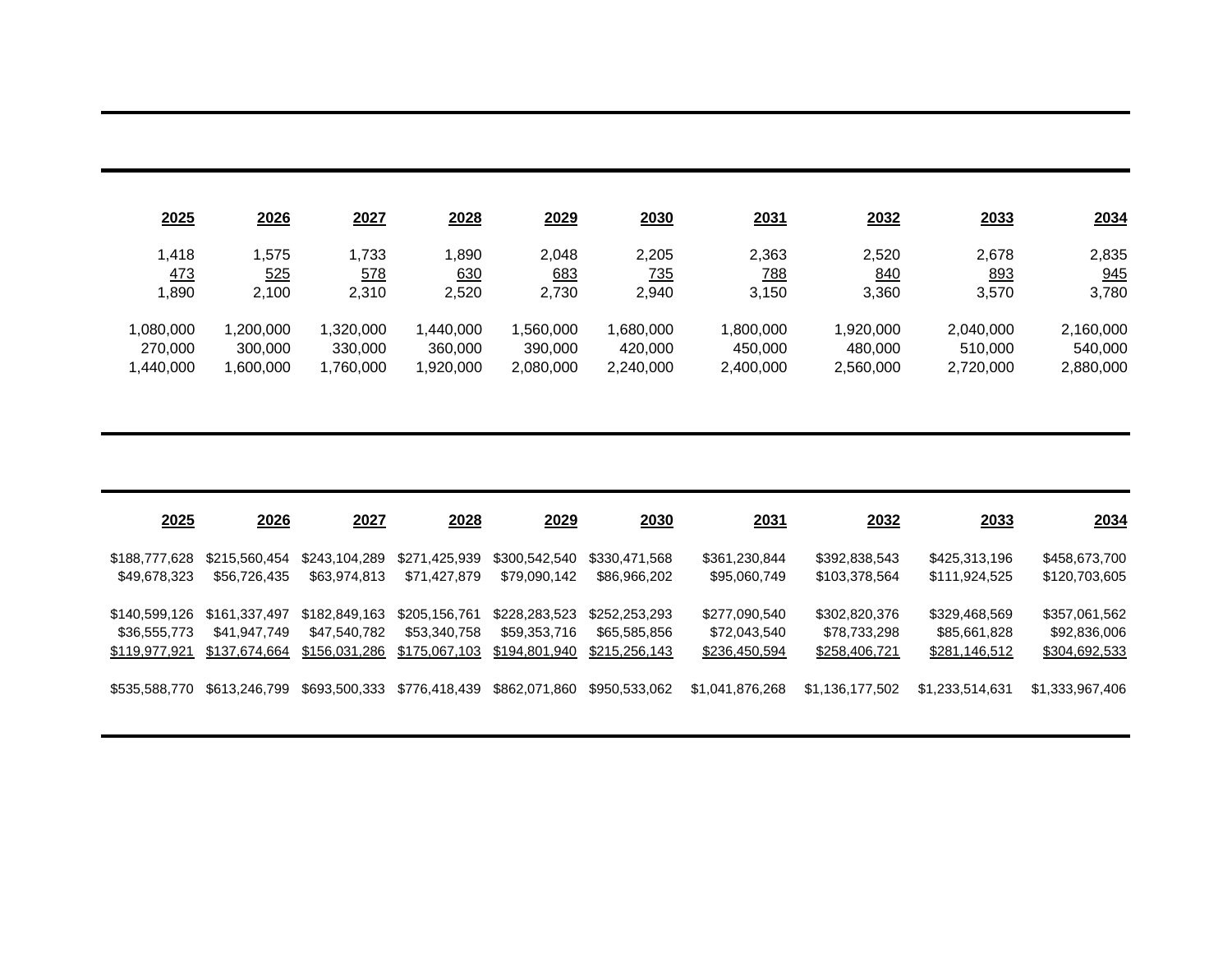| 2035      | 2036      | 2037      | 2038      | 2039      | 2040      | 2041      | 2042      | 2043      |
|-----------|-----------|-----------|-----------|-----------|-----------|-----------|-----------|-----------|
| 2.993     | 3.150     | 3.308     | 3.465     | 3,623     | 3.780     | 3.938     | 4.095     | 4,253     |
| 998       | 1,050     | 1,103     | 1,155     | 1,208     | 1,260     | 1,313     | 1,365     | 1,418     |
| 3.990     | 4,200     | 4.410     | 4,620     | 4,830     | 5.040     | 5.250     | 5.460     | 5,670     |
| 2.280.000 | 2,400,000 | 2,520,000 | 2,640,000 | 2.760.000 | 2,880,000 | 3,000,000 | 3,120,000 | 3,240,000 |
| 570,000   | 600,000   | 630,000   | 660.000   | 690,000   | 720,000   | 750,000   | 780,000   | 810.000   |
| 3,040,000 | 3,200,000 | 3,360,000 | 3,520,000 | 3,680,000 | 3,840,000 | 4,000,000 | 4,160,000 | 4,320,000 |

| 2035            | 2036            | 2037            | 2038            | 2039            | 2040            | 2041            | 2042            | 2043            |
|-----------------|-----------------|-----------------|-----------------|-----------------|-----------------|-----------------|-----------------|-----------------|
| \$492,939,323   | \$528,129,714   | \$564,264,905   | \$601,365,322   | \$639,451,793   | \$678,545,550   | \$718,668,244   | \$759,841,945   | \$802,089,157   |
| \$129,720,875   | \$138,981,504   | \$148,490,764   | \$158,254,032   | \$168,276,788   | \$178,564,618   | \$189,123,222   | \$199,958,407   | \$211,076,094   |
| \$385,626,487   | \$415,191,184   | \$445,784,219   | \$477,434,898   | \$510,173,291   | \$544,030,246   | \$579,037,410   | \$615,227,248   | \$652,633,065   |
| \$100,262,887   | \$107,949,708   | \$115,903,897   | \$124,133,074   | \$132,645,056   | \$141,447,864   | \$150,549,727   | \$159,959,084   | \$169,684,597   |
| \$329,067,935   | \$354,296,477   | \$380,402,533   | \$407,411,113   | \$435,347,875   | \$464,239,143   | \$494,111,923   | \$524,993,918   | \$556,913,548   |
| \$1,437,617,507 | \$1,544,548,587 | \$1,654,846,319 | \$1,768,598,440 | \$1,885,894,803 | \$2,006,827,422 | \$2,131,490,525 | \$2,259,980,602 | \$2,392,396,461 |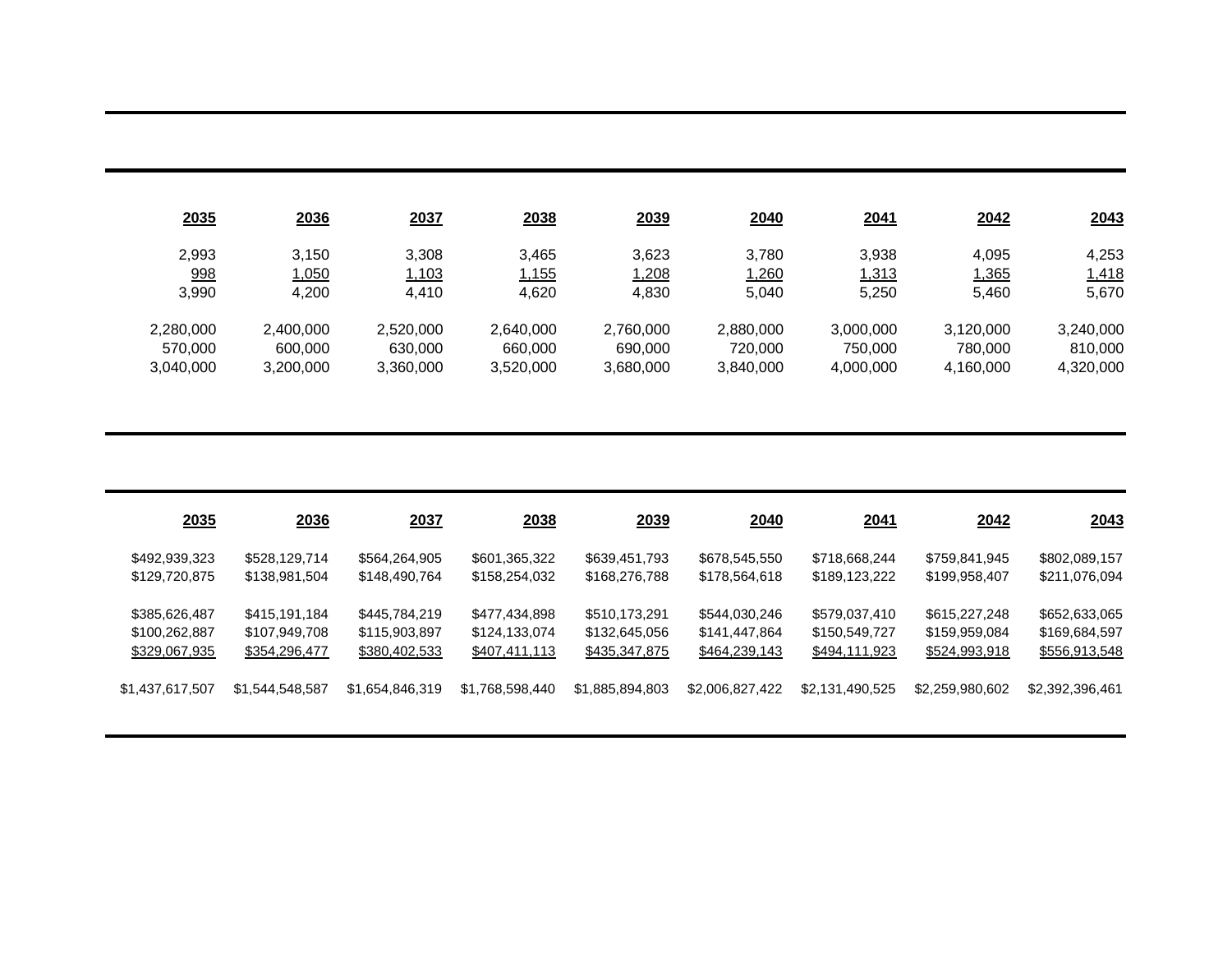| 2045      | 2046      | 2047      | 2048      | 2049      | 2050      | 2051      | 2052      |
|-----------|-----------|-----------|-----------|-----------|-----------|-----------|-----------|
| 4.568     | 4.725     | 4.883     | 5,040     | 5.198     | 5.355     | 5.513     | 5,670     |
| 1,523     | 1,575     | 1,628     | 1,680     | 1,733     | 1,785     | 1,838     | 1,890     |
| 6.090     | 6.300     | 6.510     | 6,720     | 6,930     | 7.140     | 7,350     | 7,560     |
| 3,480,000 | 3,600,000 | 3,720,000 | 3,840,000 | 3,960,000 | 4.080.000 | 4,200,000 | 4,320,000 |
| 870.000   | 900.000   | 930,000   | 960,000   | 990,000   | 1.020.000 | 1,050,000 | 1.080.000 |
| 4,640,000 | 4,800,000 | 4,960,000 | 5,120,000 | 5,280,000 | 5.440.000 | 5,600,000 | 5,760,000 |
|           |           |           |           |           |           |           |           |

| 2044            | 2045            | 2046            | 2047            | 2048            | 2049            | <u>2050</u>     | <u>2051</u>     | 2052            |
|-----------------|-----------------|-----------------|-----------------|-----------------|-----------------|-----------------|-----------------|-----------------|
| \$845,432,821   | \$889,896,325   | \$935,503,512   | \$982,278,688   | \$1,030,246,630 | \$1,079,432,598 | \$1,129,862,340 | \$1,181,562,102 | \$1,234,558,637 |
| \$222,482,321   | \$234,183,243   | \$246,185,135   | \$258,494,391   | \$271,117,534   | \$284,061,210   | \$297,332,195   | \$310,937,395   | \$324,883,852   |
| \$691,289,023   | \$731,230,167   | \$772,492,440   | \$815,112,713   | \$859,128,799   | \$904,579,484   | \$951,504,545   | \$999,944,776   | \$1,049,942,015 |
| \$179,735,146   | \$190,119,843   | \$200,848,034   | \$211,929,305   | \$223,373,488   | \$235,190,666   | \$247,391,182   | \$259,985,642   | \$272,984,924   |
| \$589,899,966   | \$623,983,075   | \$659,193,549   | \$695,562,848   | \$733,123,242   | \$771,907,827   | \$811,950,545   | \$853,286,209   | \$895,950,520   |
| \$2,528,839,278 | \$2,669,412,654 | \$2,814,222,670 | \$2,963,377,946 | \$3,116,989,694 | \$3,275,171,785 | \$3,438,040,806 | \$3,605,716,124 | \$3,778,319,948 |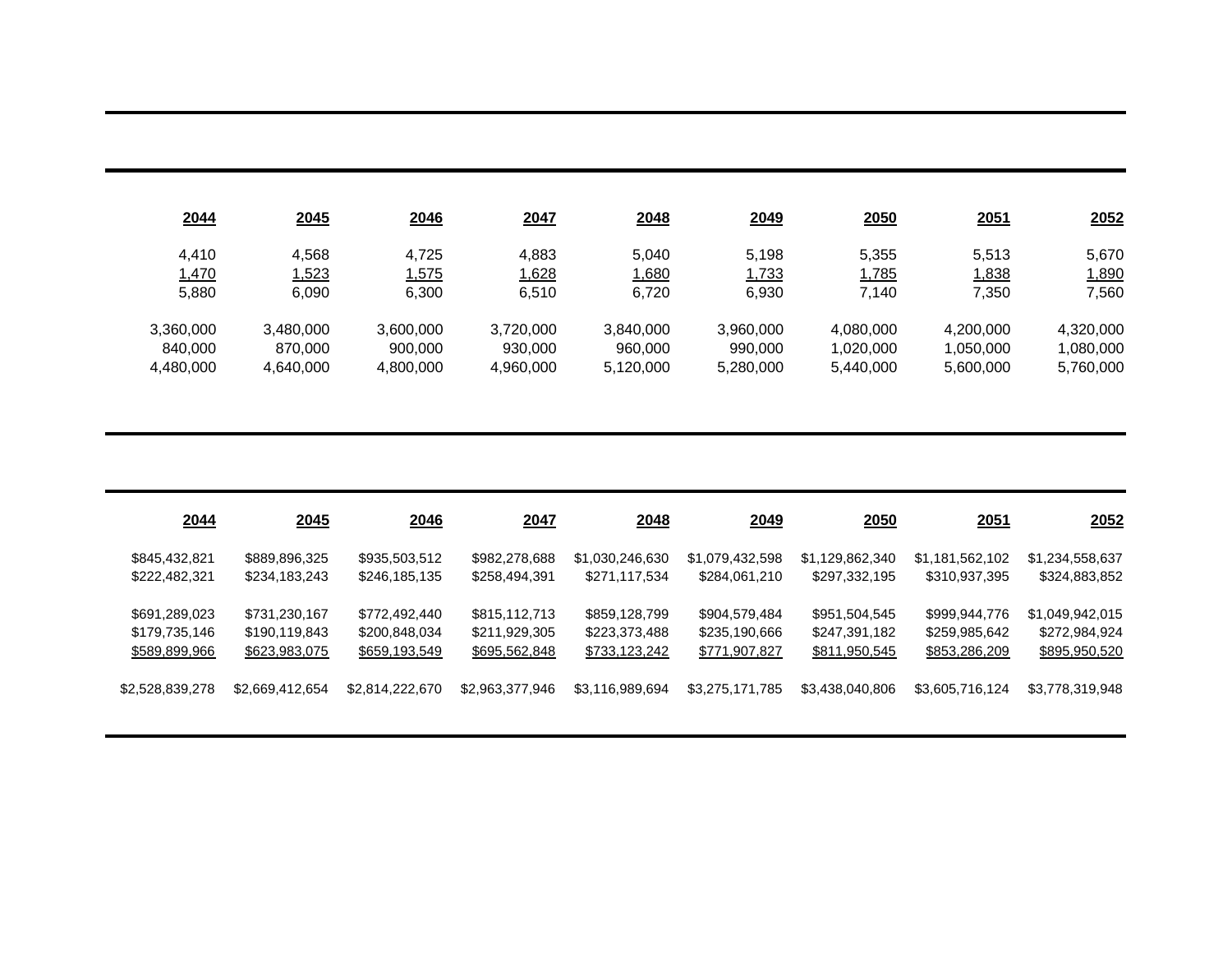| 2053      | 2054      | 2055      | 2056      | 2057      | 2058      | 2059      | 2060      | 2061      |
|-----------|-----------|-----------|-----------|-----------|-----------|-----------|-----------|-----------|
| 5.828     | 5.985     | 6,143     | 6,300     | 6,458     | 6.615     | 6.773     | 6.930     | 7,088     |
| 1,943     | 1,995     | 2,048     | 2,100     | 2,153     | 2,205     | 2,258     | 2,310     | 2,363     |
| 7.770     | 7.980     | 8.190     | 8.400     | 8.610     | 8.820     | 9.030     | 9.240     | 9,450     |
| 4,440,000 | 4,560,000 | 4,680,000 | 4,800,000 | 4.920.000 | 5.040.000 | 5,160,000 | 5,280,000 | 5,400,000 |
| 1,110,000 | 1.140.000 | 1,170,000 | 1,200,000 | 1,230,000 | 1,260,000 | 1,290,000 | 1,320,000 | 1,350,000 |
| 5,920,000 | 6,080,000 | 6,240,000 | 6,400,000 | 6,560,000 | 6,720,000 | 6,880,000 | 7,040,000 | 7,200,000 |

| 2053            | 2054            | 2055            | <b>2056</b>     | 2057            | <u>2058</u>     | 2059            | 2060            | <u>2061</u>     |
|-----------------|-----------------|-----------------|-----------------|-----------------|-----------------|-----------------|-----------------|-----------------|
| \$1,288,879,217 | \$1,344,551,639 | \$1,401,604,235 | \$1,460,065,886 | \$1,519,966,025 | \$1,581,334,653 | \$1,644,202,348 | \$1,708,600,273 | \$1,774,560,190 |
| \$339,178,741   | \$353,829,379   | \$368,843,220   | \$384,227,865   | \$399,991,059   | \$416,140,698   | \$432,684,828   | \$449,631,651   | \$466,989,524   |
| \$1,101,539,166 | \$1,154,780,225 | \$1,209,710,312 | \$1,266,375,689 | \$1,324,823,798 | \$1,385,103,281 | \$1,447,264,014 | \$1,511,357,134 | \$1,577,435,074 |
| \$286,400,183   | \$300,242,859   | \$314,524,681   | \$329,257,679   | \$344,454,188   | \$360,126,853   | \$376,288,644   | \$392,952,855   | \$410,133,119   |
| \$939,980,088   | \$985,412,459   | \$1,032,286,133 | \$1,080,640,588 | \$1,130,516,308 | \$1,181,954,800 | \$1,234,998,625 | \$1,289,691,421 | \$1,346,077,930 |
| \$3,955,977,395 | \$4,138,816,560 | \$4,326,968,581 | \$4,520,567,707 | \$4,719,751,377 | \$4,924,660,285 | \$5,135,438,458 | \$5,352,233,334 | \$5,575,195,837 |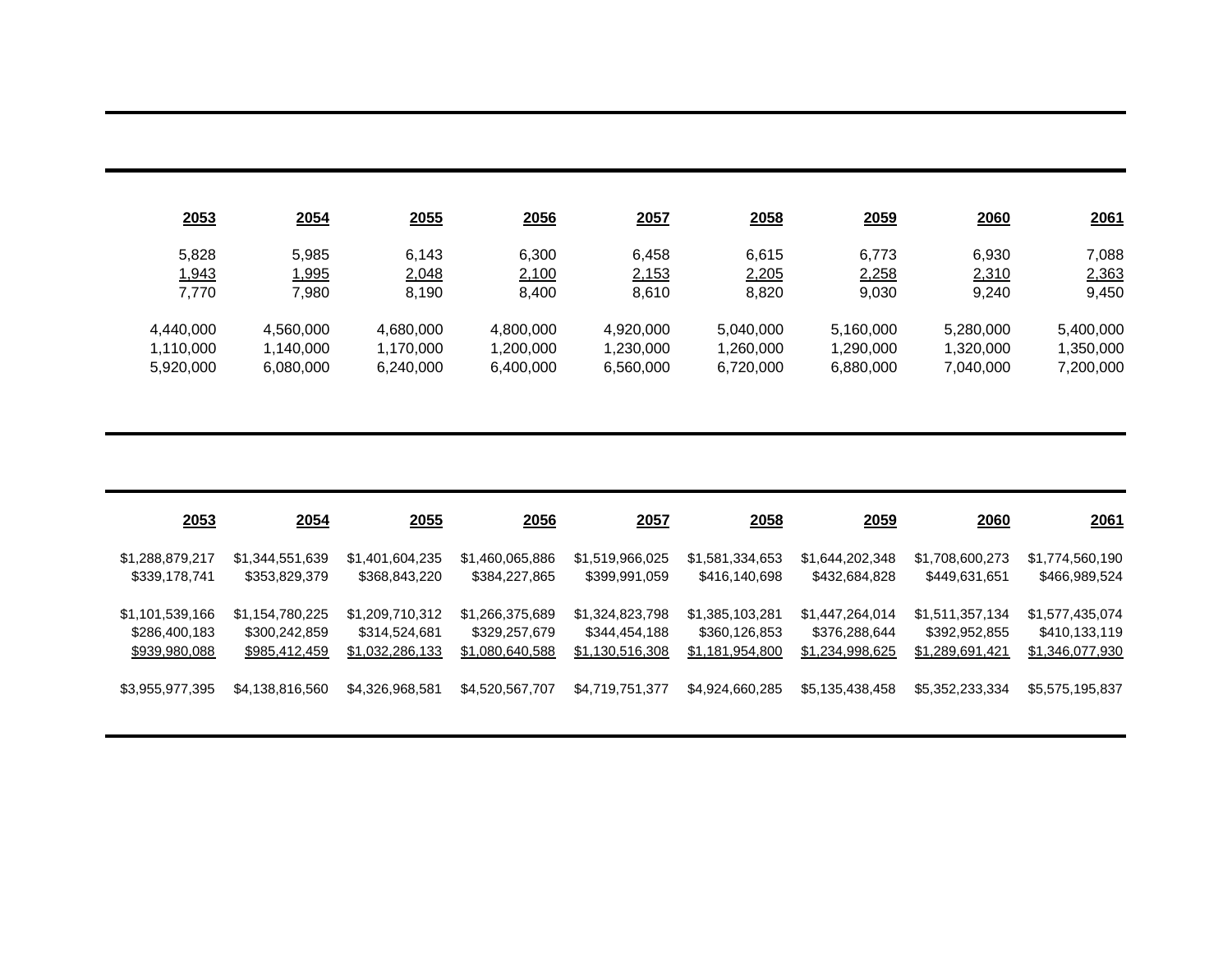| 2062      | <u> 2063</u> | 2064      | <u> 2065</u> | <u>2066</u> | 2067      |
|-----------|--------------|-----------|--------------|-------------|-----------|
| 7,245     | 7.403        | 7,560     | 7.718        | 7,875       | 7,875     |
| 2,415     | 2,468        | 2,520     | 2,573        | 2,625       | 2,625     |
| 9,660     | 9.870        | 10,080    | 10.290       | 10,500      | 10,500    |
| 5,520,000 | 5,640,000    | 5,760,000 | 5,880,000    | 6,000,000   | 6,000,000 |
| 1,380,000 | 1,410,000    | 1,440,000 | 1,470,000    | 1,500,000   | 1,500,000 |
| 7,360,000 | 7,520,000    | 7,680,000 | 7,840,000    | 8,000,000   | 8,000,000 |

| 2062            | 2063            | 2064            | 2065            | 2066            | <u> 2067</u>    |
|-----------------|-----------------|-----------------|-----------------|-----------------|-----------------|
| \$1,842,114,470 | \$1,911,296,103 | \$1,982,138,708 | \$2,054,676,550 | \$2,128,944,546 | \$2,204,978,280 |
| \$484,766,966   | \$502,972,659   | \$521,615,450   | \$540,704,355   | \$560,248,565   | \$580,257,442   |
| \$1,645,551,589 | \$1,715,761,790 | \$1,788,122,178 | \$1,862,690,678 | \$1,939,526,668 | \$2,018,691,022 |
| \$427,843,413   | \$446,098,065   | \$464,911,766   | \$484,299,576   | \$504,276,934   | \$524,859,666   |
| \$1,404,204,022 | \$1,464,116,727 | \$1,525,864,259 | \$1,589,496,045 | \$1,655,062,757 | \$1,722,616,339 |
| \$5,804,480,460 | \$6,040,245,344 | \$6,282,652,361 | \$6,531,867,204 | \$6,788,059,470 |                 |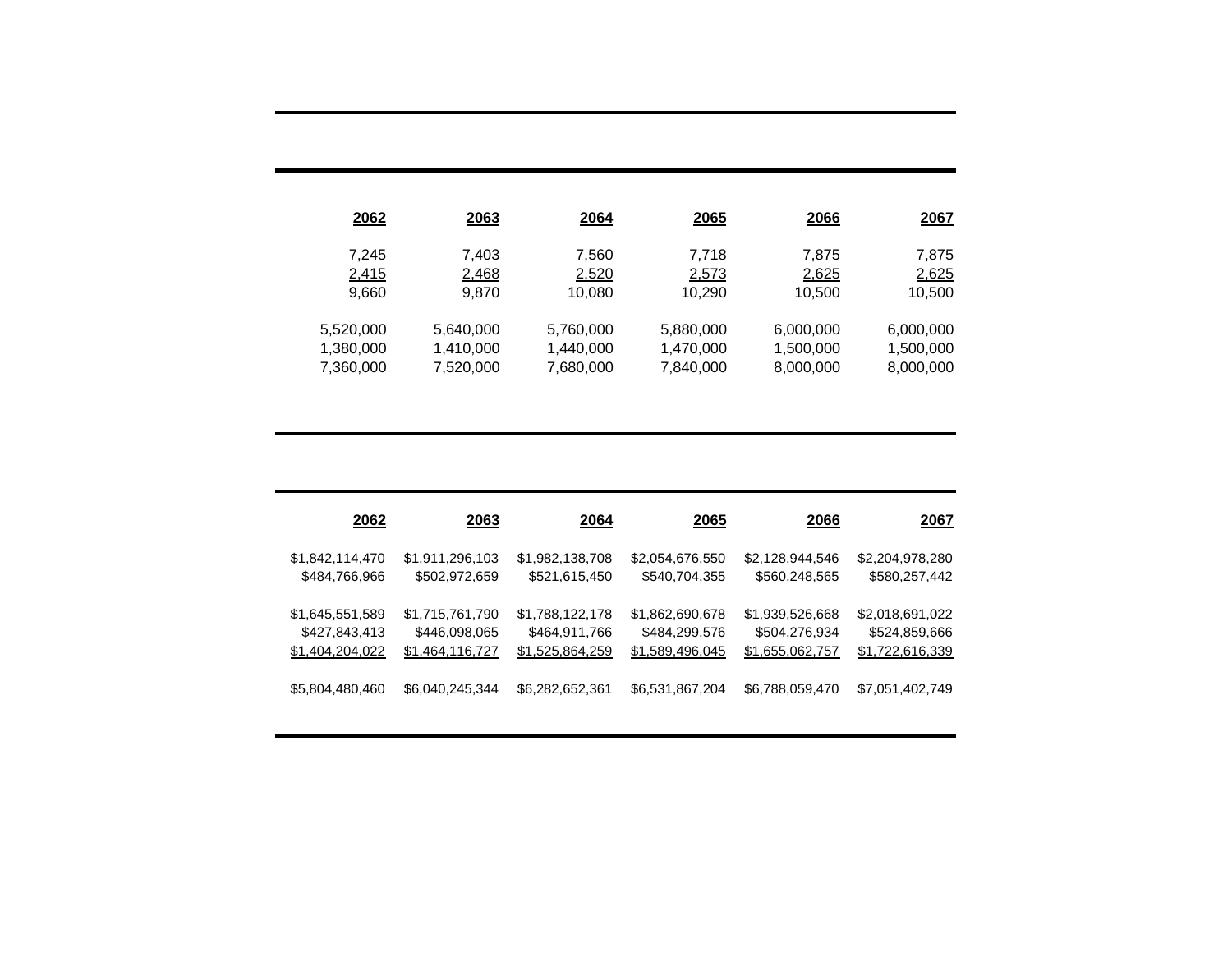# **Table 4Envision Alachua Fiscal Impact Detail**

|                                            | 2017        | 2018        | 2019        | 2020        | 2021        | 2022        | 2023        | 2024        |
|--------------------------------------------|-------------|-------------|-------------|-------------|-------------|-------------|-------------|-------------|
| <b>Revenues</b>                            |             |             |             |             |             |             |             |             |
| Ad Valorem Taxes (1)                       | \$86,197    | \$861,973   | \$1,754,515 | \$2,678,453 | \$3,634,637 | \$4,623,938 | \$5,647,247 | \$6,705,478 |
| Local Option Taxes (1)                     | \$9,858     | \$20,012    | \$30,468    | \$41,234    | \$52,315    | \$63,720    | \$75,455    | \$87,528    |
| Utility Taxes (1)                          | \$24,058    | \$48,837    | \$74,354    | \$100,626   | \$127,670   | \$155,501   | \$184,140   | \$213,602   |
| Occupational Licenses (1)                  | \$641       | \$1,302     | \$1,983     | \$2,683     | \$3,404     | \$4,146     | \$4,910     | \$5,696     |
| State Revenue Sharing Proceeds (2)         | \$34,335    | \$69,701    | \$106,120   | \$143,615   | \$182,212   | \$221,934   | \$262,807   | \$304,856   |
| Gas Tax - Constitutional & County          | \$5,093     | \$10,339    | \$15,741    | \$21,303    | \$27,028    | \$32,920    | \$38,983    | \$45,220    |
| Charges for Services (1)                   | \$25,837    | \$52,450    | \$79,855    | \$108,070   | \$137,114   | \$167,004   | \$197,761   | \$229,403   |
| Judgments, Fines and Forfeitures (3)       | \$11        | \$23        | \$35        | \$47        | \$60        | \$73        | \$86        | \$100       |
| Miscellaneous Revenues (1)                 | \$5,771     | \$11,542    | \$17,313    | \$23,084    | \$28,855    | \$34,626    | \$40,397    | \$46,168    |
| <b>Balancing Revenue</b>                   | \$2,432     | \$4,863     | \$7,295     | \$9,727     | \$12,159    | \$14,590    | \$17,022    | \$19,454    |
| <b>Total Revenues</b>                      | \$194,234   | \$1,081,042 | \$2,087,678 | \$3,128,842 | \$4,205,453 | \$5,318,453 | \$6,468,808 | \$7,657,503 |
| <b>Expenditures</b>                        |             |             |             |             |             |             |             |             |
| General Government (1)                     | \$50,420    | \$102,352   | \$155,831   | \$210,892   | \$267,569   | \$325,899   | \$385,918   | \$447,665   |
| Law Enforcement (1)                        | \$36,304    | \$73,698    | \$112,205   | \$151,851   | \$192,661   | \$234,661   | \$277,878   | \$322,339   |
| Fire Control (1)                           | \$25,891    | \$52,558    | \$80,020    | \$108,294   | \$137,398   | \$167,351   | \$198,171   | \$229,879   |
| Medical Examiners, Other Public Safety (1) | \$1,012     | \$2,053     | \$3,126     | \$4,231     | \$5,368     | \$6,538     | \$7,743     | \$8,981     |
| Other Physical Environment (1)             | \$4,822     | \$9,789     | \$14,904    | \$20,171    | \$25,591    | \$31,170    | \$36,911    | \$42,817    |
| Road/Street Facilities (1)                 | \$10,923    | \$22,174    | \$33,760    | \$45,688    | \$57,967    | \$70,604    | \$83,607    | \$96,984    |
| Industry Development (1)                   | \$4,437     | \$9,006     | \$13,712    | \$18,557    | \$23,545    | \$28,677    | \$33,959    | \$39,392    |
| Other Human Services (2)                   | \$22,710    | \$46,102    | \$70,191    | \$94,991    | \$120,520   | \$146,793   | \$173,828   | \$201,640   |
| Cultural Services (2)                      | \$3,002     | \$6,095     | \$9,280     | \$12,558    | \$15,933    | \$19,407    | \$22,981    | \$26,658    |
| Other Non-Operating Disbursements (1)      | \$40,851    | \$81,701    | \$122,552   | \$163,403   | \$204,253   | \$245,104   | \$285,955   | \$326,805   |
| Clerk of Court & Court Administration (3)  | \$12,286    | \$24,941    | \$37,973    | \$51,391    | \$65,202    | \$79,416    | \$94,042    | \$109,088   |
| <b>Balancing Expenditure</b>               | \$130,473   | \$260,946   | \$391,418   | \$521,891   | \$652,364   | \$782,837   | \$913,310   | \$1,043,783 |
| <b>Total Expenditures</b>                  | \$343,132   | \$691,418   | \$1,044,974 | \$1,403,918 | \$1,768,372 | \$2,138,458 | \$2,514,302 | \$2,896,032 |
| <b>Net Fiscal Impact</b>                   | $-$148,897$ | \$389,625   | \$1,042,704 | \$1,724,923 | \$2,437,081 | \$3,179,995 | \$3,954,505 | \$4,761,472 |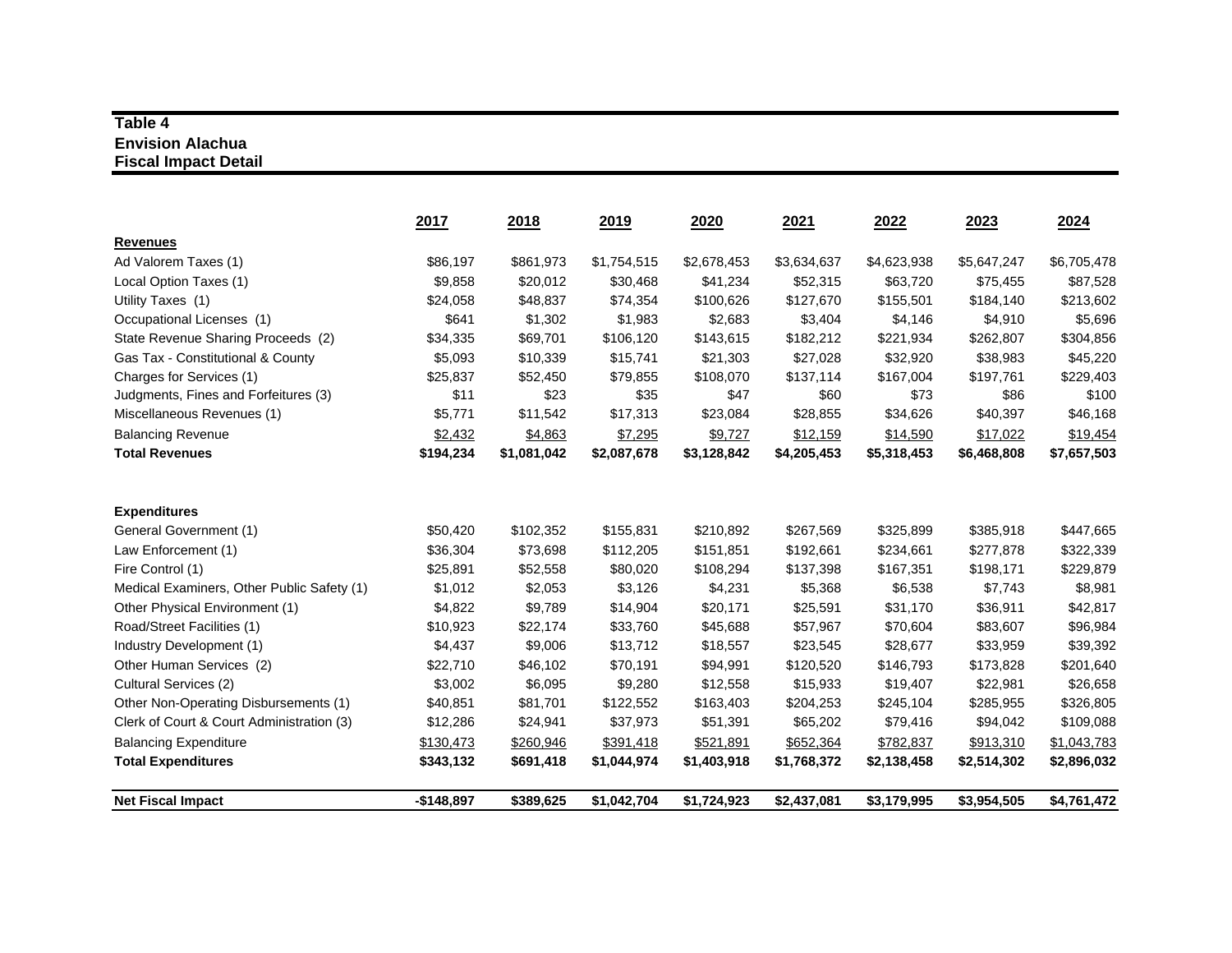| 2025                   | 2026                 | 2027                   | 2028                   | 2029                   | 2030                   | 2031                   | 2032                   | 2033                   | 2034                   | 2035                   |
|------------------------|----------------------|------------------------|------------------------|------------------------|------------------------|------------------------|------------------------|------------------------|------------------------|------------------------|
| \$7,799,565            | \$8,930,468          | \$10,099,168           | \$11,306,671           | \$12,554,008           | \$13,842,233           | \$15,172,427           | \$16,545,698           | \$17,963,180           | \$19,426,034           | \$20,935,449           |
| \$99,946               | \$112,717            | \$125,848              | \$139,348              | \$153,225              | \$167,487              | \$182,142              | \$197,199              | \$212,666              | \$228,554              | \$244,870              |
| \$243,907              | \$275,073            | \$307,119              | \$340,064              | \$373,929              | \$408,733              | \$444,497              | \$481,242              | \$518,990              | \$557,761              | \$597,579              |
| \$6,504                | \$7,335              | \$8,189                | \$9,068                | \$9,971                | \$10,899               | \$11,852               | \$12,832               | \$13,839               | \$14,872               | \$15,934               |
| \$348,108              | \$392,588            | \$438,325              | \$485,345              | \$533,677              | \$583,350              | \$634,393              | \$686,837              | \$740,710              | \$796,046              | \$852,875              |
| \$51,635               | \$58,233             | \$65,017               | \$71,992               | \$79,161               | \$86,529               | \$94,101               | \$101,879              | \$109,871              | \$118,079              | \$126,508              |
| \$261,949              | \$295,421            | \$329,837              | \$365,220              | \$401,590              | \$438,968              | \$477,378              | \$516,841              | \$557,381              | \$599,021              | \$641,784              |
| \$114                  | \$128                | \$143                  | \$159                  | \$174                  | \$191                  | \$207                  | \$224                  | \$242                  | \$260                  | \$279                  |
| \$51,939               | \$57,710             | \$63,481               | \$69,251               | \$75,022               | \$80,793               | \$86,564               | \$92,335               | \$98,106               | \$103,877              | \$109,648              |
| \$21,886               | \$24,317             | \$26,749               | \$29,181               | \$31,613               | \$34,044               | \$36,476               | \$38,908               | \$41,340               | \$43,771               | \$46,203               |
| \$8,885,552            | \$10,153,989         | \$11,463,876           | \$12,816,299           | \$14,212,370           | \$15,653,227           | \$17,140,038           | \$18,673,997           | \$20,256,325           | \$21,888,275           | \$23,571,129           |
|                        |                      |                        |                        |                        |                        |                        |                        |                        |                        |                        |
| \$511,178              | \$576,495            | \$643,657              | \$712,704              | \$783,677              | \$856,619              | \$931,574              | \$1,008,584            | \$1,087,694            | \$1,168,952            | \$1,252,402            |
| \$368,071<br>\$262,493 | \$415,102            | \$463,461<br>\$330,521 | \$513,178<br>\$365,977 | \$564,282<br>\$402,423 | \$616,803<br>\$439,879 | \$670,774<br>\$478,368 | \$726,224<br>\$517,913 | \$783,188<br>\$558,537 | \$841,696<br>\$600,263 | \$901,784<br>\$643,115 |
|                        | \$296,034            |                        |                        |                        |                        |                        |                        |                        |                        |                        |
| \$10,256<br>\$48,891   | \$11,566<br>\$55,139 | \$12,913<br>\$61,562   | \$14,299<br>\$68,166   | \$15,723<br>\$74,954   | \$17,186<br>\$81,931   | \$18,690<br>\$89,100   | \$20,235<br>\$96,465   | \$21,822<br>\$104,032  | \$23,452<br>\$111,804  | \$25,126<br>\$119,785  |
| \$110,743              | \$124,894            | \$139,444              | \$154,402              | \$169,778              | \$185,581              | \$201,819              | \$218,503              | \$235,642              | \$253,246              | \$271,324              |
| \$44,981               | \$50,729             | \$56,639               | \$62,714               | \$68,960               | \$75,378               | \$81,974               | \$88,750               | \$95,712               | \$102,862              | \$110,205              |
| \$230,248              | \$259,669            | \$289,920              | \$321,020              | \$352,989              | \$385,844              | \$419,605              | \$454,293              | \$489,926              | \$526,527              | \$564,115              |
| \$30,440               | \$34,329             | \$38,329               | \$42,441               | \$46,667               | \$51,010               | \$55,474               | \$60,060               | \$64,771               | \$69,609               | \$74,579               |
| \$367,656              | \$408,507            | \$449,357              | \$490,208              | \$531,059              | \$571,909              | \$612,760              | \$653,611              | \$694,461              | \$735,312              | \$776,163              |
| \$124,565              | \$140,482            | \$156,848              | \$173,674              | \$190,969              | \$208,744              | \$227,009              | \$245,775              | \$265,053              | \$284,854              | \$305,189              |
| \$1,174,255            | \$1,304,728          | \$1,435,201            | \$1,565,674            | \$1,696,147            | \$1,826,620            | \$1,957,092            | \$2,087,565            | \$2,218,038            | \$2,348,511            | \$2,478,984            |
| \$3,283,777            | \$3,677,673          | \$4,077,853            | \$4,484,457            | \$4,897,627            | \$5,317,505            | \$5,744,238            | \$6,177,978            | \$6,618,875            | \$7,067,087            | \$7,522,771            |
|                        |                      |                        |                        |                        |                        |                        |                        |                        |                        |                        |
| \$5,601,774            | \$6,476,317          | \$7,386,023            | \$8,331,841            | \$9,314,743            | \$10,335,723           | \$11,395,800           | \$12,496,019           | \$13,637,450           | \$14,821,188           | \$16,048,358           |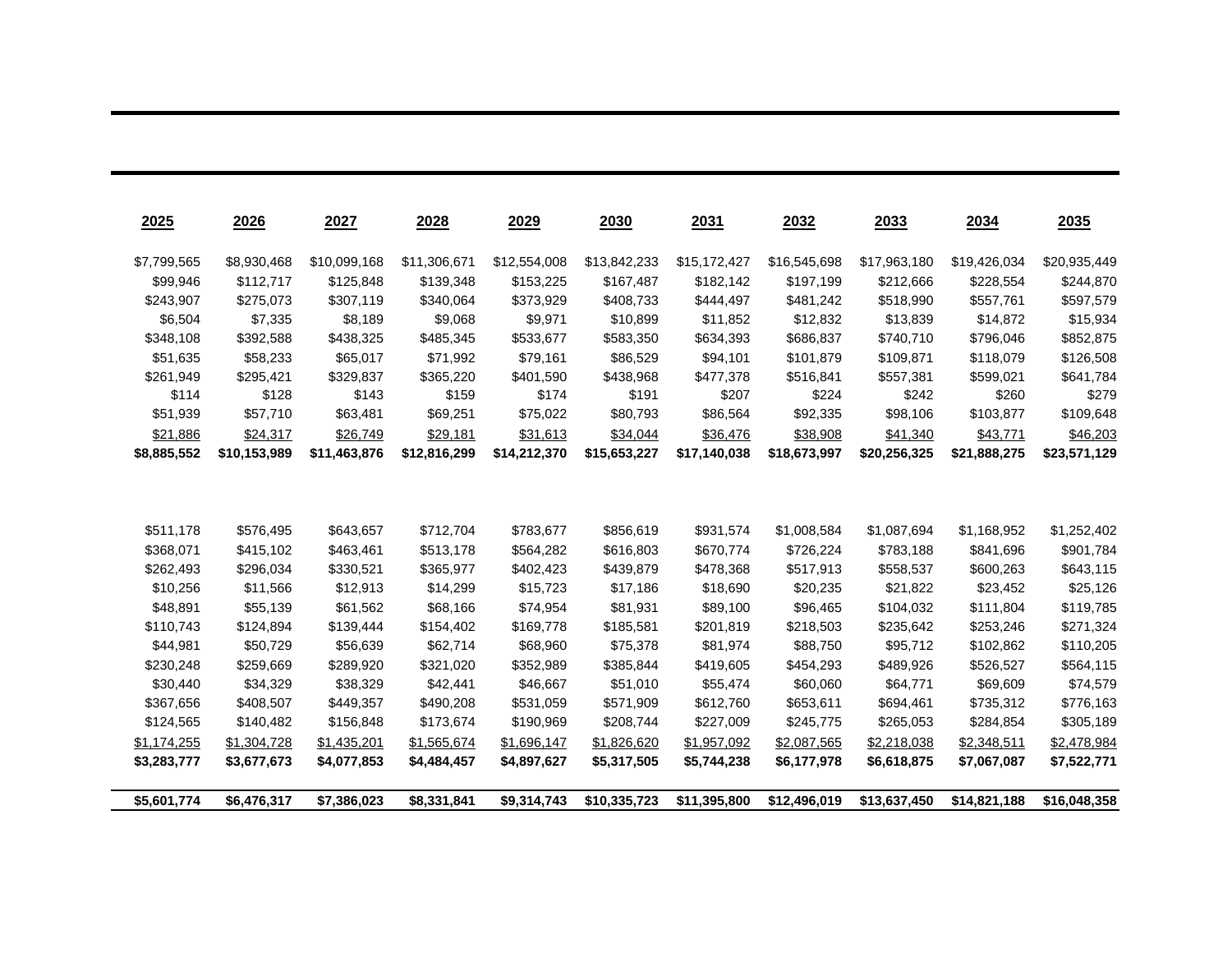| 2036         | 2037         | 2038         | 2039         | 2040         | 2041         | 2042         | 2043         | 2044         | 2045         | 2046         |
|--------------|--------------|--------------|--------------|--------------|--------------|--------------|--------------|--------------|--------------|--------------|
| \$22,492,643 | \$24,098,865 | \$25,755,392 | \$27,463,532 | \$29,224,625 | \$31,040,044 | \$32,911,194 | \$34,839,513 | \$36,826,475 | \$38,873,589 | \$40,982,399 |
| \$261,624    | \$278,826    | \$296,485    | \$314,611    | \$333,214    | \$352,305    | \$371,893    | \$391,989    | \$412,605    | \$433,751    | \$455,439    |
| \$638,466    | \$680,445    | \$723,540    | \$767,775    | \$813,174    | \$859,762    | \$907,564    | \$956,608    | \$1,006,918  | \$1,058,523  | \$1,111,449  |
| \$17,024     | \$18,144     | \$19,293     | \$20,472     | \$21,683     | \$22,925     | \$24,200     | \$25,508     | \$26,849     | \$28,225     | \$29,636     |
| \$911,229    | \$971,143    | \$1,032,648  | \$1,095,781  | \$1,160,575  | \$1,227,066  | \$1,295,291  | \$1,365,286  | \$1,437,090  | \$1,510,741  | \$1,586,278  |
| \$135,164    | \$144,051    | \$153,174    | \$162,539    | \$172,150    | \$182,012    | \$192,132    | \$202,515    | \$213,166    | \$224,090    | \$235,295    |
| \$685,696    | \$730,780    | \$777,063    | \$824,570    | \$873,327    | \$923,361    | \$974,700    | \$1,027,372  | \$1,081,404  | \$1,136,826  | \$1,193,667  |
| \$298        | \$317        | \$338        | \$358        | \$379        | \$401        | \$423        | \$446        | \$470        | \$494        | \$518        |
| \$115,419    | \$121,190    | \$126,961    | \$132,732    | \$138,503    | \$144,274    | \$150,045    | \$155,816    | \$161,587    | \$167,358    | \$173,129    |
| \$48,635     | \$51,066     | \$53,498     | \$55,930     | \$58,362     | \$60,793     | \$63,225     | \$65,657     | \$68,089     | \$70,520     | \$72,952     |
| \$25,306,199 | \$27,094,828 | \$28,938,392 | \$30,838,299 | \$32,795,991 | \$34,812,944 | \$36,890,667 | \$39,030,709 | \$41,234,652 | \$43,504,117 | \$45,840,762 |
|              |              |              |              |              |              |              |              |              |              |              |
|              |              |              |              |              |              |              |              |              |              |              |
|              |              |              |              |              |              |              |              |              |              |              |
| \$1,338,092  | \$1,426,072  | \$1,516,390  | \$1,609,096  | \$1,704,243  | \$1,801,882  | \$1,902,066  | \$2,004,851  | \$2,110,292  | \$2,218,444  | \$2,329,366  |
| \$963,485    | \$1,026,834  | \$1,091,867  | \$1,158,620  | \$1,227,130  | \$1,297,434  | \$1,369,571  | \$1,443,581  | \$1,519,502  | \$1,597,377  | \$1,677,246  |
| \$687,118    | \$732,296    | \$778,675    | \$826,280    | \$875,139    | \$925,277    | \$976,722    | \$1,029,503  | \$1,083,647  | \$1,139,184  | \$1,196,143  |
| \$26,846     | \$28,611     | \$30,423     | \$32,283     | \$34,192     | \$36,150     | \$38,160     | \$40,223     | \$42,338     | \$44,508     | \$46,733     |
| \$127,981    | \$136,396    | \$145,034    | \$153,901    | \$163,001    | \$172,340    | \$181,922    | \$191,753    | \$201,838    | \$212,182    | \$222,791    |
| \$289,889    | \$308,949    | \$328,516    | \$348,600    | \$369,213    | \$390,366    | \$412,070    | \$434,338    | \$457,181    | \$480,611    | \$504,642    |
| \$117,746    | \$125,487    | \$133,435    | \$141,593    | \$149,965    | \$158,557    | \$167,373    | \$176,417    | \$185,695    | \$195,212    | \$204,973    |
| \$602,712    | \$642,340    | \$683,022    | \$724,779    | \$767,636    | \$811,615    | \$856,741    | \$903,038    | \$950,531    | \$999,246    | \$1,049,208  |
| \$79,682     | \$84,921     | \$90,299     | \$95,819     | \$101,485    | \$107,300    | \$113,265    | \$119,386    | \$125,665    | \$132,105    | \$138,711    |
| \$817,013    | \$857,864    | \$898,715    | \$939,565    | \$980,416    | \$1,021,267  | \$1,062,117  | \$1,102,968  | \$1,143,819  | \$1,184,669  | \$1,225,520  |
| \$326,070    | \$347,509    | \$369,518    | \$392,109    | \$415,295    | \$439,088    | \$463,501    | \$488,548    | \$514,242    | \$540,597    | \$567,627    |
| \$2,609,456  | \$2.739.929  | \$2.870.402  | \$3.000.875  | \$3,131,348  | \$3,261,821  | \$3.392.293  | \$3.522.766  | \$3.653.239  | \$3.783.712  | \$3,914,185  |

\$17,320,109 \$18,637,619 \$20,002,097 \$21,414,778 \$22,876,930 \$24,389,849 \$25,954,865 \$27,573,338 \$29,246,664 \$30,976,270 \$32,763,619

\$7,986,090 \$8,457,209 \$8,936,295 \$9,423,521 \$9,919,062 \$10,423,095 \$10,935,803 \$11,457,371 \$11,987,988 \$12,527,846 \$13,077,143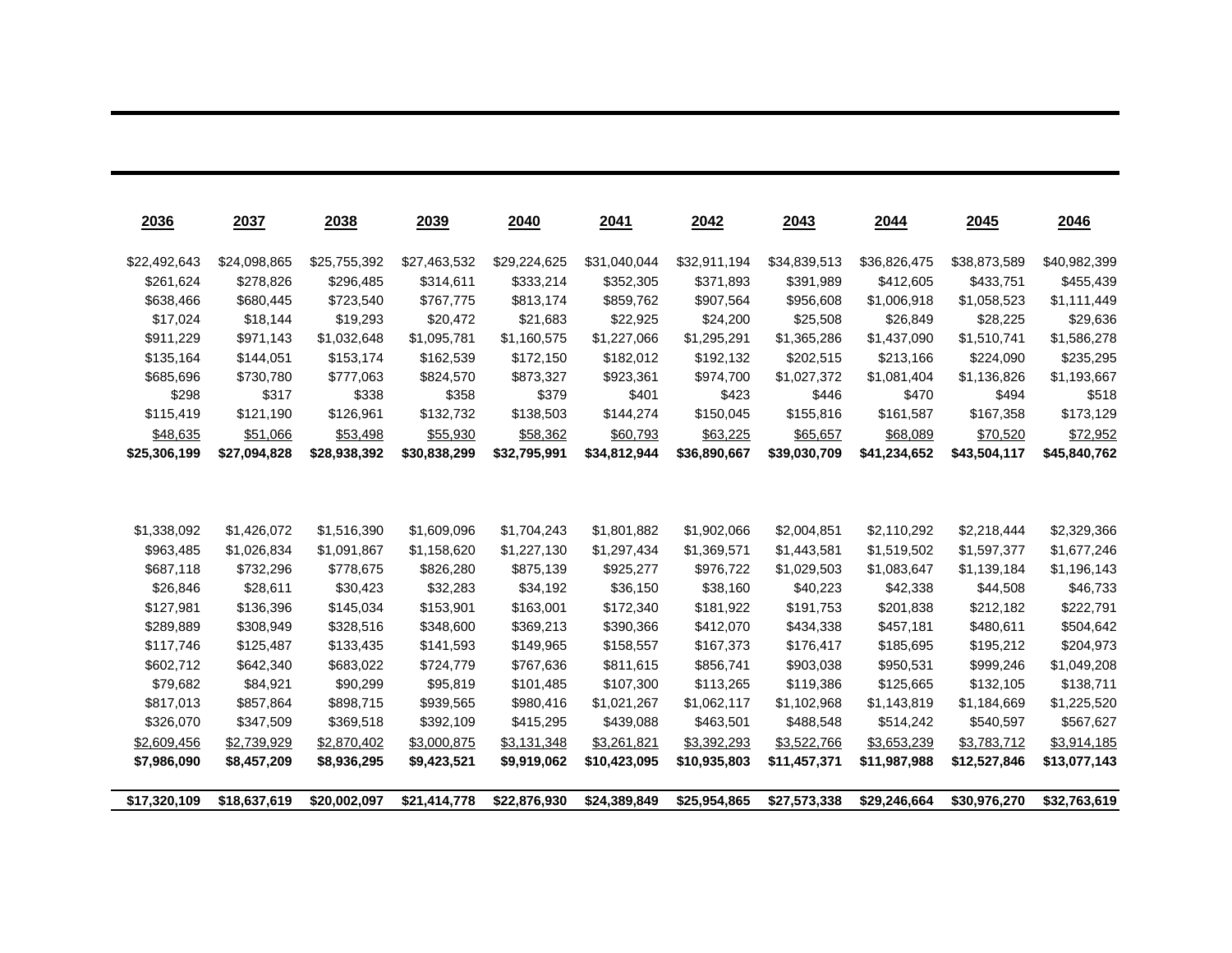| 2047         | 2048         | 2049         | 2050         | <u>2051</u>  | 2052         | 2053         | 2054         | <u>2055</u>  | 2056         | 2057         |
|--------------|--------------|--------------|--------------|--------------|--------------|--------------|--------------|--------------|--------------|--------------|
| \$43,154,488 | \$45,391,474 | \$47,695,017 | \$50,066,813 | \$52,508,602 | \$55,022,162 | \$57,609,316 | \$60,271,930 | \$63,011,913 | \$65,831,219 | \$68,731,851 |
| \$477,679    | \$500,485    | \$523,867    | \$547,838    | \$572,410    | \$597,596    | \$623,408    | \$649,861    | \$676,967    | \$704,740    | \$733,194    |
| \$1,165,725  | \$1,221,379  | \$1,278,440  | \$1,336,938  | \$1,396,904  | \$1,458,368  | \$1,521,361  | \$1,585,916  | \$1,652,066  | \$1,719,843  | \$1,789,281  |
| \$31,084     | \$32,568     | \$34,089     | \$35,649     | \$37,248     | \$38,887     | \$40,567     | \$42,288     | \$44,052     | \$45,859     | \$47,711     |
| \$1,663,741  | \$1,743,172  | \$1,824,610  | \$1,908,100  | \$1,993,684  | \$2,081,406  | \$2,171,311  | \$2,263,445  | \$2,357,855  | \$2,454,587  | \$2,553,691  |
| \$246,785    | \$258,567    | \$270,647    | \$283,031    | \$295,726    | \$308,738    | \$322,074    | \$335,740    | \$349,744    | \$364,093    | \$378,793    |
| \$1,251,958  | \$1,311,728  | \$1,373,011  | \$1,435,836  | \$1,500,238  | \$1,566,248  | \$1,633,902  | \$1,703,232  | \$1,774,275  | \$1,847,066  | \$1,921,641  |
| \$544        | \$570        | \$596        | \$624        | \$652        | \$680        | \$710        | \$740        | \$771        | \$802        | \$835        |
| \$178,900    | \$184,671    | \$190,442    | \$196,213    | \$201,983    | \$207,754    | \$213,525    | \$219,296    | \$225,067    | \$230,838    | \$236,609    |
| \$75,384     | \$77,816     | \$80,247     | \$82,679     | \$85,111     | \$87,542     | \$89,974     | \$92,406     | \$94,838     | \$97,269     | \$99,701     |
| \$48,246,287 | \$50,722,428 | \$53,270,966 | \$55,893,721 | \$58,592,557 | \$61,369,382 | \$64,226,149 | \$67,164,855 | \$70,187,547 | \$73,296,317 | \$76,493,307 |
|              |              |              |              |              |              |              |              |              |              |              |
| \$2,443,117  | \$2,559,756  | \$2,679,345  | \$2,801,945  | \$2,927,620  | \$3,056,436  | \$3,188,457  | \$3,323,751  | \$3,462,386  | \$3,604,433  | \$3,749,962  |
| \$1,759,151  | \$1,843,137  | \$1,929,246  | \$2,017,523  | \$2,108,015  | \$2,200,768  | \$2,295,829  | \$2,393,246  | \$2,493,070  | \$2,595,350  | \$2,700,137  |
| \$1,254,555  | \$1,314,449  | \$1,375,859  | \$1,438,815  | \$1,503,350  | \$1,569,497  | \$1,637,291  | \$1,706,765  | \$1,777,955  | \$1,850,897  | \$1,925,627  |
| \$49,015     | \$51,355     | \$53,755     | \$56,214     | \$58,736     | \$61,320     | \$63,969     | \$66,683     | \$69,464     | \$72,314     | \$75,234     |
| \$233,670    | \$244,826    | \$256,264    | \$267,990    | \$280,010    | \$292,331    | \$304,958    | \$317,898    | \$331,158    | \$344,744    | \$358,663    |
| \$529,285    | \$554,554    | \$580,462    | \$607,023    | \$634,249    | \$662,156    | \$690,758    | \$720,068    | \$750,103    | \$780,876    | \$812,404    |
| \$214,982    | \$225,246    | \$235,769    | \$246,557    | \$257,616    | \$268,951    | \$280,569    | \$292,474    | \$304,673    | \$317,172    | \$329,978    |
| \$1,100,444  | \$1,152,982  | \$1,206,847  | \$1,262,070  | \$1,318,677  | \$1,376,699  | \$1,436,165  | \$1,497,105  | \$1,559,550  | \$1,623,531  | \$1,689,081  |
| \$145,484    | \$152,430    | \$159,551    | \$166,852    | \$174,336    | \$182,006    | \$189,868    | \$197,925    | \$206,180    | \$214,639    | \$223,305    |
| \$1,266,371  | \$1,307,221  | \$1,348,072  | \$1,388,923  | \$1,429,773  | \$1,470,624  | \$1,511,475  | \$1,552,325  | \$1,593,176  | \$1,634,027  | \$1,674,877  |
| \$595,346    | \$623,769    | \$652,911    | \$682,786    | \$713,411    | \$744,801    | \$776,973    | \$809,941    | \$843,725    | \$878,339    | \$913,802    |
| \$4,044,658  | \$4,175,130  | \$4,305,603  | \$4,436,076  | \$4,566,549  | \$4,697,022  | \$4,827,494  | \$4,957,967  | \$5,088,440  | \$5,218,913  | \$5,349,386  |
| \$13,636,078 | \$14,204,856 | \$14,783,684 | \$15,372,774 | \$15,972,344 | \$16,582,612 | \$17,203,804 | \$17,836,149 | \$18,479,880 | \$19,135,235 | \$19,802,456 |
| \$34,610,208 | \$36,517,573 | \$38,487,282 | \$40,520,947 | \$42,620,213 | \$44,786,770 | \$47,022,344 | \$49,328,706 | \$51,707,667 | \$54,161,082 | \$56,690,851 |

,我们也不会有什么。""我们的人,我们也不会有什么?""我们的人,我们也不会有什么?""我们的人,我们也不会有什么?""我们的人,我们也不会有什么?""我们的人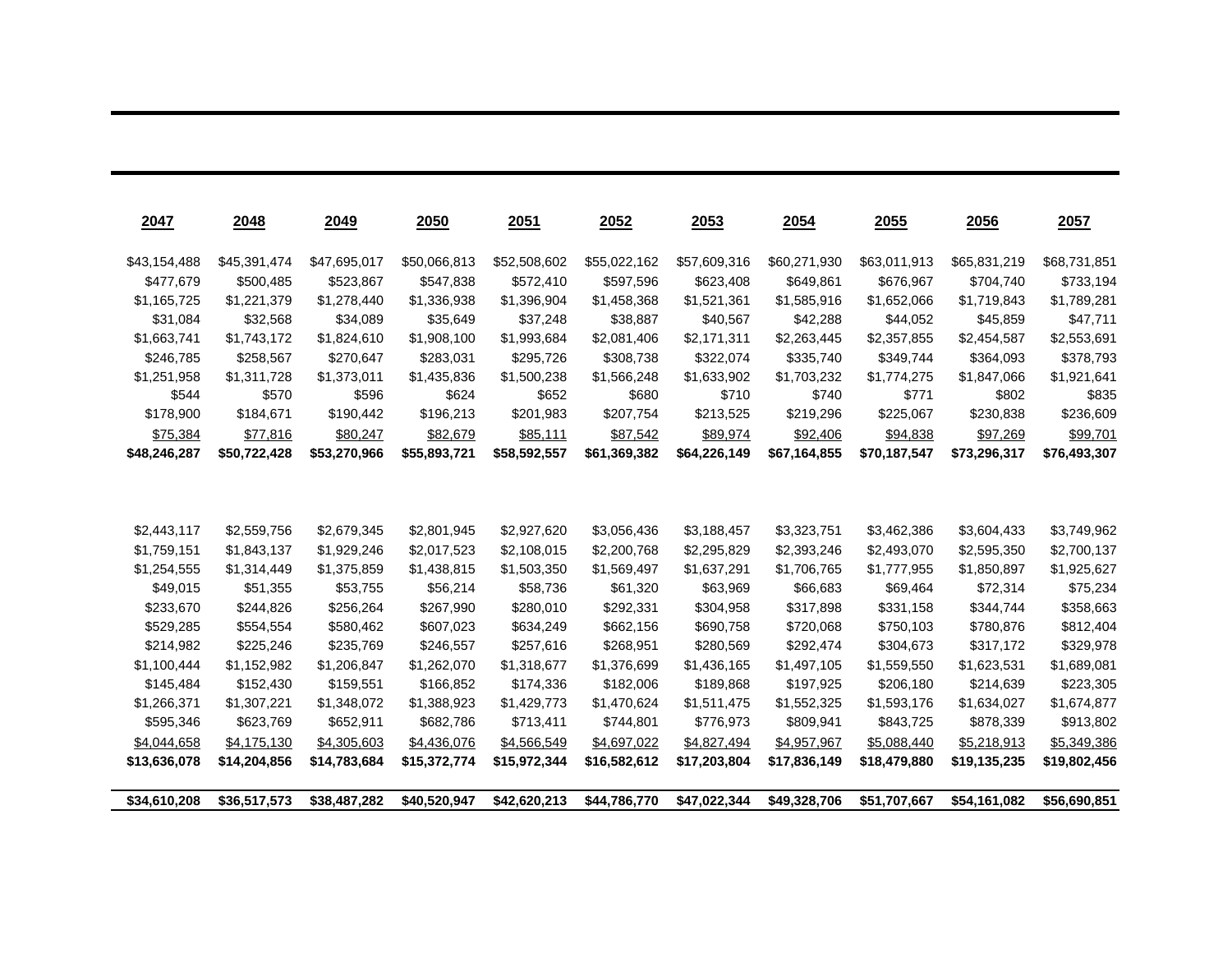| 2058         | 2059         | 2060         | 2061         | 2062         | 2063         | 2064          | 2065          | 2066          | 2067          |
|--------------|--------------|--------------|--------------|--------------|--------------|---------------|---------------|---------------|---------------|
| \$71,715,858 | \$74,785,336 | \$77,942,433 | \$81,189,347 | \$84,528,327 | \$87,961,677 | \$91,491,753  | \$95,120,969  | \$98,851,795  | \$102,686,758 |
| \$762,343    | \$792,202    | \$822,784    | \$854,106    | \$886,183    | \$919,029    | \$952,662     | \$987,096     | \$1,022,350   | \$1,037,685   |
| \$1,860,416  | \$1,933,282  | \$2,007,916  | \$2,084,354  | \$2,162,633  | \$2,242,791  | \$2,324,868   | \$2,408,902   | \$2,494,935   | \$2,532,359   |
| \$49,607     | \$51,550     | \$53,540     | \$55,579     | \$57,666     | \$59,803     | \$61,992      | \$64,232      | \$66,526      | \$67,524      |
| \$2,655,216  | \$2,759,212  | \$2,865,731  | \$2,974,824  | \$3,086,545  | \$3,200,948  | \$3,318,089   | \$3,438,025   | \$3,560,811   | \$3,614,223   |
| \$393,852    | \$409,278    | \$425,078    | \$441,260    | \$457,832    | \$474,801    | \$492,177     | \$509,967     | \$528,180     | \$536,103     |
| \$1.998.038  | \$2,076,294  | \$2,156,449  | \$2,238,541  | \$2,322,611  | \$2,408,699  | \$2,496,847   | \$2,587,097   | \$2,679,494   | \$2,719,686   |
| \$868        | \$902        | \$937        | \$972        | \$1,009      | \$1,046      | \$1,084       | \$1,124       | \$1,164       | \$1,181       |
| \$242,380    | \$248,151    | \$253,922    | \$259,693    | \$265,464    | \$271,235    | \$277,006     | \$282,777     | \$288,548     | \$288,548     |
| \$102,133    | \$104,565    | \$106,996    | \$109,428    | \$111,860    | \$114,292    | \$116,723     | \$119,155     | \$121,587     | \$121,587     |
| \$79,780,711 | \$83,160,772 | \$86,635,786 | \$90,208,103 | \$93,880,128 | \$97,654,322 | \$101,533,202 | \$105,519,345 | \$109,615,389 | \$113,605,654 |
|              |              |              |              |              |              |               |               |               |               |
| \$3,899,046  | \$4,051,758  | \$4,208,175  | \$4,368,372  | \$4,532,429  | \$4,700,425  | \$4,872,440   | \$5,048,559   | \$5,228,864   | \$5,307,297   |
| \$2,807,484  | \$2,917,444  | \$3,030,070  | \$3,145,420  | \$3,263,548  | \$3,384,512  | \$3,508,371   | \$3,635,184   | \$3,765,012   | \$3,821,487   |
| \$2,002,182  | \$2,080,601  | \$2,160,922  | \$2,243,184  | \$2,327,428  | \$2,413,695  | \$2,502,026   | \$2,592,464   | \$2,685,052   | \$2,725,328   |
| \$78,225     | \$81,289     | \$84,427     | \$87,641     | \$90,932     | \$94,303     | \$97,754      | \$101,287     | \$104,905     | \$106,478     |
| \$372,922    | \$387,528    | \$402,488    | \$417,810    | \$433,501    | \$449,569    | \$466,021     | \$482,866     | \$500,111     | \$507,613     |
| \$844,702    | \$877,786    | \$911,673    | \$946,379    | \$981,920    | \$1,018,316  | \$1,055,582   | \$1,093,736   | \$1,132,798   | \$1,149,790   |
| \$343,097    | \$356,535    | \$370,299    | \$384,395    | \$398,832    | \$413,614    | \$428,751     | \$444,248     | \$460,114     | \$467,016     |
| \$1,756,233  | \$1,825,019  | \$1,895,473  | \$1,967,630  | \$2,041,525  | \$2,117,195  | \$2,194,675   | \$2,274,004   | \$2,355,218   | \$2,390,546   |
| \$232,183    | \$241,277    | \$250,591    | \$260,130    | \$269,900    | \$279,904    | \$290,147     | \$300,635     | \$311,372     | \$316,042     |
| \$1,715,728  | \$1,756,579  | \$1,797,429  | \$1,838,280  | \$1,879,131  | \$1,919,981  | \$1,960,832   | \$2,001,683   | \$2,042,533   | \$2,042,533   |
| \$950,131    | \$987,344    | \$1,025,461  | \$1,064,498  | \$1,104,476  | \$1,145,413  | \$1,187,331   | \$1,230,248   | \$1,274,185   | \$1,293,298   |
| \$5,479,859  | \$5,610,331  | \$5,740,804  | \$5,871,277  | \$6,001,750  | \$6,132,223  | \$6,262,696   | \$6,393,168   | \$6,523,641   | \$6,523,641   |
| \$20,481,791 | \$21,173,490 | \$21,877,812 | \$22,595,017 | \$23,325,373 | \$24,069,149 | \$24,826,625  | \$25,598,081  | \$26,383,806  | \$26,651,070  |
|              |              |              |              |              |              |               |               |               |               |
| \$59,298,921 | \$61,987,282 | \$64,757,974 | \$67,613,086 | \$70,554,756 | \$73,585,172 | \$76,706,577  | \$79,921,264  | \$83,231,583  | \$86,954,584  |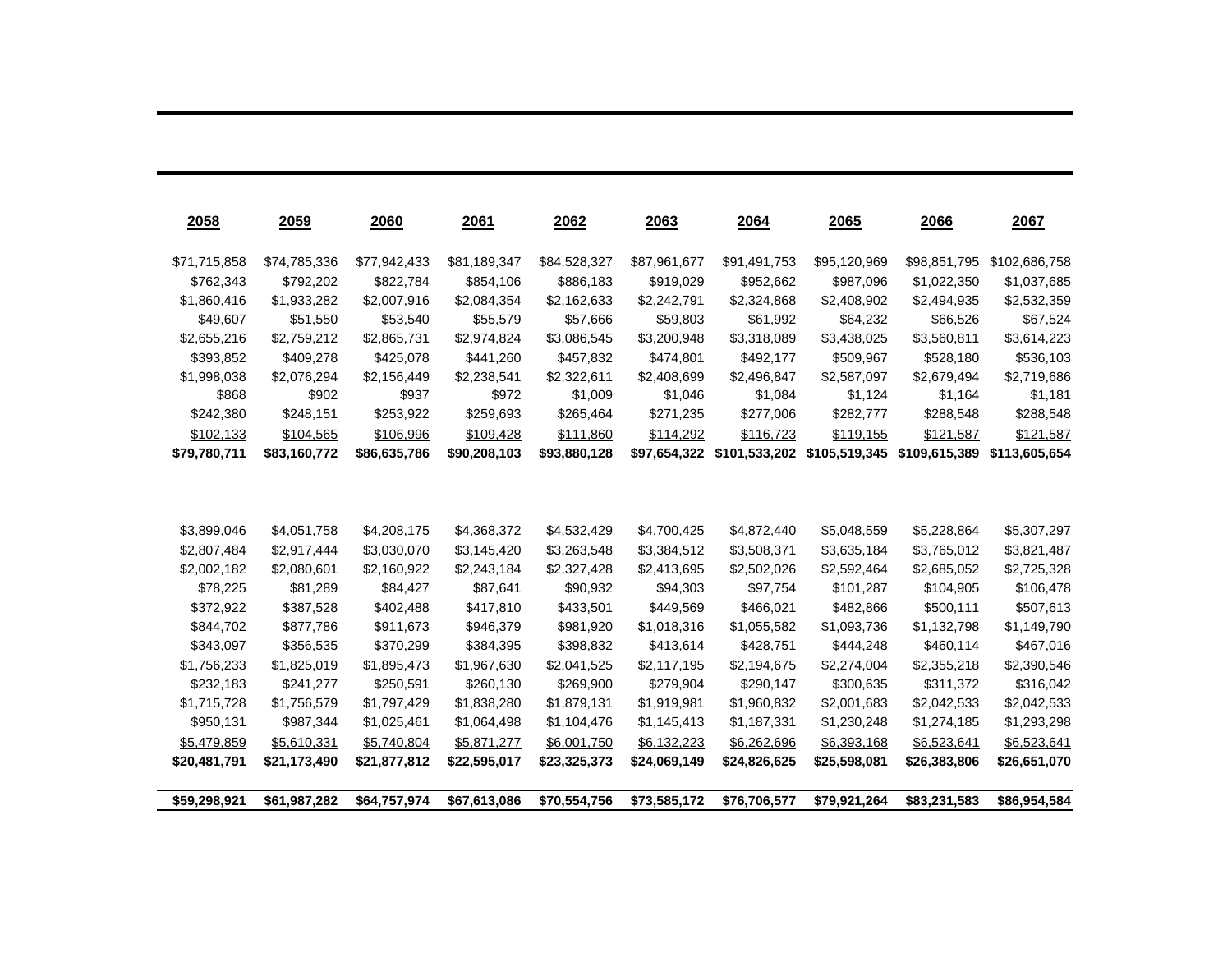#### **Table 5 Envision Alachua Capital Impacts**

|                                 | <u> 2017</u> | 2018        | 2019        | 2020        | 2021        | 2022        | 2023        |
|---------------------------------|--------------|-------------|-------------|-------------|-------------|-------------|-------------|
| <b>Capital Revenues</b>         |              |             |             |             |             |             |             |
| Roads (Multi-Modal)             | \$3,078,943  | \$3,078,943 | \$3,078,943 | \$3,078,943 | \$3,078,943 | \$3,078,943 | \$3,078,943 |
| Fire                            | \$55,480     | \$55,480    | \$55,480    | \$55,480    | \$55,480    | \$55,480    | \$55,480    |
| Parks                           | \$52,920     | \$52,920    | \$52,920    | \$52,920    | \$52,920    | \$52,920    | \$52.920    |
| <b>Total Impact Fee Revenue</b> | \$3,189,360  | \$3,187,343 | \$3,187,343 | \$3,187,343 | \$3,187,343 | \$3,187,343 | \$3,187,343 |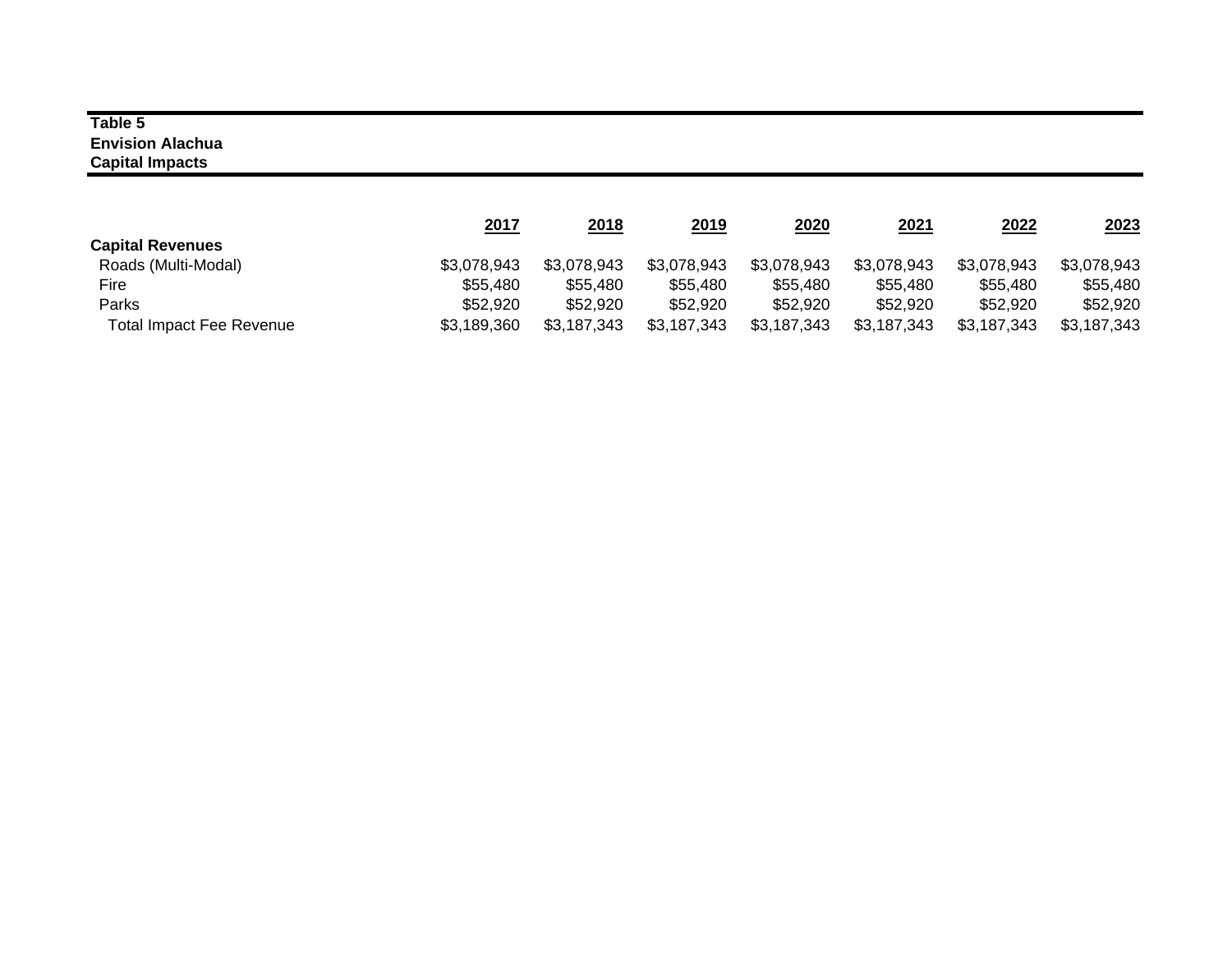| 2024        | 2025        | 2026        | 2027        | <u> 2028</u> | <u> 2029</u> | 2030        | <u>2031</u> | 2032        |
|-------------|-------------|-------------|-------------|--------------|--------------|-------------|-------------|-------------|
| \$3.078.943 | \$3.078.943 | \$3,078,943 | \$3,078,943 | \$3,078,943  | \$3,078,943  | \$3.078.943 | \$3,078,943 | \$3,078,943 |
| \$55,480    | \$55,480    | \$55,480    | \$55,480    | \$55,480     | \$55,480     | \$55,480    | \$55.480    | \$55,480    |
| \$52,920    | \$52,920    | \$52,920    | \$52.920    | \$52,920     | \$52,920     | \$52,920    | \$52.920    | \$52.920    |
| \$3.187.343 | \$3.187.343 | \$3,187,343 | \$3,187,343 | \$3,187,343  | \$3.187.343  | \$3.187.343 | \$3,187,343 | \$3.187.343 |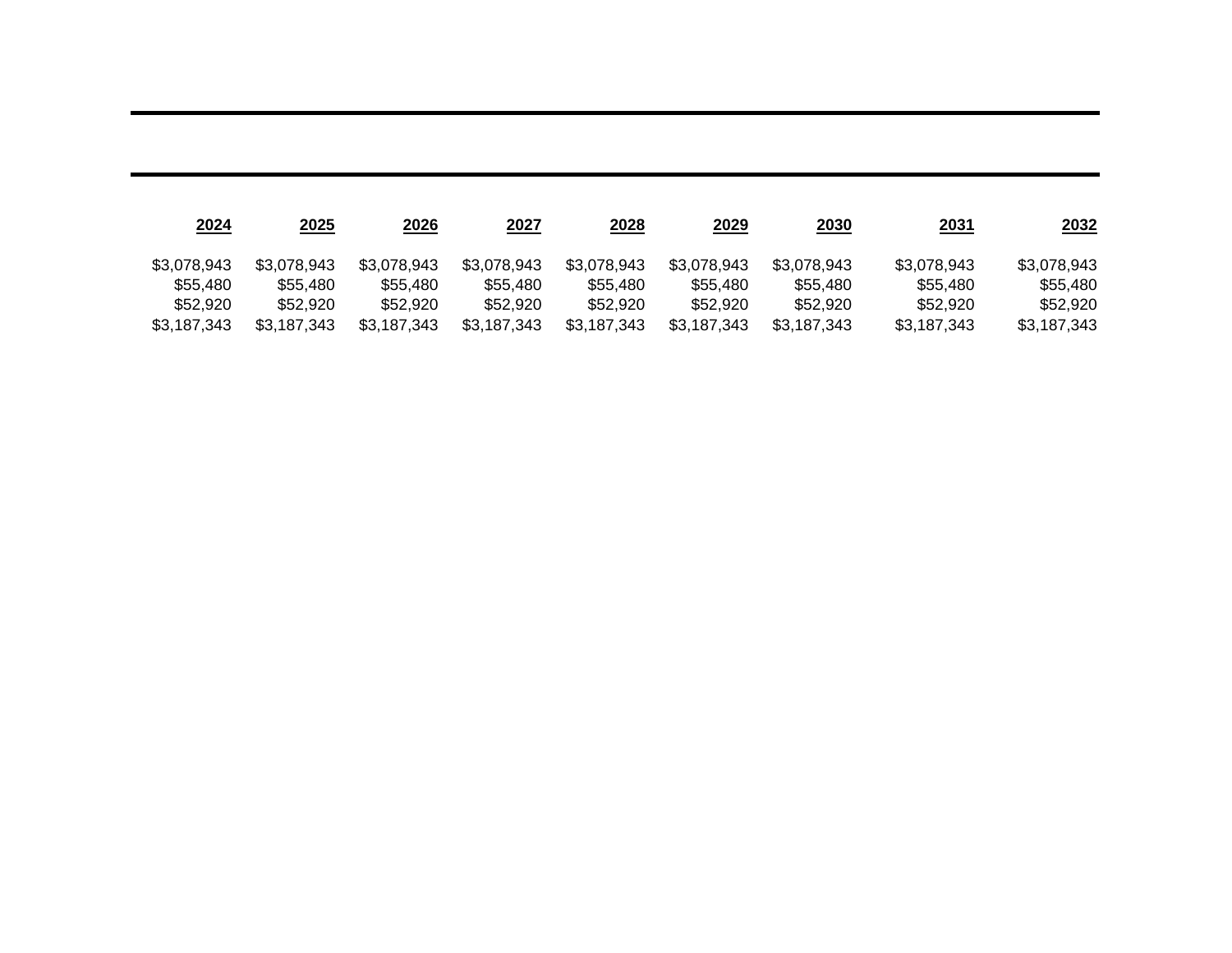| 2033        | 2034        | 2035        | <u> 2036</u> | 2037        | 2038        | 2039        | <u> 2040</u> |
|-------------|-------------|-------------|--------------|-------------|-------------|-------------|--------------|
| \$3,078,943 | \$3,078,943 | \$3,078,943 | \$3.078.943  | \$3,078,943 | \$3,078,943 | \$3,078,943 | \$3,078,943  |
| \$55,480    | \$55,480    | \$55,480    | \$55.480     | \$55,480    | \$55,480    | \$55.480    | \$55.480     |
| \$52,920    | \$52,920    | \$52.920    | \$52.920     | \$52,920    | \$52.920    | \$52,920    | \$52.920     |
| \$3.187.343 | \$3.187.343 | \$3.187.343 | \$3.187.343  | \$3,187,343 | \$3.187.343 | \$3.187.343 | \$3.187.343  |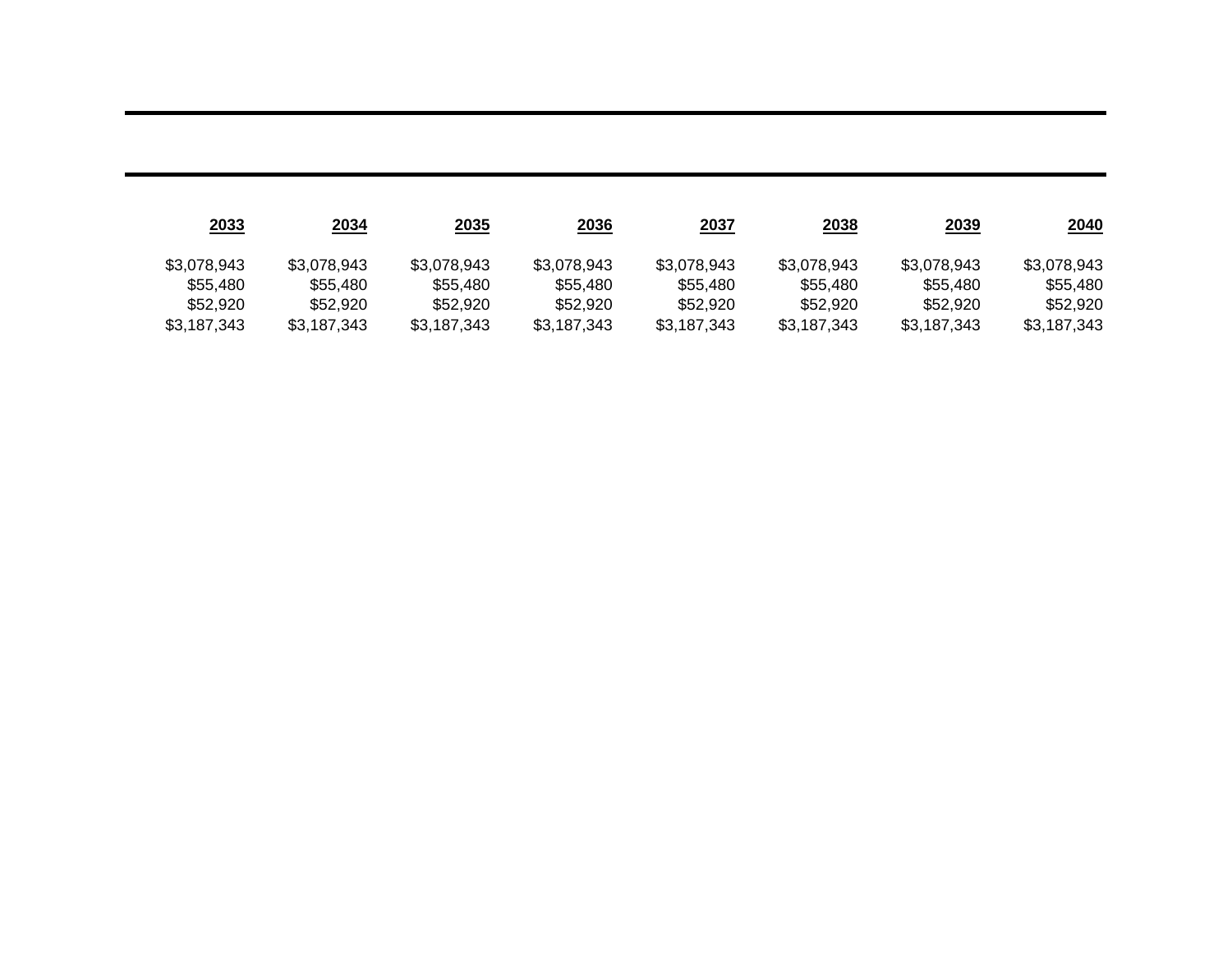| <u>2041</u> | 2042        | 2043        | <u>2044</u> | <u>2045</u> | 2046        | 2047        | <u> 2048</u> |
|-------------|-------------|-------------|-------------|-------------|-------------|-------------|--------------|
| \$3,078,943 | \$3,078,943 | \$3,078,943 | \$3.078.943 | \$3,078,943 | \$3,078,943 | \$3,078,943 | \$3,078,943  |
| \$55,480    | \$55,480    | \$55,480    | \$55.480    | \$55,480    | \$55,480    | \$55.480    | \$55.480     |
| \$52,920    | \$52,920    | \$52.920    | \$52.920    | \$52,920    | \$52.920    | \$52,920    | \$52.920     |
| \$3.187.343 | \$3.187.343 | \$3.187.343 | \$3.187.343 | \$3,187,343 | \$3.187.343 | \$3.187.343 | \$3.187.343  |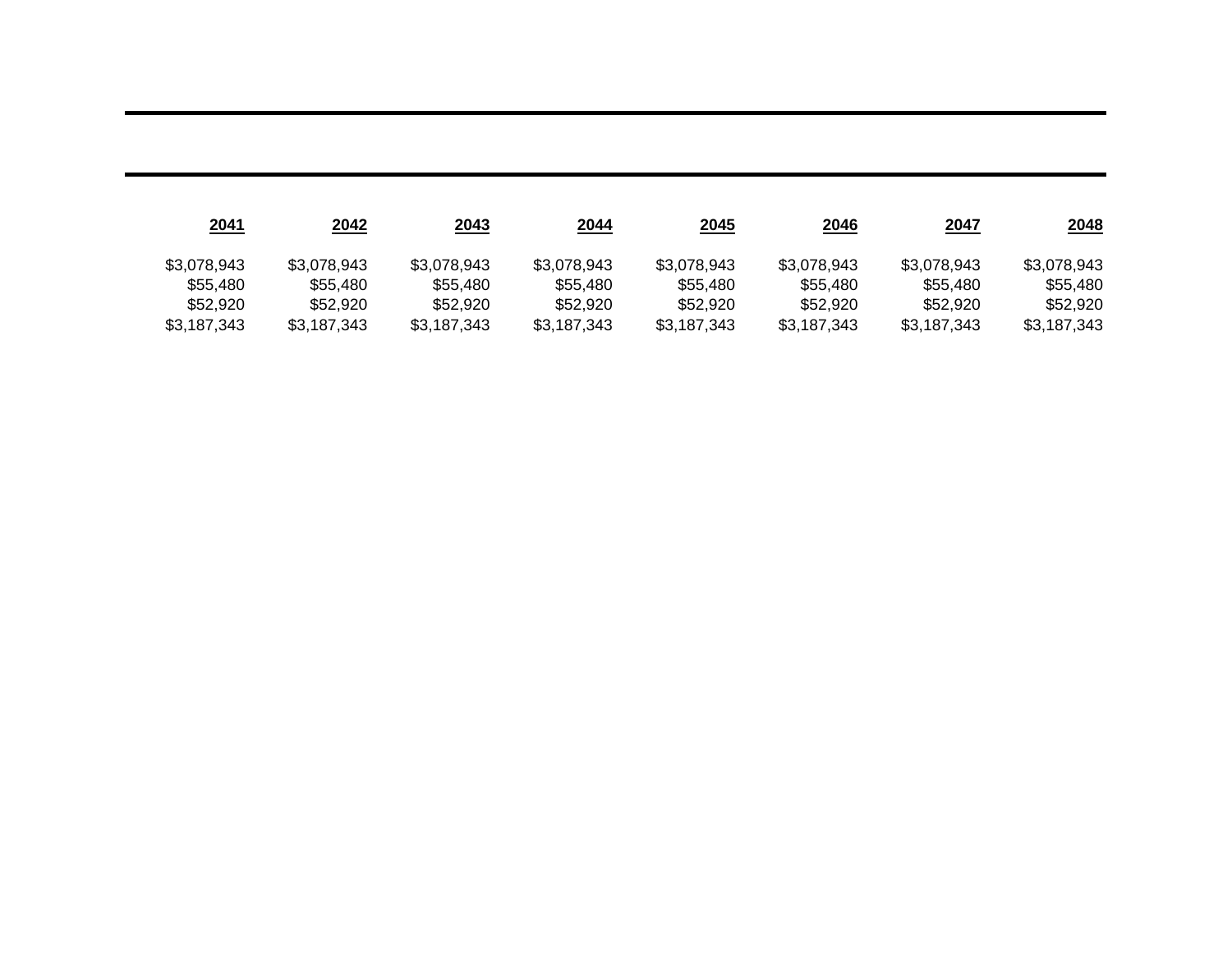| 2049        | <u>2050</u> | <u> 2051</u> | <u> 2052 </u> | <u>2053</u> | <u>2054</u> | <u>2055</u> | <u>2056</u> |
|-------------|-------------|--------------|---------------|-------------|-------------|-------------|-------------|
| \$3,078,943 | \$3,078,943 | \$3,078,943  | \$3.078.943   | \$3,078,943 | \$3.078.943 | \$3,078,943 | \$3.078.943 |
| \$55,480    | \$55,480    | \$55,480     | \$55.480      | \$55,480    | \$55,480    | \$55.480    | \$55.480    |
| \$52,920    | \$52,920    | \$52.920     | \$52.920      | \$52,920    | \$52,920    | \$52,920    | \$52.920    |
| \$3.187.343 | \$3.187.343 | \$3.187.343  | \$3.187.343   | \$3,187,343 | \$3.187.343 | \$3.187.343 | \$3.187.343 |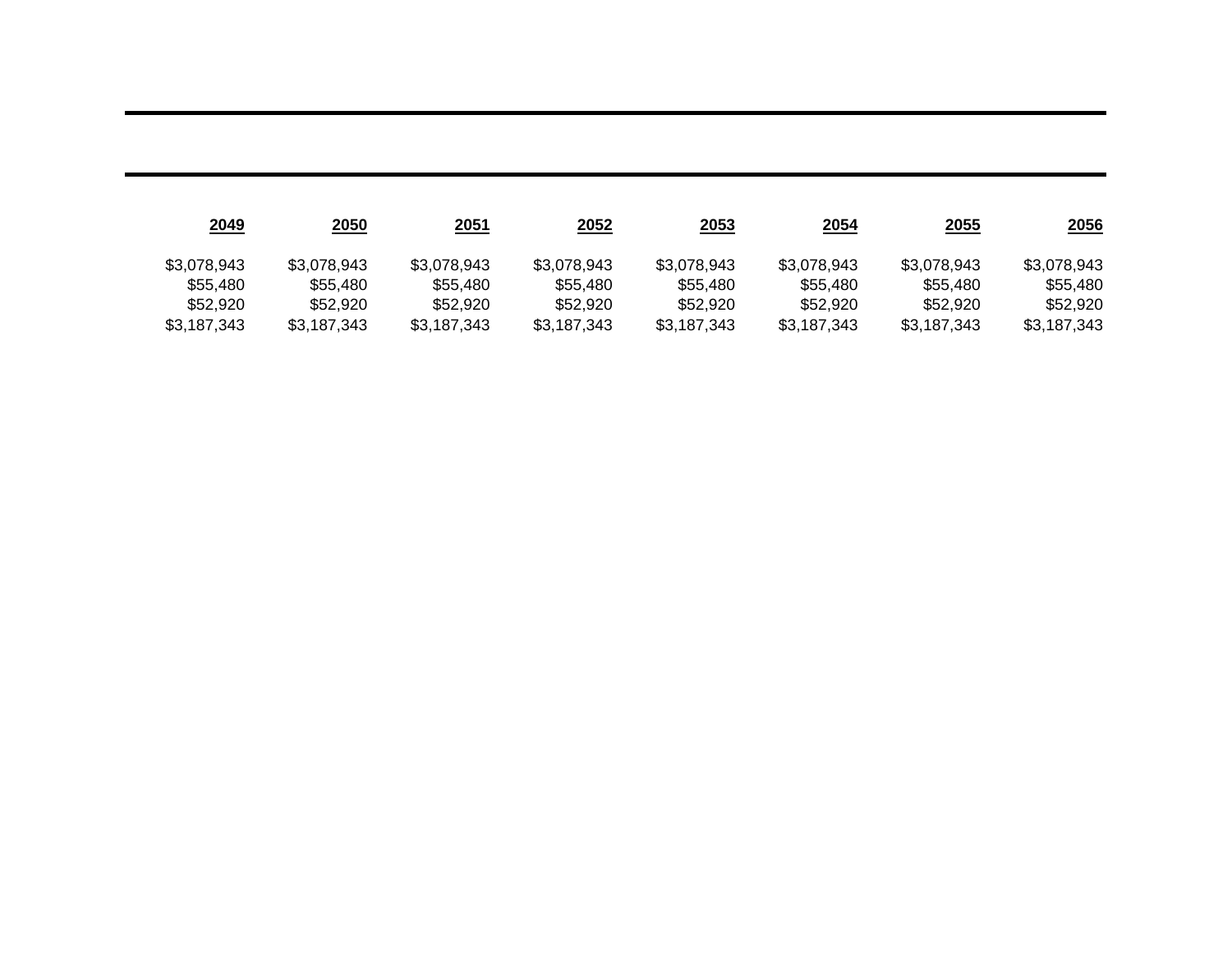| 2057        | <u>2058</u> | <u>2059</u> | <u> 2060</u> | 2061        | 2062        | <u>2063</u> | <u>2064</u> |
|-------------|-------------|-------------|--------------|-------------|-------------|-------------|-------------|
| \$3,078,943 | \$3,078,943 | \$3.078.943 | \$3,078,943  | \$3.078.943 | \$3.078.943 | \$3,078,943 | \$3.078.943 |
| \$55,480    | \$55,480    | \$55,480    | \$55,480     | \$55.480    | \$55,480    | \$55,480    | \$55.480    |
| \$52,920    | \$52,920    | \$52,920    | \$52,920     | \$52,920    | \$52,920    | \$52,920    | \$52.920    |
| \$3,187,343 | \$3.187.343 | \$3.187.343 | \$3.187.343  | \$3,187,343 | \$3,187,343 | \$3.187.343 | \$3.187.343 |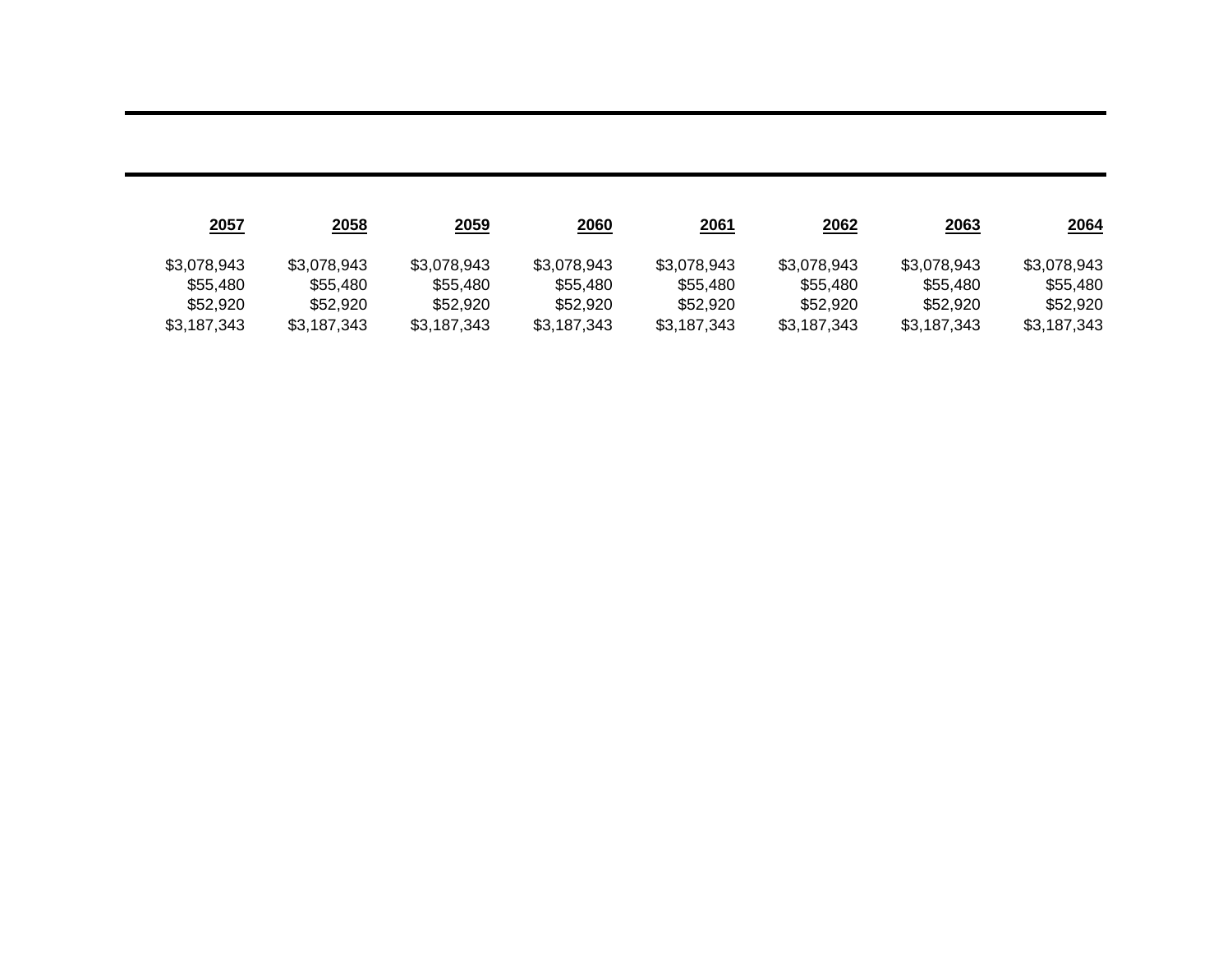| <b>Total</b>  | 2066        | 2065        |
|---------------|-------------|-------------|
| \$153,947,150 | \$3,078,943 | \$3,078,943 |
| \$2,774,000   | \$55,480    | \$55,480    |
| \$2,646,000   | \$52,920    | \$52,920    |
| \$159,369,167 | \$3,187,343 | \$3,187,343 |
|               |             |             |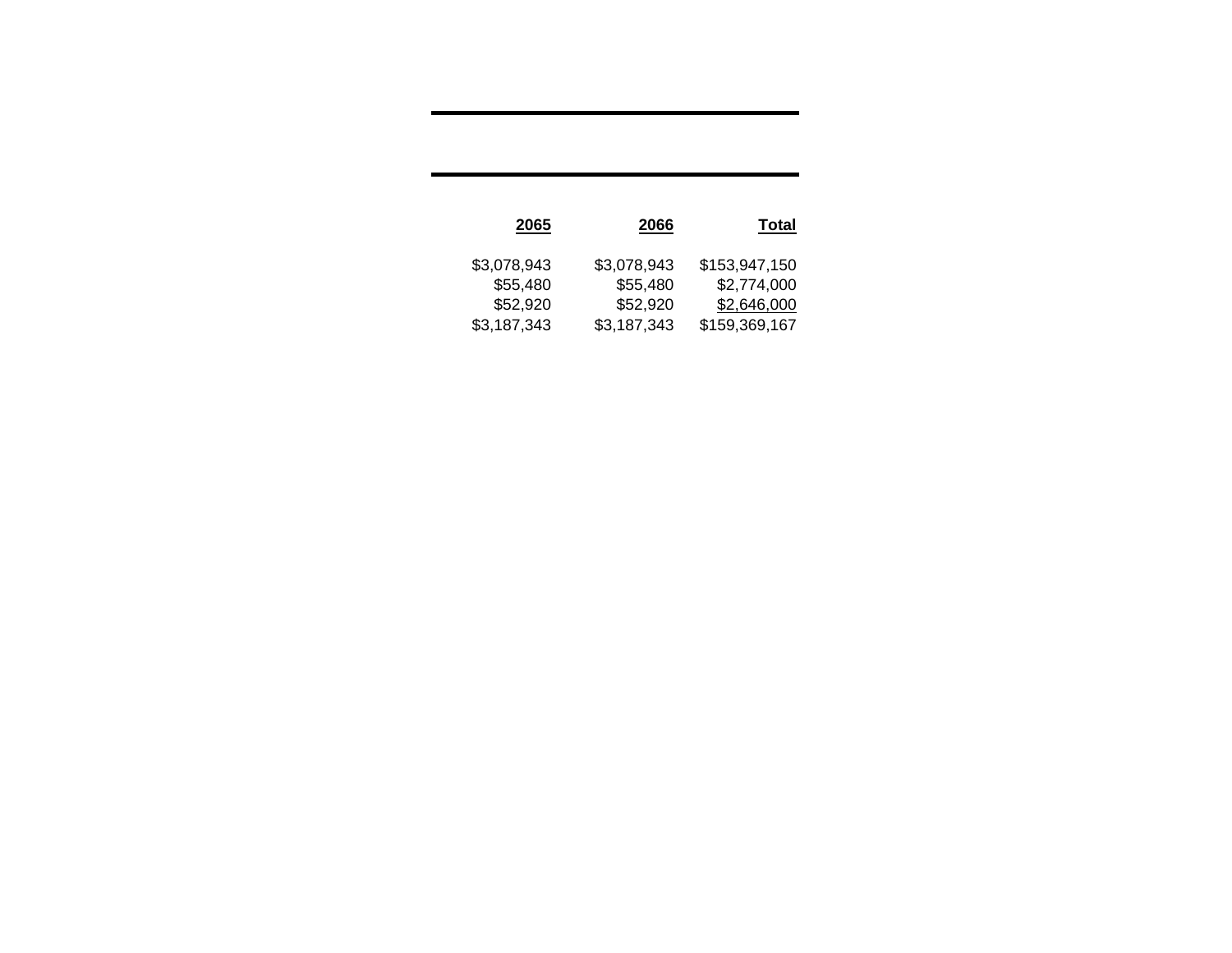#### **Table 6 Envision Alachua Fiscal Impact Assumptions**

| Taxable Assessment Ratio                     |                | 90% (from iput data)                  |            |
|----------------------------------------------|----------------|---------------------------------------|------------|
| <b>Homestead Exemption</b>                   |                | \$50,000 (from iput data)             |            |
| % Single-Family with Homestead               |                | 85% (from iput data)                  |            |
| % Multifamily with Homestead                 |                | 60% (from iput data)                  |            |
| Millage                                      |                |                                       |            |
| Alachua County                               | 8.7990 Mills   |                                       |            |
| <b>MSTU General &amp; Law</b>                | 2.6569 Mills   |                                       |            |
| Fire & EMS                                   | 1.3979 Mills   |                                       |            |
| Library                                      | 1.4588 Mills   |                                       |            |
| Debt Millage                                 | 0.2500 Mills   |                                       |            |
|                                              |                | Equivalent                            | Full-Time  |
|                                              |                | <b>Factor</b>                         | Equivalent |
| <b>Population-Working Residents</b>          | 104,066        | 0.7619                                | 79,288     |
| <b>Population-Non-Working Residents</b>      | 143,936        | 1.0000                                | 143,936    |
| Population- Seasonal                         | 8,700          | 0.34615                               | 3,012      |
| Population (peak season)                     | 256,702        |                                       | 226,235    |
| Population (total)                           | 248,002        |                                       |            |
| (FI Population Studies, 2013)                |                |                                       |            |
| Employment (total)                           | 118,257        | 0.2381                                | 28,157     |
| (State of Florida ES-202, 2013 Q3)           |                |                                       |            |
| County Population (unincorporated)           | 99,282         |                                       |            |
| (FI Population Studies, 2013)                |                |                                       |            |
| Persons per Household - Single Family *      | 2.32           |                                       |            |
| Persons per Household - Multifamily          | 1.74           |                                       |            |
| * (FI Population Studies, 2013)              |                |                                       |            |
| <b>Total Households</b>                      |                | 100,805 (FI Population Studies, 2013) |            |
|                                              |                |                                       |            |
| <b>Employment Assumptions</b>                | Project        |                                       |            |
| R&D/OfficeInstitutional (sq.ft.)             |                | 325 sq. ft. per employee              |            |
| Retail/Service (sq.ft.)                      |                | 600 sq. ft. per employee              |            |
| Industrial/Manufacturing (sq ft)             |                | 1,250 sq. ft. per employee            |            |
| Annual growth Residential Property Value     | 1.5%           |                                       |            |
| Annual growth Non-Residential Property Value | 2.0%           |                                       |            |
|                                              | <b>Average</b> |                                       |            |
|                                              | Value          |                                       |            |
| Single-Family                                | \$195,000      |                                       |            |
| Multifamily                                  | \$150,000      |                                       |            |
| R&D/OfficeInstitutional (sq.ft.)             | \$125          |                                       |            |
| Retail/Service (sq.ft.)                      | \$130          |                                       |            |
| Industrial/Manufacturing (sq ft)             | \$80           |                                       |            |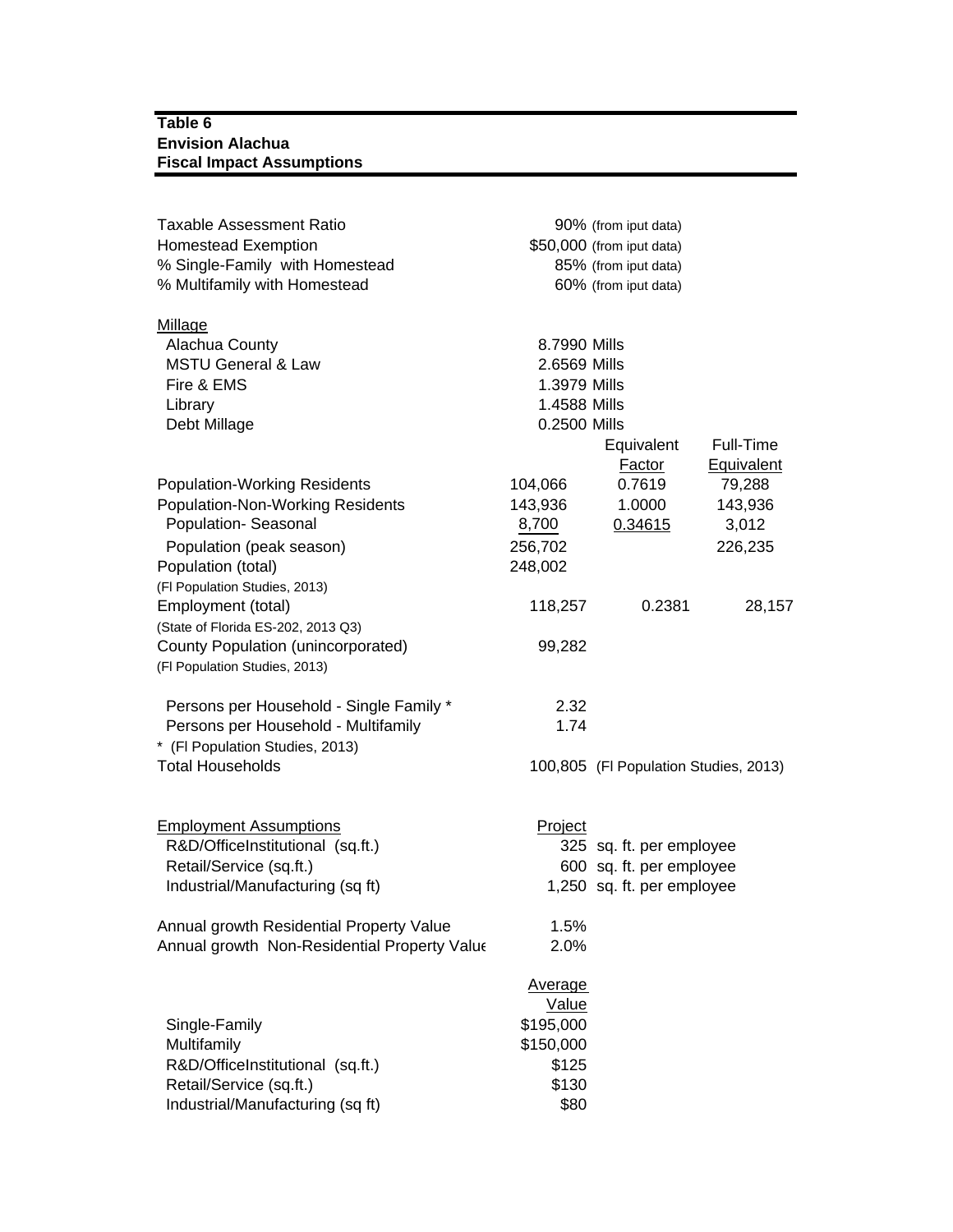#### **Table 7 Envision Alachua Fiscal Impact Detail - School District**

|                                                 | 2017              | 2018        | 2019          | 2020          | 2021         | 2022        | 2023        |
|-------------------------------------------------|-------------------|-------------|---------------|---------------|--------------|-------------|-------------|
| <b>Elementary School Students</b>               | 31                | 62          | 92            | 123           | 154          | 185         | 211         |
| <b>Middle School Students</b>                   | 15                | 31          | 46            | 50            | 77           | 93          | 108         |
| <b>High School Students</b>                     | 27                | 55          | 82            | 110           | 137          | 165         | <u>192</u>  |
| <b>Total Students (FTE)</b>                     | 74                | 147         | 221           | 295           | 369          | 442         | 516         |
| <b>Operating Ad Valorem Revenue</b>             | \$40,854          | \$408,536   | \$831,559     | \$1,269,463   | \$1,722,650  | \$2,191,533 | \$2,676,534 |
| <b>Capital Revenues</b>                         |                   |             |               |               |              |             |             |
| Ad Valorem - Capital Improvement                | \$8,879           | \$88,786    | \$180,721     | \$275,890     | \$374,381    | \$476,282   | \$581,687   |
| <b>State Sources - Capital Projects</b>         | \$433             | \$865       | \$1,298       | \$1,730       | \$2,163      | \$2,595     | \$3,028     |
| <b>Total Annual Capital Revenues</b>            | \$9,311           | \$89,651    | \$182,019     | \$277,620     | \$376,543    | \$478,877   | \$584,714   |
| Impact Fee Capital Revenue                      | \$0               | \$0         | \$0           | \$0           | \$0          | \$0         | \$0         |
| <b>Developer Contributions</b>                  | \$0               | \$0         | \$0           | \$0           | \$0          | \$0         | \$0         |
| <b>Total Capital Revenue</b>                    | \$9,311           | \$89,651    | \$182,019     | \$277,620     | \$376,543    | \$478,877   | \$584,714   |
| <b>Capital Expenditures</b>                     |                   |             |               |               |              |             |             |
| Capital Expenditures (cost of student stations) |                   |             |               |               |              |             |             |
| <b>Elementary School Student Stations</b>       | \$0               | \$0         | \$0           | \$0           | \$0          | \$0         | \$611,758   |
| <b>Middle School Student Stations</b>           | \$0               | \$0         | \$0           | \$80,103      | \$645,306    | \$370,775   | \$378,191   |
| <b>High School Student Stations</b>             | $\underline{\$0}$ | \$0         | \$0           | \$0           | \$0          | \$0         | \$0         |
| <b>Cost of Student Stations Required</b>        | \$0               | \$0         | \$0           | \$80,103      | \$645,306    | \$370,775   | \$989,948   |
| Net Capital Revenue (Expenditure)               | \$9,311           | \$89,651    | \$182,019     | \$197,518     | $-$268,762$  | \$108,102   | $-$405,234$ |
|                                                 | 5 Years           | 10 Years    | 20 Years      | 30 Years      | 50 Years     |             |             |
| Net Present Value of Fiscal Impact              | \$187,337         | $-$414,719$ | $-$1,215,065$ | $-$ \$851,496 | \$64,174,701 |             |             |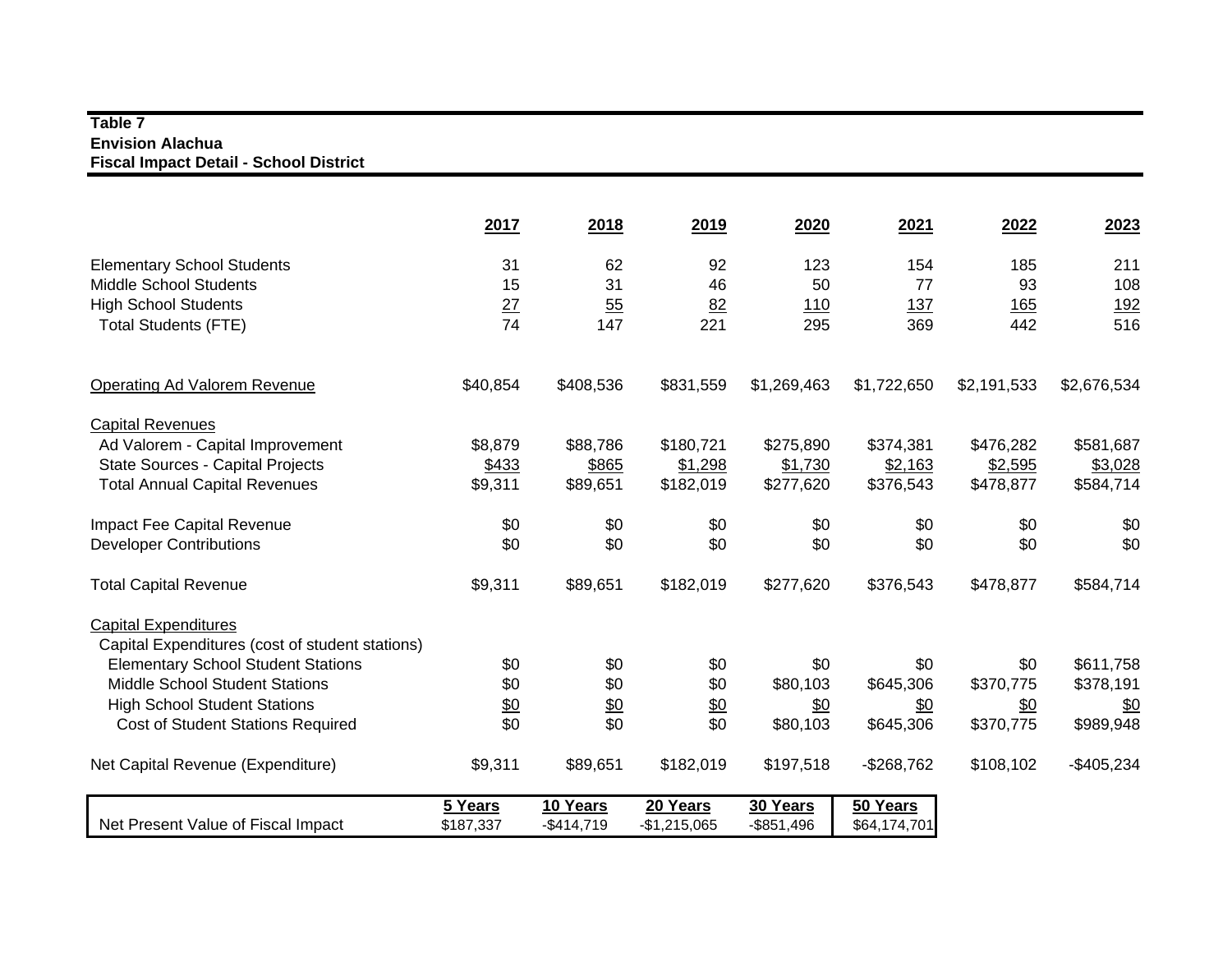| 2024        | 2025        | 2026        | 2027        | 2028        | 2029        | 2030        | 2031          | 2032          |
|-------------|-------------|-------------|-------------|-------------|-------------|-------------|---------------|---------------|
| 246         | 277         | 308         | 338         | 369         | 400         | 431         | 461           | 492           |
| 124         | 139         | 155         | 170         | 186         | 201         | 217         | 232           | 248           |
| 220         | 247         | 275         | 302         | 330         | 357         | 375         | 412           | 440           |
| 590         | 663         | 737         | 811         | 885         | 958         | 1,032       | 1,106         | 1,180         |
| \$3,178,087 | \$3,696,634 | \$4,232,629 | \$4,786,539 | \$5,358,840 | \$5,950,020 | \$6,560,579 | \$7,191,030   | \$7,841,897   |
| \$690,688   | \$803,383   | \$919,870   | \$1,040,251 | \$1,164,628 | \$1,293,108 | \$1,425,800 | \$1,562,814   | \$1,704,266   |
| \$3,460     | \$3,893     | \$4,325     | \$4,758     | \$5,190     | \$5,623     | \$6,055     | \$6,488       | \$6,921       |
| \$694,149   | \$807,276   | \$924,196   | \$1,045,008 | \$1,169,818 | \$1,298,731 | \$1,431,855 | \$1,569,302   | \$1,711,187   |
| \$0         | \$0         | \$0         | \$0         | \$0         | \$0         | \$0         | \$0           | \$0           |
| \$0         | \$0         | \$0         | \$0         | \$0         | \$0         | \$0         | \$0           | \$0           |
| \$694,149   | \$807,276   | \$924,196   | \$1,045,008 | \$1,169,818 | \$1,298,731 | \$1,431,855 | \$1,569,302   | \$1,711,187   |
|             |             |             |             |             |             |             |               |               |
| \$810,503   | \$731,593   | \$746,224   | \$761,149   | \$776,372   | \$791,899   | \$807,737   | \$823,892     | \$840,370     |
| \$385,755   | \$393,470   | \$401,339   | \$409,366   | \$417,553   | \$425,904   | \$434,422   | \$443,111     | \$451,973     |
| \$0         | \$0         | \$0         | \$0         | \$0         | \$0         | \$635,903   | \$1,390,934   | \$1,040,173   |
| \$1,196,257 | \$1,125,062 | \$1,147,564 | \$1,170,515 | \$1,193,925 | \$1,217,804 | \$1,878,063 | \$2,657,937   | \$2,332,516   |
| $-$502,109$ | $-$317,786$ | $-$223,368$ | $-$125,507$ | $-$24,107$  | \$80,927    | $-$446,208$ | $-$1,088,634$ | $-$ \$621,329 |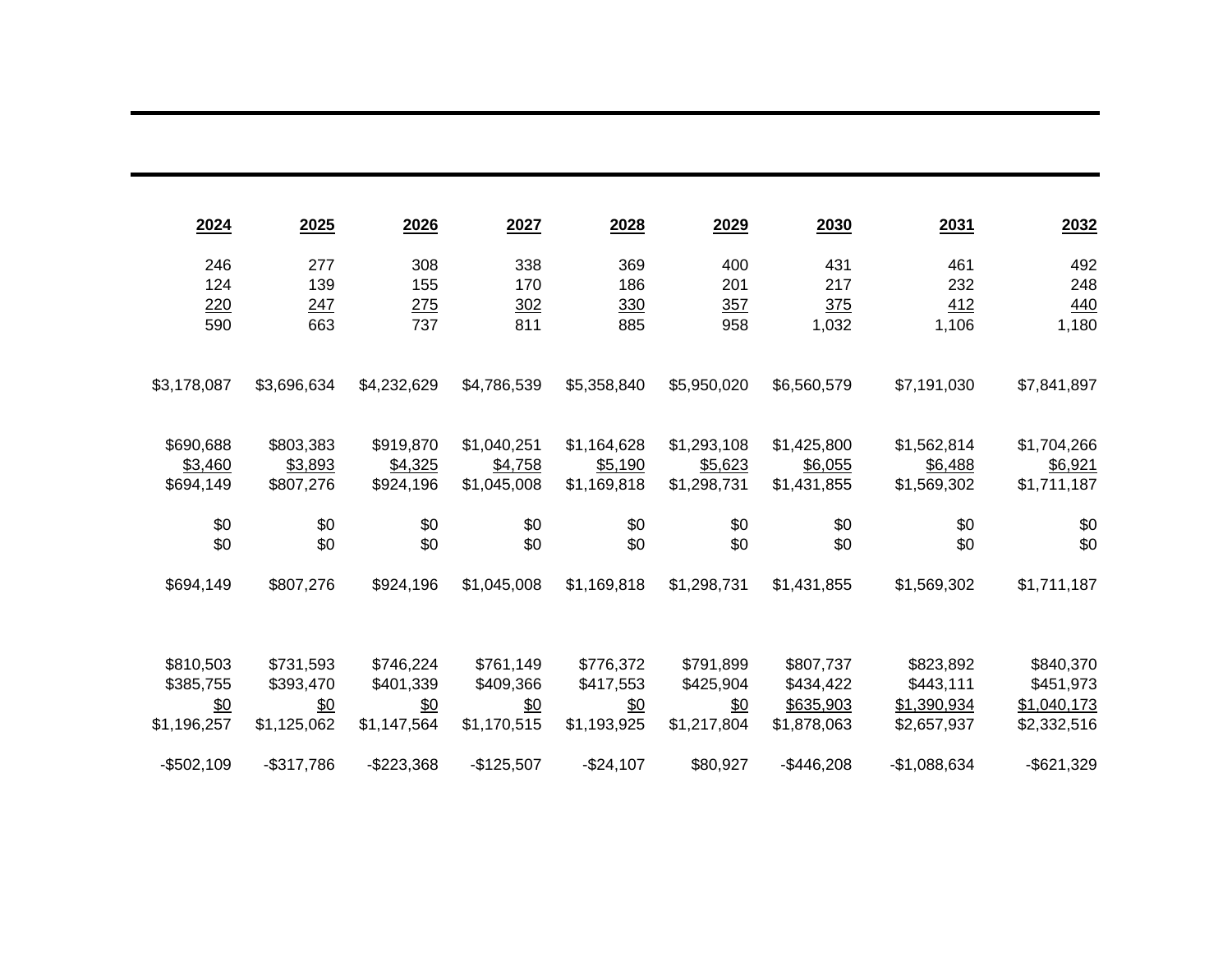| 2033        | 2034        | 2035        | 2036         | 2037         | 2038         | 2039         | 2040         |
|-------------|-------------|-------------|--------------|--------------|--------------|--------------|--------------|
| 523         | 554         | 585         | 615          | 646          | 677          | 708          | 738          |
| 263         | 279         | 294         | 310          | 325          | 341          | 356          | 372          |
| 467         | 495         | 522         | 550          | 577          | 604          | 632          | 659          |
| 1,253       | 1,327       | 1,401       | 1,474        | 1,548        | 1,622        | 1,696        | 1,769        |
| \$8,513,718 | \$9,207,043 | \$9,922,436 | \$10,660,474 | \$11,421,749 | \$12,206,866 | \$13,016,446 | \$13,851,123 |
| \$1,850,272 | \$2,000,951 | \$2,156,426 | \$2,316,823  | \$2,482,269  | \$2,652,898  | \$2,828,842  | \$3,010,241  |
| \$7,353     | \$7,786     | \$8,218     | \$8,651      | \$9,083      | \$9,516      | \$9,948      | \$10,381     |
| \$1,857,625 | \$2,008,737 | \$2,164,644 | \$2,325,474  | \$2,491,353  | \$2,662,413  | \$2,838,790  | \$3,020,622  |
| \$0         | \$0         | \$0         | \$0          | \$0          | \$0          | \$0          | \$0          |
| \$0         | \$0         | \$0         | \$0          | \$0          | \$0          | \$0          | \$0          |
| \$1,857,625 | \$2,008,737 | \$2,164,644 | \$2,325,474  | \$2,491,353  | \$2,662,413  | \$2,838,790  | \$3,020,622  |
| \$857,177   | \$874,321   | \$891,807   | \$909,643    | \$927,836    | \$946,393    | \$965,321    | \$984,627    |
| \$461,013   | \$470,233   | \$479,637   | \$489,230    | \$499,015    | \$508,995    | \$519,175    | \$529,558    |
| \$1,060,976 | \$1,082,196 | \$1,103,840 | \$1,125,917  | \$1,148,435  | \$1,171,404  | \$1,194,832  | \$1,218,728  |
| \$2,379,166 | \$2,426,750 | \$2,475,285 | \$2,524,790  | \$2,575,286  | \$2,626,792  | \$2,679,328  | \$2,732,914  |
| $-$521,541$ | $-$418,013$ | $-$310,640$ | $-$199,317$  | $-$ \$83,933 | \$35,622     | \$159,463    | \$287,708    |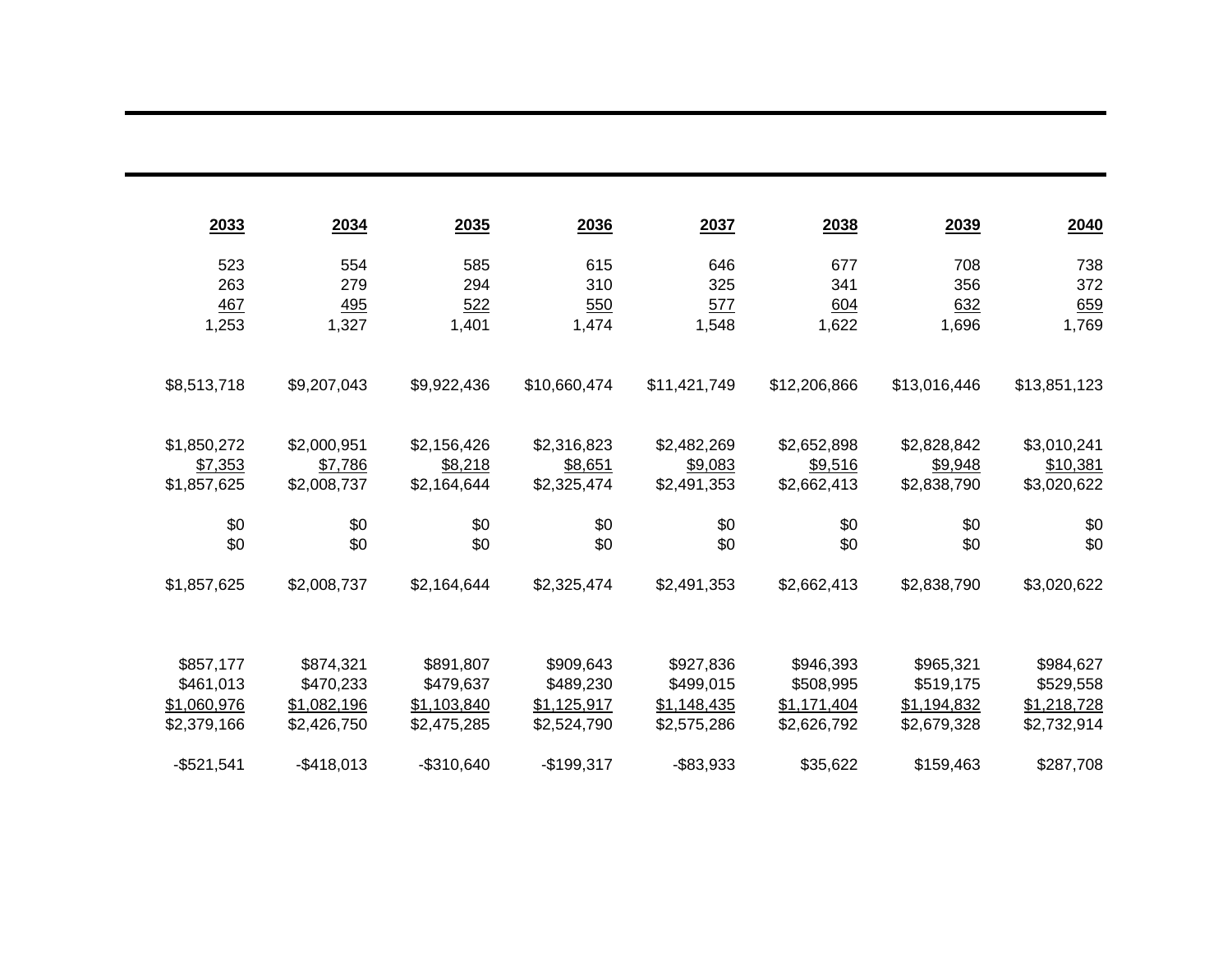| 2041         | 2042         | 2043         | 2044         | 2045         | 2046         | 2047         | 2048         |
|--------------|--------------|--------------|--------------|--------------|--------------|--------------|--------------|
| 769          | 800          | 831          | 861          | 892          | 923          | 954          | 984          |
| 387          | 402          | 418          | 433          | 449          | 464          | 480          | 495          |
| 687          | 714          | <u>742</u>   | 769          | <u>797</u>   | 824          | 852          | 879          |
| 1,843        | 1,917        | 1,990        | 2,064        | 2,138        | 2,212        | 2,285        | 2,359        |
| \$14,711,548 | \$15,598,386 | \$16,512,320 | \$17,454,049 | \$18,424,286 | \$19,423,765 | \$20,453,235 | \$21,513,463 |
| \$3,197,236  | \$3,389,971  | \$3,588,595  | \$3,793,259  | \$4,004,119  | \$4,221,334  | \$4,445,067  | \$4,675,485  |
| \$10,813     | \$11,246     | \$11,678     | \$12,111     | \$12,543     | \$12,976     | \$13,409     | \$13,841     |
| \$3,208,049  | \$3,401,217  | \$3,600,273  | \$3,805,370  | \$4,016,662  | \$4,234,310  | \$4,458,475  | \$4,689,326  |
| \$0          | \$0          | \$0          | \$0          | \$0          | \$0          | \$0          | \$0          |
| \$0          | \$0          | \$0          | \$0          | \$0          | \$0          | \$0          | \$0          |
| \$3,208,049  | \$3,401,217  | \$3,600,273  | \$3,805,370  | \$4,016,662  | \$4,234,310  | \$4,458,475  | \$4,689,326  |
| \$1,004,320  | \$1,024,406  | \$1,044,894  | \$1,065,792  | \$1,087,108  | \$1,131,027  | \$1,153,648  | \$1,176,721  |
| \$540,150    | \$550,953    | \$561,972    | \$573,211    | \$584,675    | \$608,296    | \$620,462    | \$632,871    |
| \$1,243,103  | \$1,267,965  | \$1,293,324  | \$1,319,191  | \$1,345,575  | \$1,399,936  | \$1,427,935  | \$1,456,493  |
| \$2,787,573  | \$2,843,324  | \$2,900,190  | \$2,958,194  | \$3,017,358  | \$3,139,259  | \$3,202,045  | \$3,266,085  |
| \$420,477    | \$557,893    | \$700,083    | \$847,176    | \$999,304    | \$1,095,051  | \$1,256,431  | \$1,423,240  |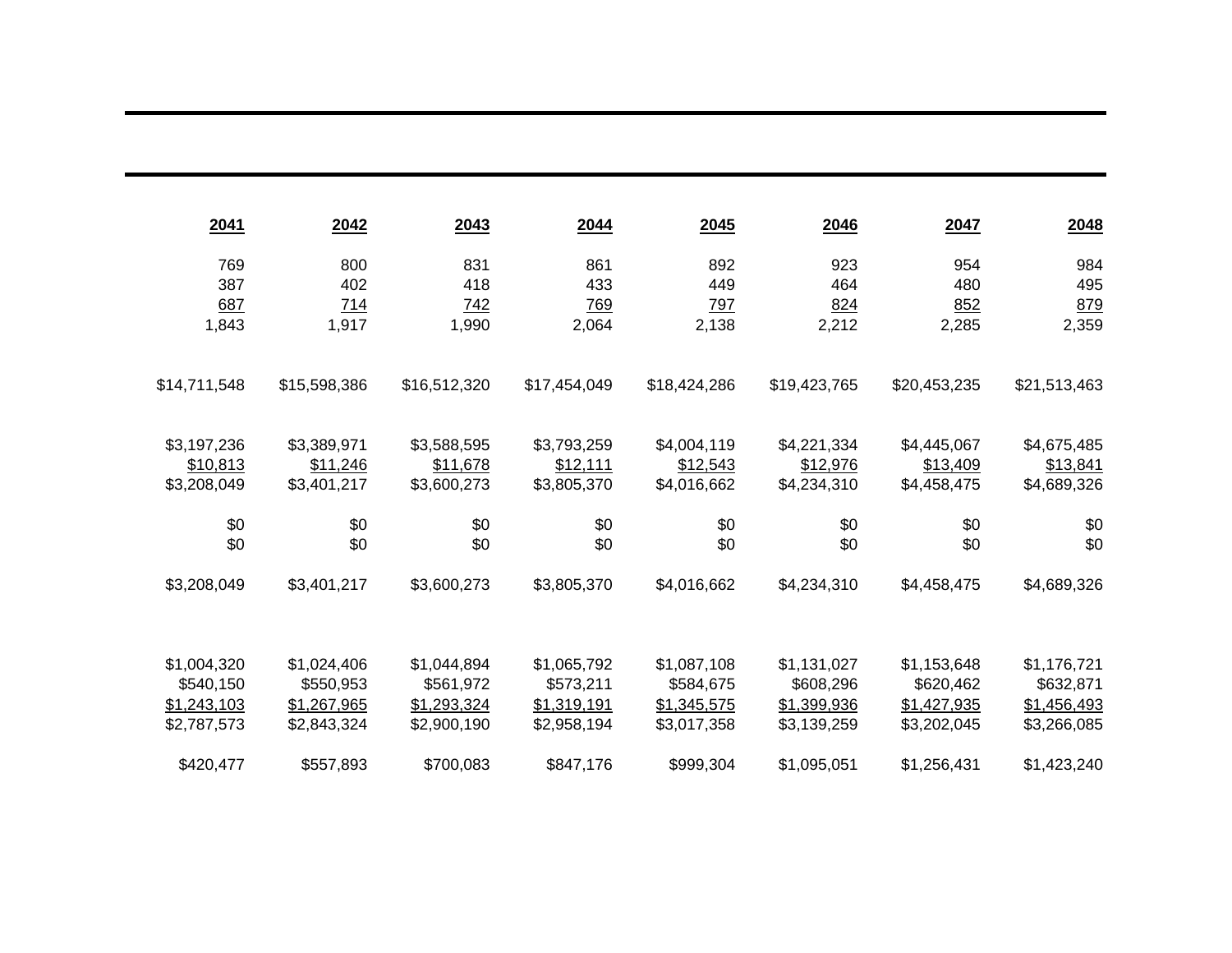| 2049         | 2050         | 2051         | 2052         | 2053         | 2054         | 2055         | <u>2056</u>  |
|--------------|--------------|--------------|--------------|--------------|--------------|--------------|--------------|
| 1,015        | 1,046        | 1,077        | 1,108        | 1,138        | 1,169        | 1,200        | 1,231        |
| 511          | 526          | 542          | 557          | 573          | 588          | 604          | 619          |
| 907          | 934          | 962          | 989          | 1,017        | 1,044        | 1,072        | 1,099        |
| 2,433        | 2,506        | 2,580        | 2,654        | 2,728        | 2,801        | 2,875        | 2,949        |
| \$22,605,236 | \$23,729,358 | \$24,886,653 | \$26,077,964 | \$27,304,156 | \$28,566,112 | \$29,864,737 | \$31,200,958 |
| \$4,912,758  | \$5,157,061  | \$5,408,574  | \$5,667,480  | \$5,933,966  | \$6,208,225  | \$6,490,453  | \$6,780,852  |
| \$14,274     | \$14,706     | \$15,139     | \$15,571     | \$16,004     | \$16,436     | \$16,869     | \$17,301     |
| \$4,927,031  | \$5,171,767  | \$5,423,713  | \$5,683,051  | \$5,949,970  | \$6,224,661  | \$6,507,322  | \$6,798,153  |
| \$0          | \$0          | \$0          | \$0          | \$0          | \$0          | \$0          | \$0          |
| \$0          | \$0          | \$0          | \$0          | \$0          | \$0          | \$0          | \$0          |
| \$4,927,031  | \$5,171,767  | \$5,423,713  | \$5,683,051  | \$5,949,970  | \$6,224,661  | \$6,507,322  | \$6,798,153  |
|              |              |              |              |              |              |              |              |
| \$1,200,255  | \$1,224,260  | \$1,248,746  | \$1,273,720  | \$1,299,195  | \$1,325,179  | \$1,351,682  | \$1,378,716  |
| \$645,529    | \$658,439    | \$671,608    | \$685,040    | \$698,741    | \$712,716    | \$726,970    | \$741,510    |
| \$1,485,623  | \$1,515,336  | \$1,545,642  | \$1,576,555  | \$1,608,086  | \$1,640,248  | \$1,673,053  | \$1,706,514  |
| \$3,331,407  | \$3,398,035  | \$3,465,996  | \$3,535,316  | \$3,606,022  | \$3,678,143  | \$3,751,706  | \$3,826,740  |
| \$1,595,624  | \$1,773,732  | \$1,957,717  | \$2,147,735  | \$2,343,948  | \$2,546,518  | \$2,755,616  | \$2,971,413  |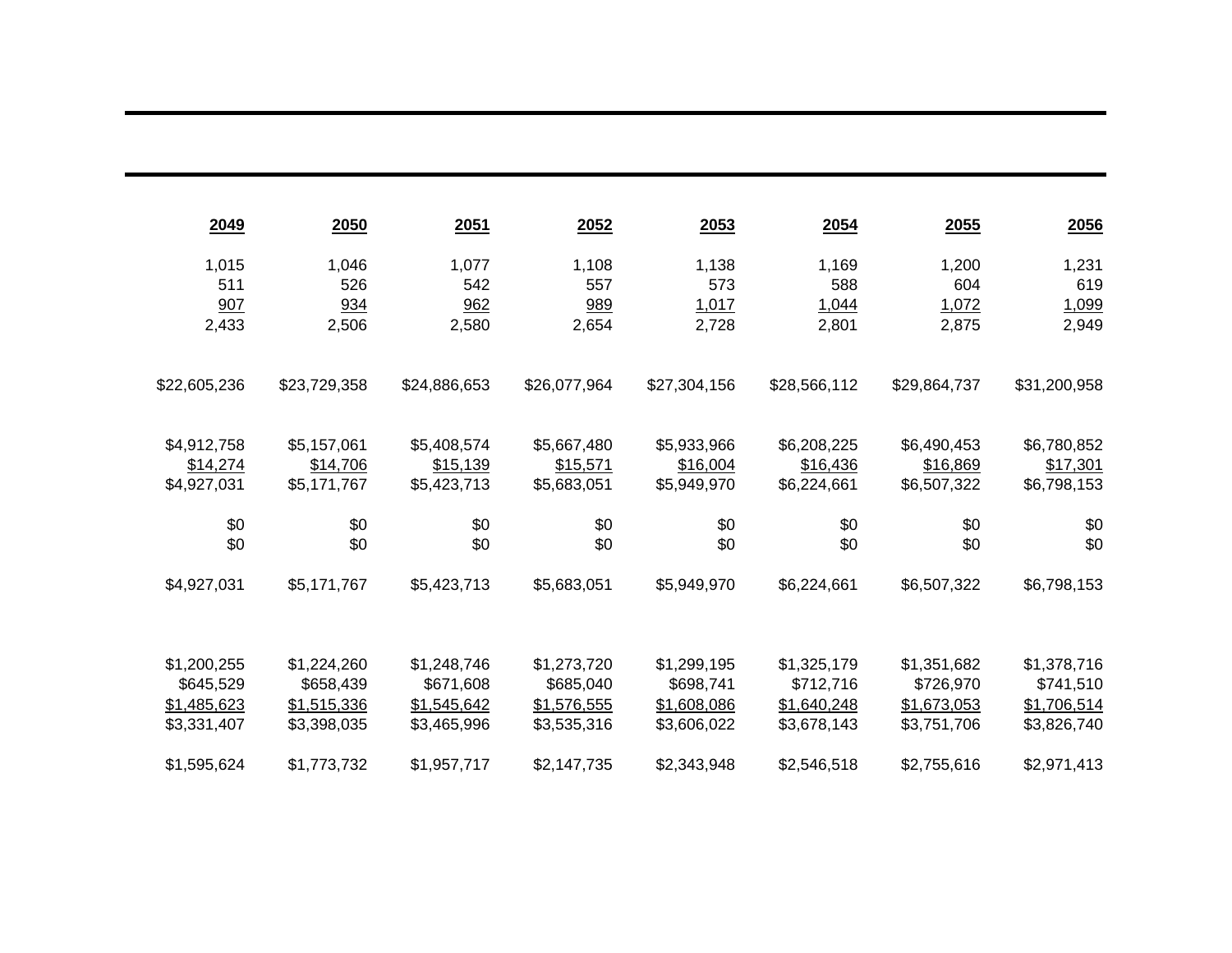| 2057         | 2058         | 2059         | <b>2060</b>  | 2061         | 2062         | 2063         | 2064         |
|--------------|--------------|--------------|--------------|--------------|--------------|--------------|--------------|
| 1,261        | 1,292        | 1,323        | 1,354        | 1,384        | 1,415        | 1,446        | 1,477        |
| 635          | 650          | 666          | 681          | 697          | 712          | 728          | 743          |
| 1,127        | 1,154        | 1,181        | 1,209        | 1,236        | 1,264        | 1,291        | 1,319        |
| 3,023        | 3,096        | 3,170        | 3,244        | 3,317        | 3,391        | 3,465        | 3,539        |
| \$32,575,724 | \$33,990,005 | \$35,444,796 | \$36,941,114 | \$38,480,002 | \$40,062,524 | \$41,689,773 | \$43,362,867 |
| \$7,079,627  | \$7,386,990  | \$7,703,158  | \$8,028,350  | \$8,362,794  | \$8,706,721  | \$9,060,368  | \$9,423,979  |
| \$17,734     | \$18,166     | \$18,599     | \$19,031     | \$19,464     | \$19,897     | \$20,329     | \$20,762     |
| \$7,097,361  | \$7,405,157  | \$7,721,757  | \$8,047,381  | \$8,382,258  | \$8,726,617  | \$9,080,697  | \$9,444,740  |
| \$0          | \$0          | \$0          | \$0          | \$0          | \$0          | \$0          | \$0          |
| \$0          | \$0          | \$0          | \$0          | \$0          | \$0          | \$0          | \$0          |
| \$7,097,361  | \$7,405,157  | \$7,721,757  | \$8,047,381  | \$8,382,258  | \$8,726,617  | \$9,080,697  | \$9,444,740  |
|              |              |              |              |              |              |              |              |
| \$1,406,290  | \$1,434,416  | \$1,463,104  | \$1,492,366  | \$1,522,214  | \$1,552,658  | \$1,583,711  | \$1,615,385  |
| \$756,340    | \$771,467    | \$786,896    | \$802,634    | \$818,687    | \$835,060    | \$851,762    | \$868,797    |
| \$1,740,644  | \$1,775,457  | \$1,810,966  | \$1,847,186  | \$1,884,129  | \$1,921,812  | \$1,960,248  | \$1,999,453  |
| \$3,903,275  | \$3,981,340  | \$4,060,967  | \$4,142,186  | \$4,225,030  | \$4,309,530  | \$4,395,721  | \$4,483,635  |
| \$3,194,086  | \$3,423,817  | \$3,660,790  | \$3,905,195  | \$4,157,228  | \$4,417,087  | \$4,684,976  | \$4,961,105  |